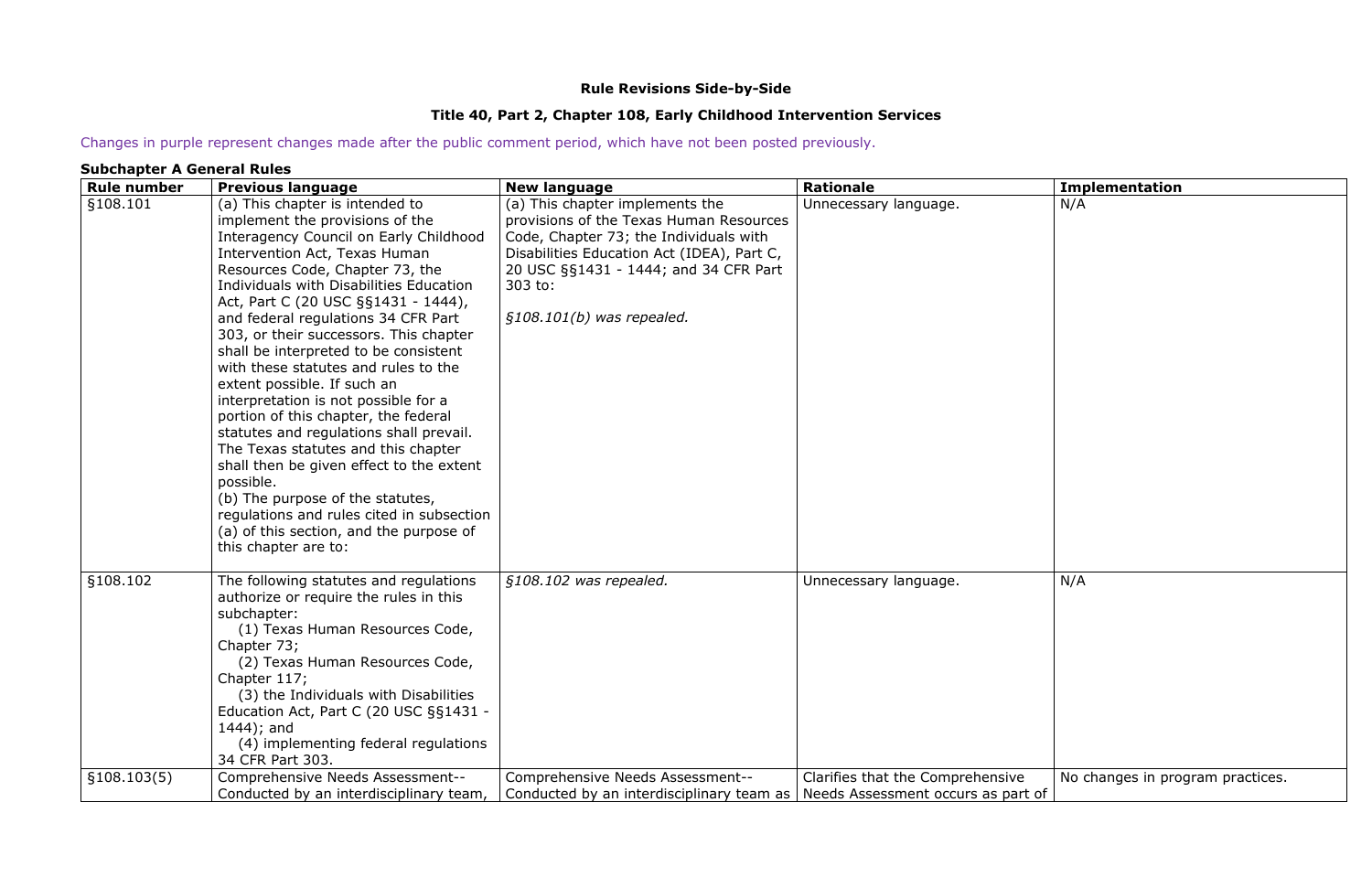|                   | the process for identifying a child's      | a part of the IFSP development process,     | the IFSP process.                   |
|-------------------|--------------------------------------------|---------------------------------------------|-------------------------------------|
|                   | unique strengths and needs, and the        | the process for identifying a child's       |                                     |
|                   | family's resources, concerns, and          | unique strengths and needs, and the         |                                     |
|                   | priorities in order to develop an IFSP.    | family's resources, concerns, and           |                                     |
|                   | The comprehensive assessment process       | priorities in order to develop an IFSP. The |                                     |
|                   | gathers information across                 | comprehensive assessment process            |                                     |
|                   | developmental domains regarding the        | gathers information across developmental    |                                     |
|                   | child's abilities to participate in the    | domains regarding the child's abilities to  |                                     |
|                   | everyday routines and activities of the    | participate in the everyday routines and    |                                     |
|                   | family.                                    | activities of the family.                   |                                     |
| $$108.103(17)$ is | ECI Professional--An individual            | ECI Professional--An individual employed    | Clarifies that ECI professionals do |
| proposed to       | employed by an Early Childhood             | by or under the direction of an HHSC        | not have to be employees of ECI     |
| become            | Intervention Program who meets the         | Early Childhood Intervention Program        | programs as long as they are under  |
| \$108.103(15)     | requirements of qualified personnel as     | contractor who meets the requirements       | the direction of an ECI program.    |
| with              | defined in 34 CFR $§303.13(c)$ and         | of qualified personnel as defined in 34     |                                     |
| amendments.       | §303.31, and who is knowledgeable in       | CFR §303.13(c) and §303.31, and who is      |                                     |
|                   | child development and developmentally      | knowledgeable in child development and      |                                     |
|                   | appropriate behavior, possesses the        | developmentally appropriate behavior,       |                                     |
|                   | requisite education and experience, and    | possesses the requisite education and       |                                     |
|                   | demonstrates competence to provide         | experience, and demonstrates                |                                     |
|                   | ECI services.                              | competence to provide ECI services.         |                                     |
| §108.103(21) is   | Group Services--Early childhood            | Group Services--Early childhood             | Removes "non-related" from the      |
| proposed to       | intervention services provided at the      | intervention services provided at the       | definition to clarify that siblings |
| become            | same time to up to four non-related        | same time to no more than four children     | may participate in the same group.  |
| §108.103(19)      | children and their parents or routine      | and their parent or parents or routine      |                                     |
| with              | caregivers to meet the developmental       | caregivers per service provider to meet     |                                     |
| amendments.       | needs of the individual infant or toddler. | the developmental needs of the individual   |                                     |
|                   |                                            | infant or toddler.                          |                                     |
| \$108.103(27)     | LPHA--Licensed Practitioner of the         | LPHA--Licensed Practitioner of the          | Adds licensed behavior analyst to   |
|                   | Healing Arts. A licensed physician,        | Healing Arts. A licensed physician,         | the list of LPHAs.                  |
|                   | registered nurse, licensed physical        | registered nurse, licensed physical         |                                     |
|                   | therapist, licensed occupational           | therapist, licensed occupational therapist, |                                     |
|                   | therapist, licensed speech language        | licensed speech language pathologist,       |                                     |
|                   | pathologist, licensed professional         | licensed professional counselor, licensed   |                                     |
|                   | counselor, licensed clinical social        | clinical social worker, licensed            |                                     |
|                   | worker, licensed psychologist, licensed    | psychologist, licensed dietitian, licensed  |                                     |
|                   | dietitian, licensed audiologist, licensed  | audiologist, licensed physician assistant,  |                                     |
|                   | physician assistant, licensed marriage     | licensed marriage and family therapist,     |                                     |
|                   | and family therapist, licensed intern in   | licensed intern in speech language          |                                     |
|                   | speech language pathology, or              | pathology, licensed behavior analyst, or    |                                     |
|                   | advanced practice registered nurse who     | advanced practice registered nurse who      |                                     |
|                   | is an employee or a subcontractor of an    | is an employee or a subcontractor of an     |                                     |
|                   | ECI contractor. LPHA responsibilities are  | ECI contractor. LPHA responsibilities are   |                                     |
|                   | further described in §108.312 of this      | further described in §108.312 of this title |                                     |

| als do<br>f ECI<br>e under<br>ram. | No changes in program practices.                                                                                                                                                               |
|------------------------------------|------------------------------------------------------------------------------------------------------------------------------------------------------------------------------------------------|
| า the<br>ngs<br>group.             | This does not change the way group<br>services are provided. For example,<br>providing a service to multiple siblings in<br>their home, without other participants, is<br>not a group service. |
| yst to                             | LBAs may now serve as the LPHA for<br>children when appropriate to meet the<br>needs of those children.                                                                                        |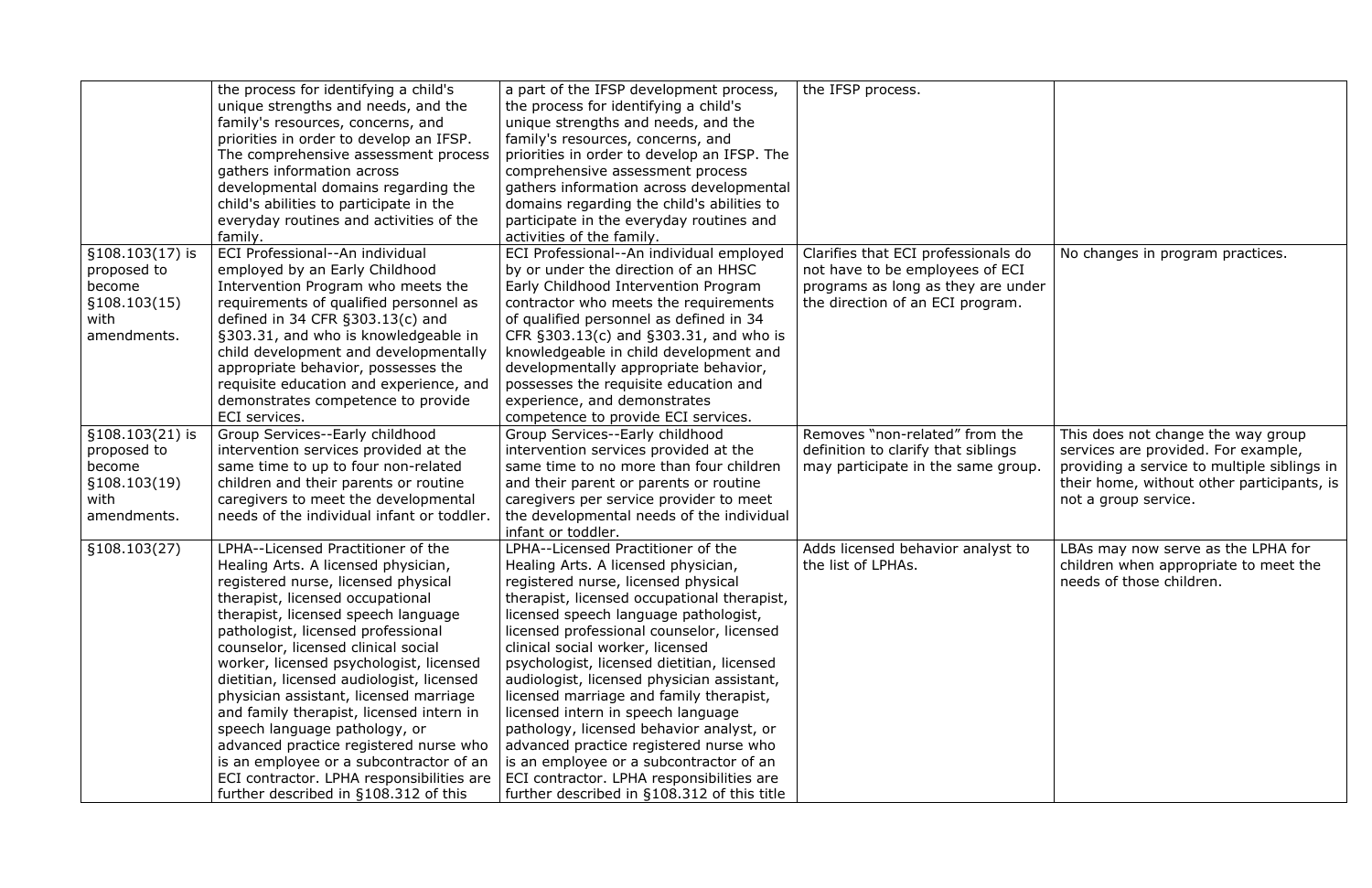|              | title (relating to Licensed Practitioner of<br>the Healing Arts (LPHA)).                                                                                                                                                                                                                   | (relating to Licensed Practitioner of the<br>Healing Arts (LPHA)).                                                                                                                                                                                                                                                                                                                                                                                      |                                                                                                                                                                                                                        |                                                                                         |
|--------------|--------------------------------------------------------------------------------------------------------------------------------------------------------------------------------------------------------------------------------------------------------------------------------------------|---------------------------------------------------------------------------------------------------------------------------------------------------------------------------------------------------------------------------------------------------------------------------------------------------------------------------------------------------------------------------------------------------------------------------------------------------------|------------------------------------------------------------------------------------------------------------------------------------------------------------------------------------------------------------------------|-----------------------------------------------------------------------------------------|
| §108.103(36) | Qualifying Medical Diagnosis--A<br>diagnosed medical condition that has a<br>high probability of developmental delay.<br>The list of conditions that automatically<br>qualify a child for ECI services is<br>available at<br>http://www.dars.state.tx.us/ecis/resour<br>ces/diagnoses.asp. | Qualifying Medical Diagnosis--A<br>diagnosed medical condition that has a<br>high probability of developmental delay<br>as determined by HHSC, as described in<br>§108.811 of this chapter (relating to<br><b>Eligibility Determination Based on</b><br>Medically Diagnosed Condition That Has a<br>High Probability of Resulting in<br>Developmental Delay).                                                                                           | Removes link from rule, as links<br>should not be in TAC. Adds a<br>reference to §108.811, which has<br>more specific information on<br>eligibility determination for children<br>with a qualifying medical diagnosis. | No                                                                                      |
| §108.103(40) | Sign Language and Cued Language--As<br>defined in 34 CFR §303.13(b)(12).                                                                                                                                                                                                                   | $$108.103(40)$ was repealed and<br>§108.1105 was amended to include<br>signed language and cued language.                                                                                                                                                                                                                                                                                                                                               | Improve clarity.                                                                                                                                                                                                       | N/A                                                                                     |
| §108.103(41) | §108.103(41) was added.                                                                                                                                                                                                                                                                    | (41) Telehealth services--Healthcare<br>services, other than telemedicine medical<br>services, delivered by a health<br>professional licensed, certified or<br>otherwise entitled to practice in Texas<br>and acting within the scope of the health<br>professional's license, certification, or<br>entitlement to a patient at a different<br>physical location than the health<br>professional using telecommunications or<br>information technology. | Several commenters suggested<br>defining telehealth services. This<br>definition aligns with that currently<br>used by Texas Medicaid.                                                                                 | ECI<br>tele<br>lice<br>nec<br>rein<br>insu<br>Mec<br>insu<br>pro<br>incl<br>ame<br>guio |

| $\overline{\text{S}}$ | No changes in program practices.                                                                                                                                                                                                                                                                                                                                                                                                                           |
|-----------------------|------------------------------------------------------------------------------------------------------------------------------------------------------------------------------------------------------------------------------------------------------------------------------------------------------------------------------------------------------------------------------------------------------------------------------------------------------------|
| has                   |                                                                                                                                                                                                                                                                                                                                                                                                                                                            |
| Idren<br>าosis.       |                                                                                                                                                                                                                                                                                                                                                                                                                                                            |
|                       | N/A                                                                                                                                                                                                                                                                                                                                                                                                                                                        |
| d<br>าiร<br>ently     | ECI programs may provide services via<br>telehealth when allowed by a provider's<br>licensure/practice act. This does not<br>necessarily mean the service will be<br>reimbursed by Medicaid or private<br>insurance, except when specified in the<br>Medicaid state plan or the private<br>insurance plan. More specifics on the<br>provision of telehealth in ECI will be<br>included in the FY2020 contract<br>amendment and in forthcoming<br>guidance. |

# **Subchapter B Procedural Safeguards and Due Process Procedures**

| <b>Rule number</b> | <b>Previous language</b>                  | <b>New language</b>                       | <b>Rationale</b>                 | <b>Implementation</b> |
|--------------------|-------------------------------------------|-------------------------------------------|----------------------------------|-----------------------|
| §108.201           | The purpose of this subchapter is to      | The purpose of this subchapter is to      | §101.1109 was removed in a       | N/A                   |
|                    | describe general requirements for         | describe general requirements for         | previous rule amendment process. |                       |
|                    | procedural safeguards pertaining to       | procedural safeguards pertaining to early |                                  |                       |
|                    | early childhood intervention services. In | childhood intervention services. In       |                                  |                       |
|                    | addition to the requirements described    | addition to the requirements described in |                                  |                       |
|                    | in this subchapter, the contractor must   | this subchapter, the contractor must      |                                  |                       |
|                    | comply with all federal and state         | comply with all federal and state         |                                  |                       |
|                    | requirements related to procedural        | requirements related to procedural        |                                  |                       |
|                    | safeguards and due process pertaining     | safeguards and due process pertaining to  |                                  |                       |
|                    | to early childhood intervention services  | early childhood intervention services     |                                  |                       |
|                    | including: 20 USC §§1431 - 1444; 20       | including: 20 USC §§1431 - 1444; 20       |                                  |                       |
|                    | USC §1232g; 42 USC §§2000d - 2000d-       | USC §1232g; 42 USC §§2000d - 2000d-       |                                  |                       |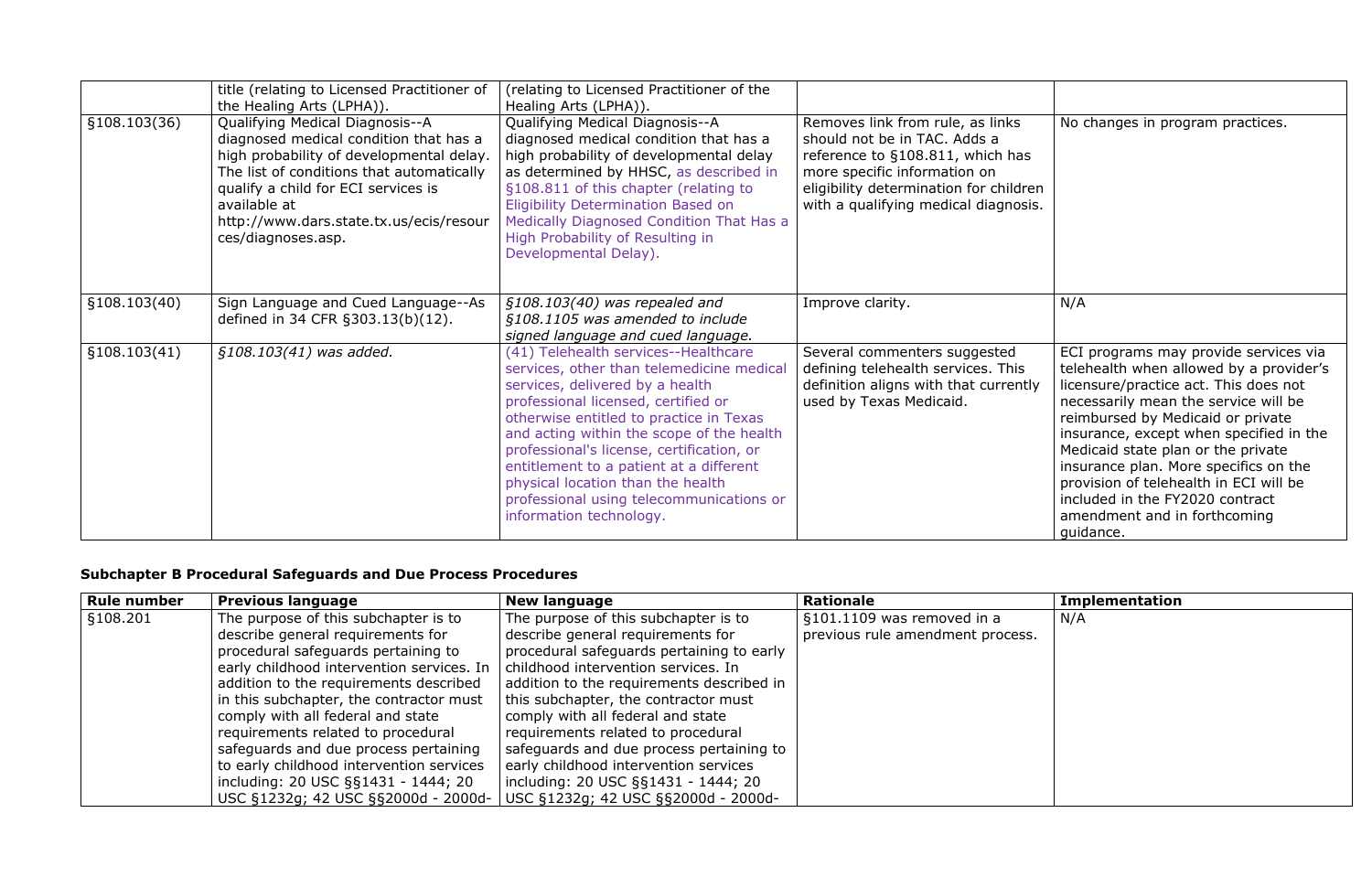|              | 7; implementing regulations 34 CFR<br>Part 99 and 34 CFR §§303.123,<br>303.400 - 303.417, 303.421, 303.422,<br>303.430 - 303.436; and §§101.1107,<br>101.1109, and 101.1111 of this title<br>(relating to Administrative Hearings)<br>Concerning Individual Child Rights,<br>Motion for Reconsideration, and Appeal<br>of Final Decision). In cases of conflict<br>between this subchapter and the federal<br>authorities, the interpretation must be<br>in favor of the higher safeguards for<br>children and families.                                                             | 7; implementing regulations 34 CFR Part<br>99 and 34 CFR §§303.123, 303.400 -<br>303.417, 303.421, 303.422, 303.430 -<br>303.436; and §101.1107 and §101.1111<br>of this title (relating to Administrative<br>Hearings Concerning Individual Child<br>Rights and Appeal of Final Decision). In<br>cases of conflict between this subchapter<br>and the federal authorities, the<br>interpretation must be in favor of the<br>higher safeguards for children and<br>families.                                                                                                                                                                                                                                                                                                                       |                                                                                                                 |      |
|--------------|--------------------------------------------------------------------------------------------------------------------------------------------------------------------------------------------------------------------------------------------------------------------------------------------------------------------------------------------------------------------------------------------------------------------------------------------------------------------------------------------------------------------------------------------------------------------------------------|----------------------------------------------------------------------------------------------------------------------------------------------------------------------------------------------------------------------------------------------------------------------------------------------------------------------------------------------------------------------------------------------------------------------------------------------------------------------------------------------------------------------------------------------------------------------------------------------------------------------------------------------------------------------------------------------------------------------------------------------------------------------------------------------------|-----------------------------------------------------------------------------------------------------------------|------|
| \$108.203(c) | The contractor must provide the family<br>the DARS ECI family rights publication.<br>The contractor must document the<br>following were explained:                                                                                                                                                                                                                                                                                                                                                                                                                                   | The contractor must provide the family<br>the ECI Parent Handbook. The contractor<br>must document the following were<br>explained:                                                                                                                                                                                                                                                                                                                                                                                                                                                                                                                                                                                                                                                                | Changes "DARS ECI family rights<br>publication" to "ECI Parent<br>Handbook."                                    | N/A  |
| §108.204     | The purpose of prior written notice is to<br>inform the parent when the contractor<br>is scheduling an event or proposing to<br>take or not take certain actions as well<br>as to remind the parent about his or her<br>rights regarding these actions. Through<br>prior written notice, the contractor:<br>(1) provides the parent with<br>sufficient notice of meetings to allow the<br>parent time to prepare for and to invite<br>other individuals if they choose;<br>(2) keeps the parent informed about<br>any action the contractor is proposing<br>or refusing to take; and | In accordance with 34 CFR §303.421,<br>prior written notice is required to inform<br>the parent of any actions the contractor<br>proposes to take or not take, the reason<br>for taking or not taking the action, and to<br>remind the parent about the parent's<br>rights regarding these actions. These<br>actions include identification of the child,<br>evaluation, IFSP meetings, and the<br>provision of early childhood intervention<br>services. Through prior written notice,<br>the contractor:<br>(1) provides the parent with sufficient<br>notice of meetings to allow the parent<br>time to prepare for the meeting and to<br>invite other individuals if they choose;<br>(2) keeps the parent informed about<br>any action the contractor is proposing to<br>take or not take; and | Provides more specificity and aligns<br>with CFR. Requirements from<br>§108.205 were moved here for<br>clarity. | No ( |
| §108.205     | (a) IFSP meeting arrangements must be<br>made with, and written notice provided<br>to, the family and other participants<br>early enough before the meeting date to<br>ensure that they will be able to attend.<br>See 34 CFR §303.342(d).<br>(b) If, at any time, the contractor<br>proposes, or refuses to initiate or                                                                                                                                                                                                                                                             | §108.205 was repealed and requirements<br>added to §108.204.                                                                                                                                                                                                                                                                                                                                                                                                                                                                                                                                                                                                                                                                                                                                       | Improve clarity.                                                                                                | N/A  |

| Changes "DARS ECI family rights<br>publication" to "ECI Parent<br>Handbook."                                    | N/A                              |
|-----------------------------------------------------------------------------------------------------------------|----------------------------------|
| Provides more specificity and aligns<br>with CFR. Requirements from<br>§108.205 were moved here for<br>clarity. | No changes to program practices. |
| Improve clarity.                                                                                                | N/A                              |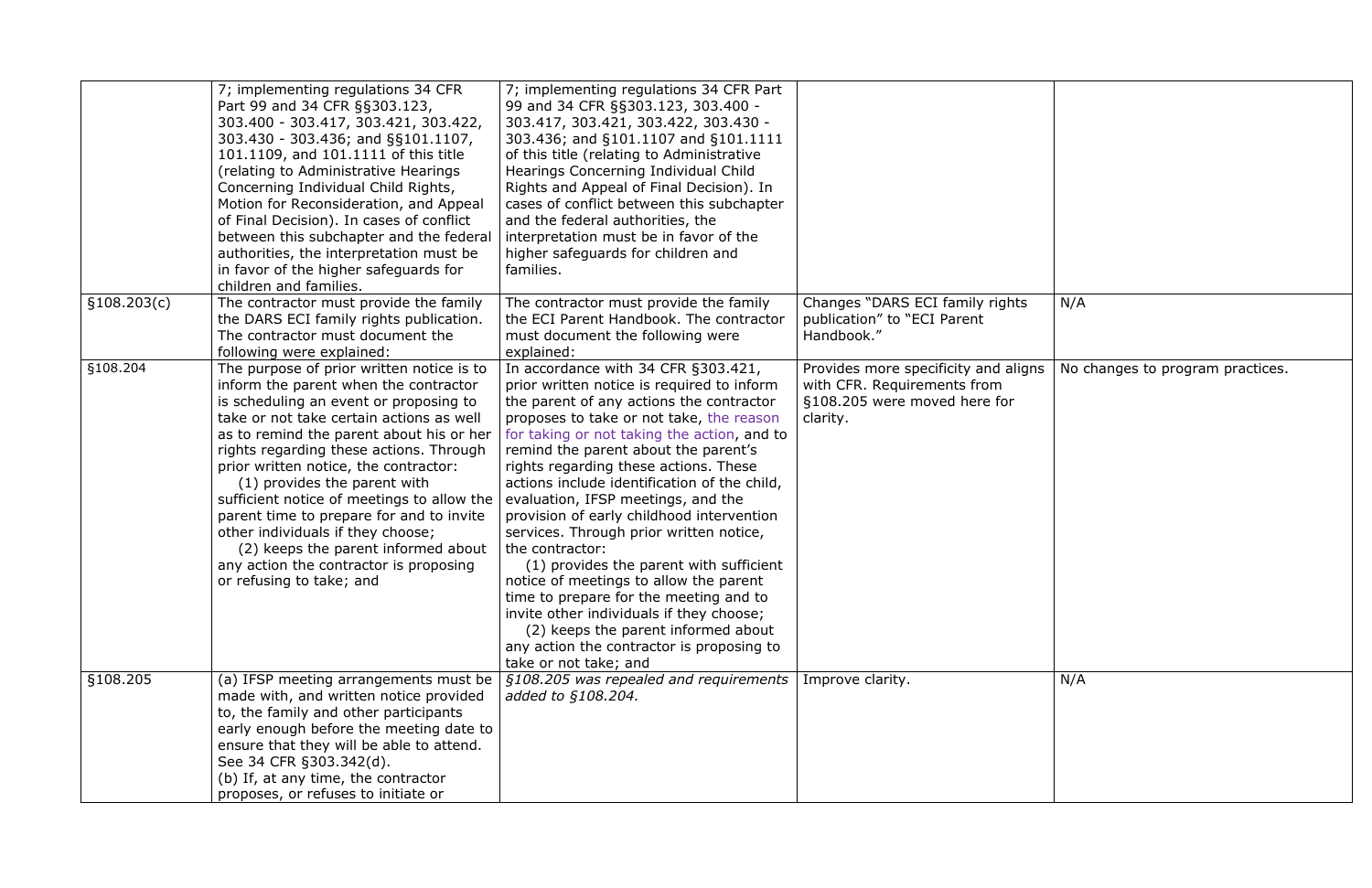|                 | change the identification, evaluation, or<br>the provisions of appropriate early<br>childhood intervention services to the<br>child and the child's family, the<br>contractor must provide prior written<br>notice as described in 34 CFR §303.421.<br>(c) In addition to the requirements in 34<br>CFR §303.421, the notice must be in<br>sufficient detail to inform the parent<br>about each record or report considered<br>when the contractor proposes or refuses<br>to initiate or change the items in<br>subsection (b) of this section. |                                                                                                                                                                                                                                                                                                                       |                                                                                              |                                 |
|-----------------|-------------------------------------------------------------------------------------------------------------------------------------------------------------------------------------------------------------------------------------------------------------------------------------------------------------------------------------------------------------------------------------------------------------------------------------------------------------------------------------------------------------------------------------------------|-----------------------------------------------------------------------------------------------------------------------------------------------------------------------------------------------------------------------------------------------------------------------------------------------------------------------|----------------------------------------------------------------------------------------------|---------------------------------|
| §108.206        | Written parental consent provides<br>documentation that the parent has been<br>informed of and agrees, in writing, to<br>the proposed action. Consent is<br>voluntary and can be withdrawn by the<br>parent at any time. Any action for which<br>the parent has withdrawn consent must<br>be stopped immediately.                                                                                                                                                                                                                               | §108.206 was repealed and the language<br>was added to §108.207.                                                                                                                                                                                                                                                      | Improve clarity.                                                                             | N/A                             |
| §108.207        | The language from §108.206 was added<br>to §108.207.                                                                                                                                                                                                                                                                                                                                                                                                                                                                                            | (a) Written parental consent provides<br>documentation that the parent has been<br>informed of and agrees, in writing, to the<br>proposed action. Consent is voluntary<br>and can be withdrawn by the parent at<br>any time. Any action for which the parent<br>has withdrawn consent must be stopped<br>immediately. | Improve clarity.                                                                             | N/A                             |
| \$108.213(b)(2) | assigning a surrogate parent to the<br>child; and                                                                                                                                                                                                                                                                                                                                                                                                                                                                                               | assigning a surrogate parent within the<br>required 30-day timeframe; and                                                                                                                                                                                                                                             | Improve clarity.                                                                             | Prod<br>pare<br>30 <sub>0</sub> |
| \$108.215(d)(1) | All complaints received by DARS<br>concerning early childhood intervention<br>services shall be forwarded to the DARS<br>ECI Assistant Commissioner who will log<br>and assign all complaints, monitor the<br>resolution of those complaints, and<br>maintain a copy of all complaints for a<br>five-year period.                                                                                                                                                                                                                               | All complaints received by HHSC<br>concerning early childhood intervention<br>services shall be forwarded to the HHSC<br>Director of ECI who will log and assign all<br>complaints, monitor the resolution of<br>those complaints, and maintain a copy of<br>all complaints for a seven-year period.                  | Changes related to HHSC<br>transformation.                                                   | N/A                             |
| §108.218        | (a) If the parties to a request for a due<br>process hearing as described in<br>§101.1107 of this title (relating to<br>Administrative Hearings Concerning                                                                                                                                                                                                                                                                                                                                                                                      | (a) At any time, a party or all parties to a<br>dispute involving a matter with respect to<br>the provision of appropriate early<br>childhood intervention services or a                                                                                                                                              | Order of rules was changed to<br>improve clarity. Changes related to<br>HHSC transformation. | N/A                             |

| Improve clarity.                                                                             | N/A                                                        |
|----------------------------------------------------------------------------------------------|------------------------------------------------------------|
| Improve clarity.                                                                             | N/A                                                        |
| Improve clarity.                                                                             | Programs must ensure a surrogate                           |
| Changes related to HHSC<br>transformation.                                                   | parent, when needed, is assigned within<br>30 days.<br>N/A |
| Order of rules was changed to<br>improve clarity. Changes related to<br>HHSC transformation. | N/A                                                        |
|                                                                                              |                                                            |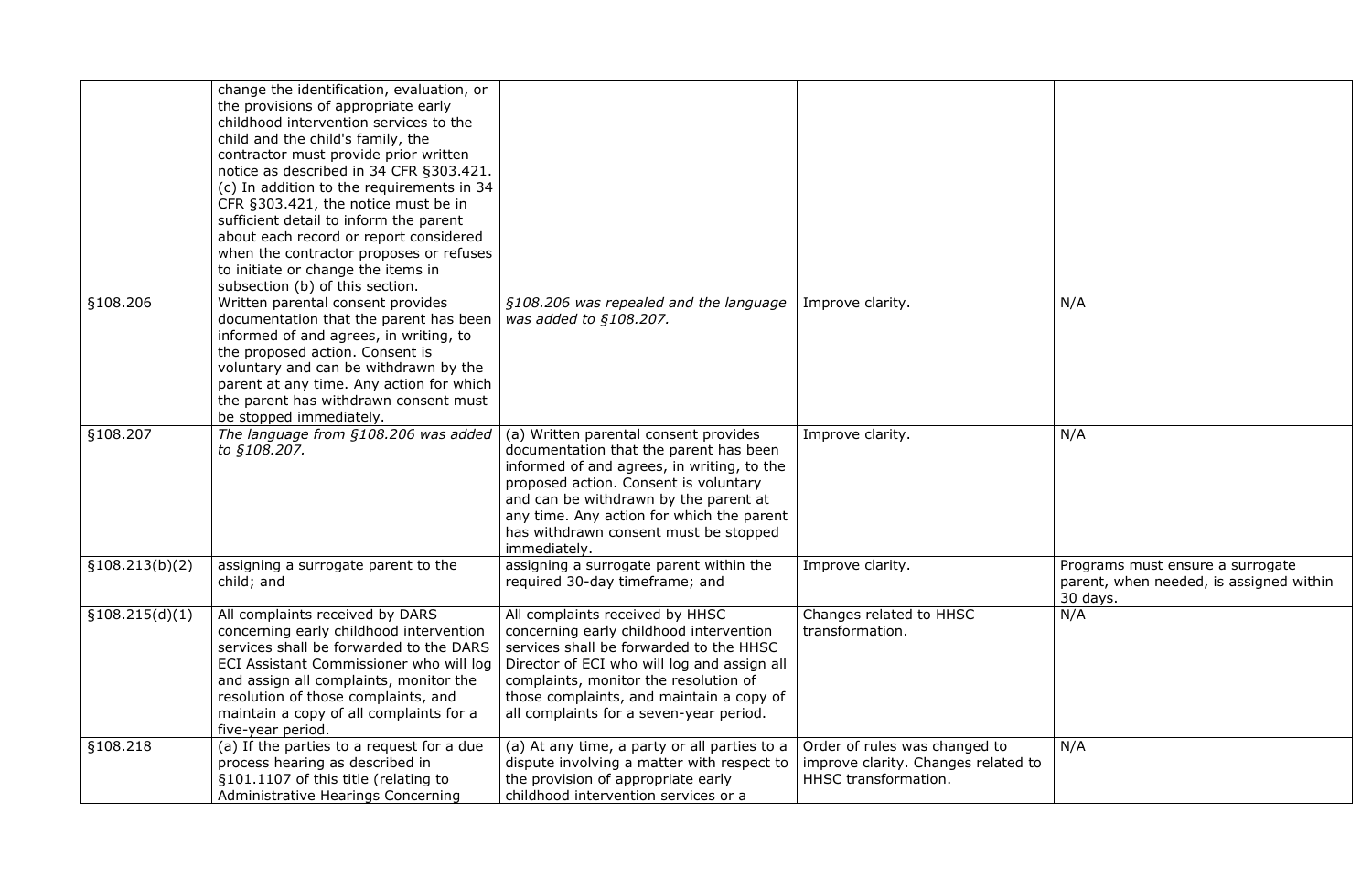| Individual Child Rights) agree to          | potential or actual violation of Part C or   |  |
|--------------------------------------------|----------------------------------------------|--|
| mediate the dispute in accordance with     | other applicable federal or Texas statutes   |  |
| §101.947 of this title (relating to        | or regulations or rules may request          |  |
| Mediation Procedures), those               | mediation of that dispute by sending the     |  |
| procedures shall apply, but the            | request in writing to the HHSC Director of   |  |
| mediation shall also comply with the       | ECI. A request for mediation must:           |  |
| requirements of federal regulation 34      | (1) be in writing and signed by the          |  |
| CFR §303.431.                              | requesting party;                            |  |
| (b) If the parties to a complaint filed    | (2) state the dispute to be mediated         |  |
| with DARS under §108.215 of this title     | with some detail showing it is a matter      |  |
| (relating to Early Childhood Intervention  | with respect to the provision of             |  |
| Procedures for Filing Complaints) agree    | appropriate early childhood intervention     |  |
| to mediate the dispute in accordance       | services to a particular child or children,  |  |
| with $§108.217$ of this title (relating to | or that it is a matter with respect to a     |  |
| Procedures for Investigations and          | potential or actual violation of Part C or   |  |
| Resolution of Complaints), the             | other applicable federal or Texas statutes   |  |
| procedures in this section apply except    | or regulations or rules;                     |  |
| for those in subsections (a) and (c) of    | (3) name the opposing party or parties       |  |
| this section.                              | and, if they have agreed to mediation,       |  |
| (c) At any time, a party or all parties to | contain their signatures;                    |  |
| a dispute involving a matter with          | (4) give contact information for all         |  |
| respect to the provision of appropriate    | parties to the extent known by the           |  |
| early childhood intervention services or   | requestor; and                               |  |
| a potential or actual violation of Part C  | (5) show that the request for                |  |
| or other applicable federal or Texas       | mediation has also been sent to all other    |  |
| statutes or regulations or rules may       | parties or that attempts have been made      |  |
| request mediation of that dispute by       | to do so, if possible.                       |  |
| sending the request in writing to the      | (b) If the request for mediation is also a   |  |
| DARS ECI Assistant Commissioner. If        | complaint pursuant to §108.215 of this       |  |
| the request for mediation is also a        | subchapter (relating to Early Childhood      |  |
| complaint pursuant to §108.215 of this     | <b>Intervention Procedures for Filing</b>    |  |
| title, it will be handled both as a        | Complaints), it will be handled both as a    |  |
| complaint and as a request for             | complaint and as a request for mediation     |  |
| mediation under subsection (b) of this     | under subsection (c) of this section. If the |  |
| section. If the request for mediation is   | request for mediation is also a request for  |  |
| also a request for due process hearing,    | due process hearing, it will be handled      |  |
| it will be handled both as a request for   | both as a request for due process hearing    |  |
| due process hearing and a request for      | and a request for mediation under            |  |
| mediation under subsection (a) of this     | subsection (c) of this section. If the       |  |
| section. If the request for mediation      | request for mediation does not clearly       |  |
| does not clearly designate itself as a     | designate itself as a complaint or request   |  |
| complaint or request for due process       | for due process hearing, or if it does not   |  |
| hearing, or if it does not comply with     | comply with the filing requirements for      |  |
| the filing requirements for those          | those procedures, it will be handled only    |  |

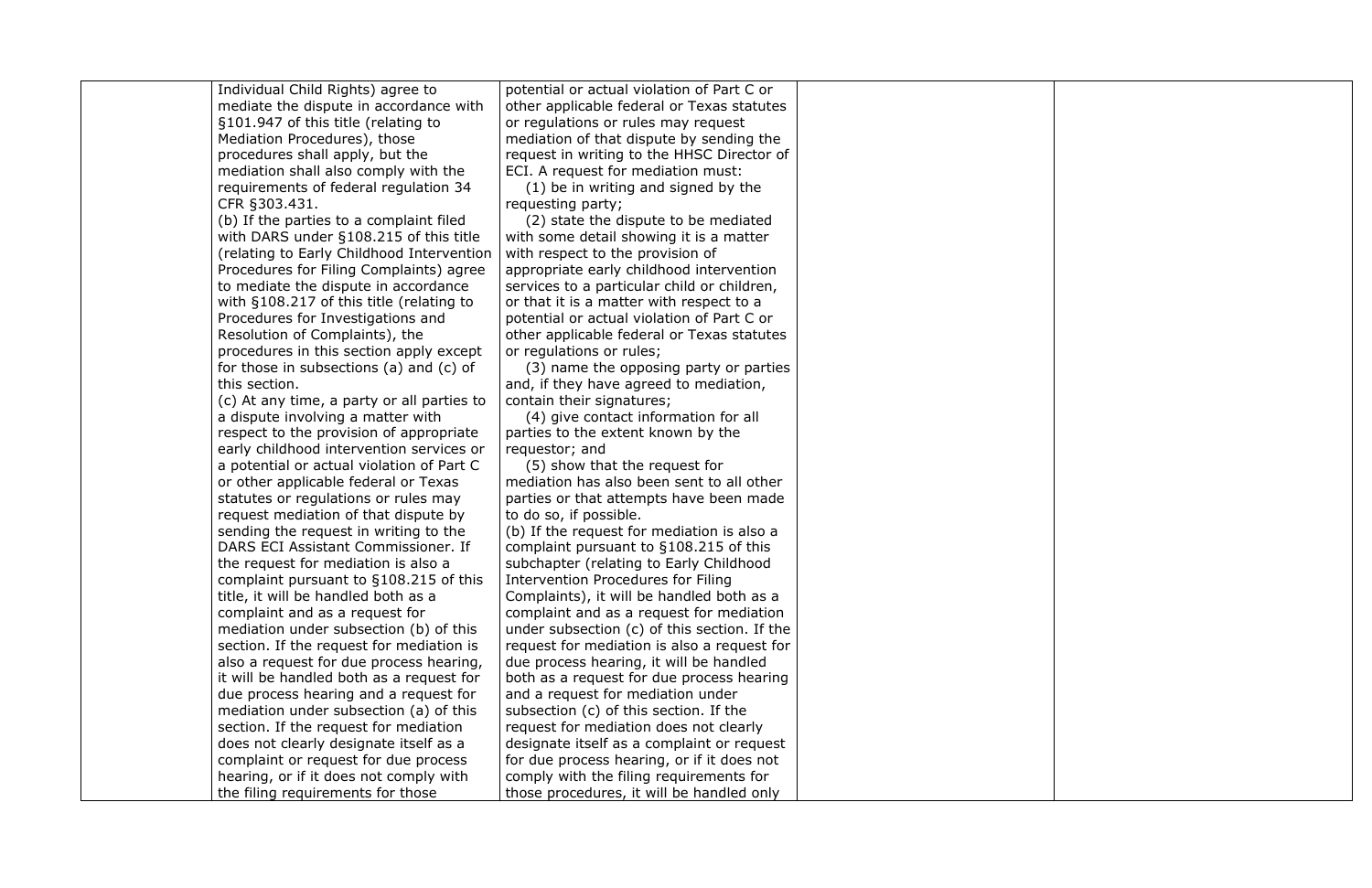procedures, it will be handled only as a



as a request for mediation under this

| request for mediation under this           | section.                                     |  |
|--------------------------------------------|----------------------------------------------|--|
| section. A request for mediation must:     | (c) If the parties to a request for a due    |  |
| (1) be in writing and be signed by         | process hearing as described in              |  |
| the requesting party;                      | §101.1107 of this title (relating to         |  |
| (2) state the dispute to be mediated       | <b>Administrative Hearings Concerning</b>    |  |
| with some detail showing that it is a      | Individual Child Rights) agree to mediate    |  |
| matter with respect to the provision of    | the dispute in accordance with §101.947      |  |
| appropriate early childhood intervention   | of this title (relating to Mediation         |  |
| services to a particular child or children | Procedures), those procedures shall          |  |
| or that it is a matter with respect to a   | apply, but the mediation shall also          |  |
| potential or actual violation of Part C or | comply with the requirements of federal      |  |
| other applicable federal or Texas          | regulation 34 CFR §303.431.                  |  |
| statutes or regulations or rules;          | (d) If the parties to a complaint filed with |  |
| (3) name the opposing party or             | HHSC under §108.215 of this subchapter       |  |
| parties and, if they have agreed to        | agree to mediate the dispute in              |  |
| mediation, contain their signatures;       | accordance with §108.217 of this             |  |
| (4) give contact information for all       | subchapter (relating to Procedures for       |  |
| parties to the extent known by the         | Investigation and Resolution of              |  |
| requestor; and                             | Complaints), the procedures in this          |  |
| (5) show that the request for              | section apply except for those in            |  |
| mediation has also been sent to all        | subsections (b) and (c) of this section.     |  |
| other parties or that attempts have        | (e) If not all parties have agreed to        |  |
| been made to do so, if possible.           | mediation, HHSC will make reasonable         |  |
| (d) If not all parties have agreed to      | efforts to contact the other parties and to  |  |
| mediation, DARS will make reasonable       | give them the opportunity to agree or to     |  |
| efforts to contact the other parties and   | decline mediation. If neither HHSC nor       |  |
| to give them the opportunity to agree or   | the requesting party is able to obtain       |  |
| to decline mediation. If neither DARS      | agreement to mediate by all parties          |  |
| nor the requesting party is able to        | within a reasonable time, HHSC may           |  |
| obtain agreement to mediate by all         | notify the requesting party and treat the    |  |
| parties within a reasonable time, DARS     | original request for mediation as having     |  |
| may notify the requesting party and        | been declined by the other party or          |  |
| treat the original request for mediation   | parties.                                     |  |
| as having been declined by the other       | (f) The parties may agree to mediate         |  |
| party or parties.                          | some or all of the disputes described in     |  |
| (e) The parties may agree to mediate       | the request for mediation, and they may      |  |
| some or all of the disputes described in   | amend the disputes to be mediated by         |  |
| the request for mediation, and they        | agreeing in writing.                         |  |
| may amend the disputes to be mediated      | (g) If HHSC is not a party to the dispute    |  |
| by agreeing in writing.                    | being mediated, HHSC will not be a party     |  |
| (f) The requirements of 34 CFR             | to any mediation resolution agreement        |  |
| §303.341 will apply to the mediation.      | and will not sign it, but HHSC may assist    |  |
| (g) If DARS is not a party to the dispute  | in the enforcement of it if requested.       |  |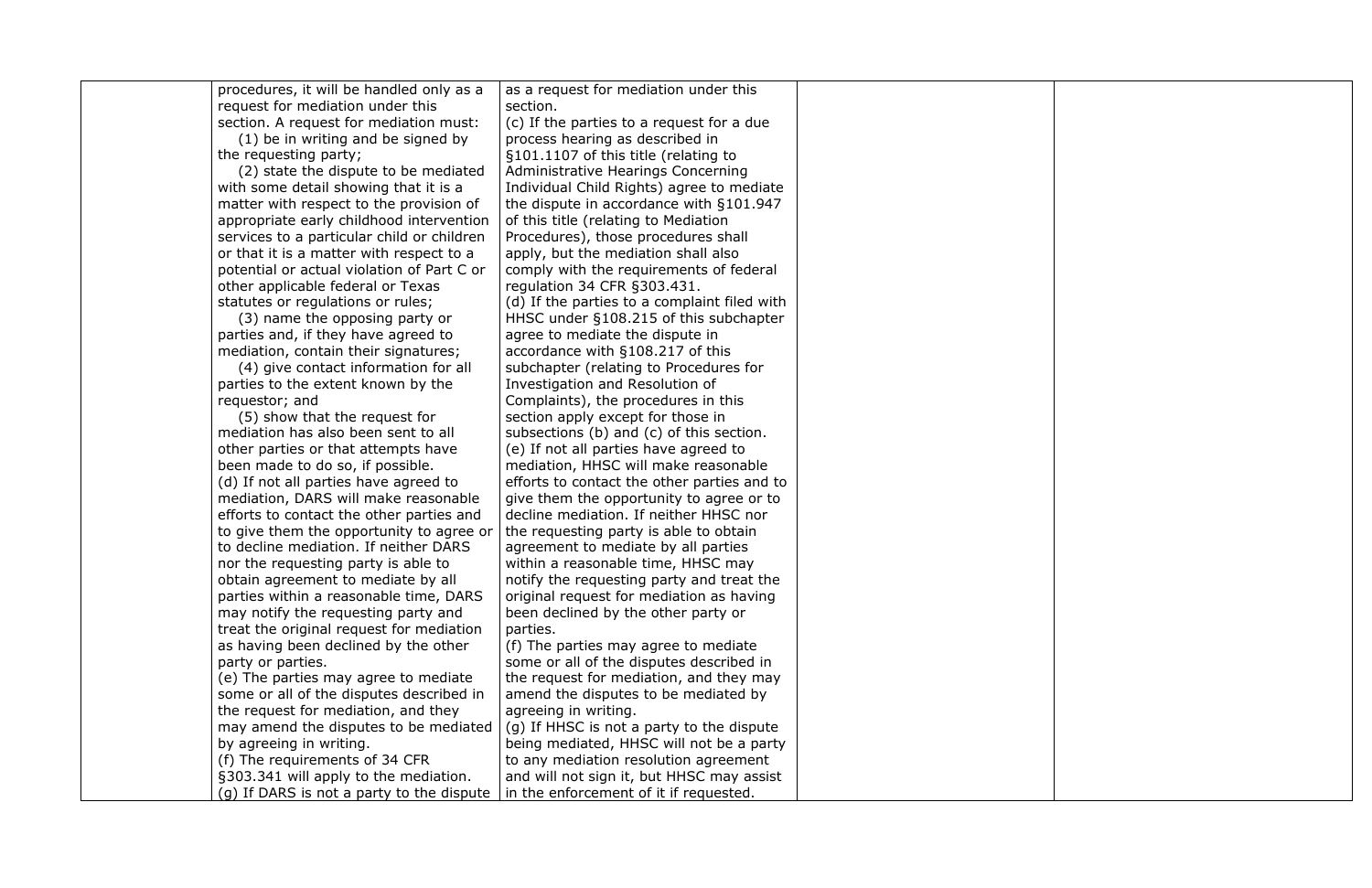|                        | being mediated, DARS will not be a<br>party to any mediation resolution<br>agreement and will not sign it, but<br>DARS may assist in the enforcement of<br>it if requested.                                         |                                                                                                                                                                                                                                                                                                                                                                                                                                                                                                                                                                                                                                                                                                                                                                  |                                                                                                                                                                                                                                                                                                                                                                                                                                                                                                               |                                                                                                                                                                                                                                                                                                                                                                                                                                                                                                      |
|------------------------|---------------------------------------------------------------------------------------------------------------------------------------------------------------------------------------------------------------------|------------------------------------------------------------------------------------------------------------------------------------------------------------------------------------------------------------------------------------------------------------------------------------------------------------------------------------------------------------------------------------------------------------------------------------------------------------------------------------------------------------------------------------------------------------------------------------------------------------------------------------------------------------------------------------------------------------------------------------------------------------------|---------------------------------------------------------------------------------------------------------------------------------------------------------------------------------------------------------------------------------------------------------------------------------------------------------------------------------------------------------------------------------------------------------------------------------------------------------------------------------------------------------------|------------------------------------------------------------------------------------------------------------------------------------------------------------------------------------------------------------------------------------------------------------------------------------------------------------------------------------------------------------------------------------------------------------------------------------------------------------------------------------------------------|
| \$108.233(a)           | Unless authorized to do so under 34<br>CFR §99.31, parental consent must be<br>obtained before personally identifiable<br>information is:                                                                           | (a) Unless authorized to do so under 34<br>CFR §99.31 or the Uninterrupted Scholars<br>Act (Public Law 112-278), parental<br>consent must be obtained before<br>personally identifiable information is:                                                                                                                                                                                                                                                                                                                                                                                                                                                                                                                                                          | Adds reference and citation to the<br>Uninterrupted Scholars Act. This act<br>has been in effect since 2013, but<br>was not reflected in rule. It amends<br>FERPA to allow education agencies<br>to release the educational record or<br>any part of the record, without<br>parental consent, to a child welfare<br>agency or tribal organization, when<br>that agency or organization is<br>"legally responsible, in accordance<br>with State or tribal law, for the care<br>and protection of the student." | Clarifies that ECI providers may release<br>information to CPS or a tribal<br>organization, without parental consent,<br>when the child is in the conservatorship<br>of CPS (including children in foster care)<br>or the tribal organization. This means<br>providers do not need the consent of<br>foster parents or biological parents to<br>release information to the child's CPS<br>worker. The USA does not apply to<br>children served by CPS who remain in the<br>custody of their parents. |
| \$108.233(b)(5)<br>(A) | not to exceed five years after the child<br>exits services or other applicable record<br>retention period, as described in<br>§108.221 of this title (relating to<br>Records Management) for billing<br>records; or | not to exceed seven years after the child<br>exits services or other applicable record<br>retention period, as described in<br>§108.237 of this subchapter (relating to<br>Record Retention Period) for billing<br>records; or                                                                                                                                                                                                                                                                                                                                                                                                                                                                                                                                   | Aligns ECI requirements with those<br>of HHSC.                                                                                                                                                                                                                                                                                                                                                                                                                                                                | No changes to program practices, as this<br>was already in contract.                                                                                                                                                                                                                                                                                                                                                                                                                                 |
| §108.233(c)            | $$108.233(c)$ was added.                                                                                                                                                                                            | The contractor may disclose personally<br>identifiable information without prior<br>written parental consent if the disclosure<br>meets one or more of the following<br>conditions:<br>(1) the disclosure is to another HHSC<br>ECI contractor during a transfer of<br>services;<br>(2) the disclosure is restricted to<br>limited personal identification, as defined<br>in §108.1203 of this chapter (relating to<br>Definitions), being sent to the LEA for<br>child find purposes, unless the parent<br>opted-out of the notification in<br>accordance with §108.1213 of this<br>chapter (relating to LEA Notification Opt<br>Out);<br>(3) the disclosure is to the Texas<br>Department of Family and Protective<br>Services for the purpose of reporting or | Improve clarity.                                                                                                                                                                                                                                                                                                                                                                                                                                                                                              | This does not represent a change in<br>requirements or in FERPA; it just provides<br>more detail as to whom information can<br>be disclosed without written parental<br>consent.                                                                                                                                                                                                                                                                                                                     |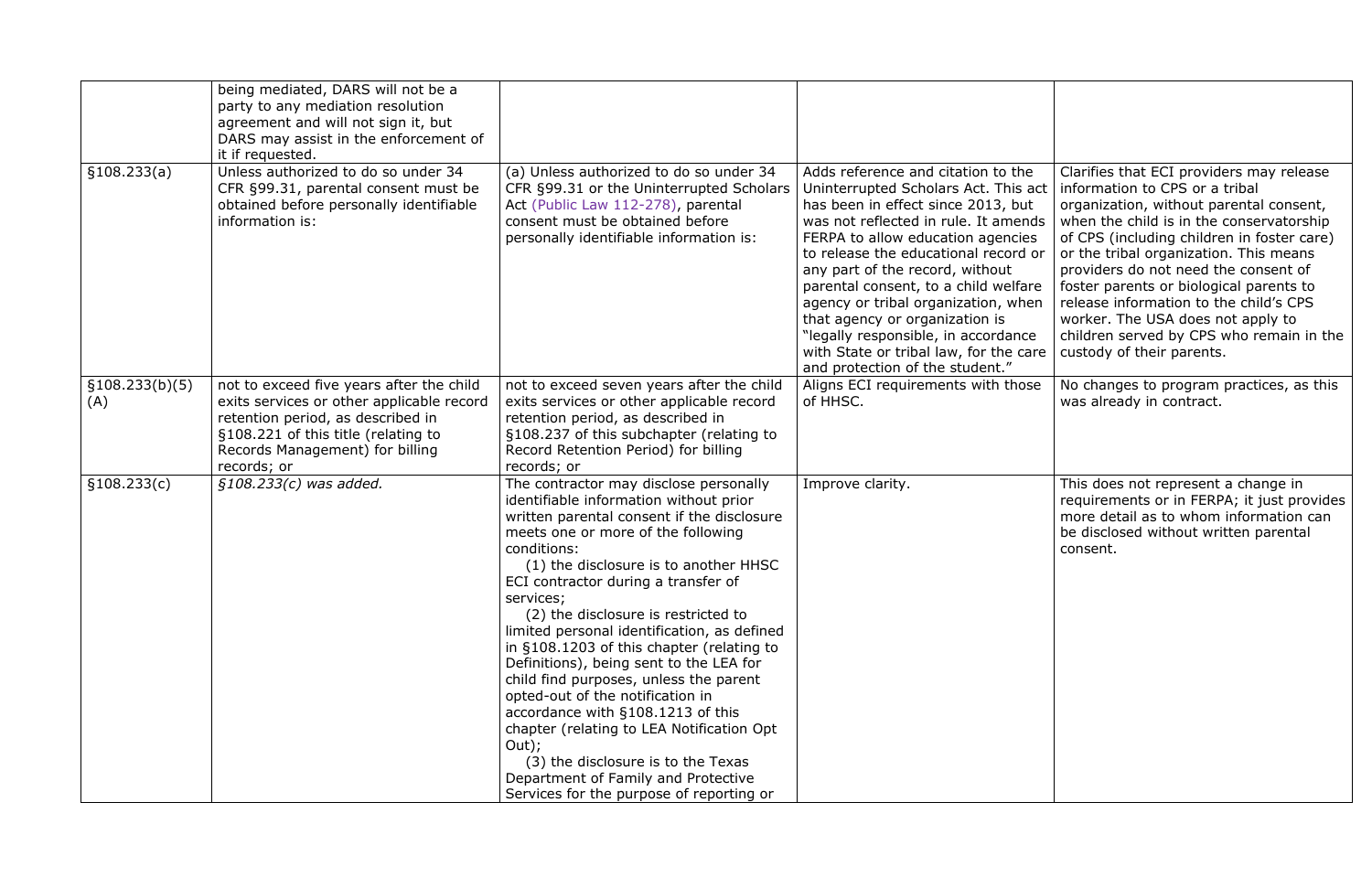|  | cooperating in the investigation of        |  |
|--|--------------------------------------------|--|
|  | suspected child abuse or neglect;          |  |
|  | (4) the disclosure is in response to a     |  |
|  | court order or subpoena;                   |  |
|  | (5) the disclosure is to a federal or      |  |
|  | state oversight entity, including:         |  |
|  |                                            |  |
|  | (A) United States Department of            |  |
|  | Health and Human Services or its           |  |
|  | designee;                                  |  |
|  | (B) Comptroller General of the             |  |
|  | United States or its designee;             |  |
|  | (C) Office of the State Auditor of         |  |
|  | Texas or its designee;                     |  |
|  | (D) Office of the Texas Comptroller        |  |
|  | of Public Accounts;                        |  |
|  | (E) Medicaid Fraud Control Unit of         |  |
|  | the Texas Attorney General's Office or its |  |
|  | designee;                                  |  |
|  | (F) HHSC, including:                       |  |
|  |                                            |  |
|  | (i) Office of Inspector                    |  |
|  | General;                                   |  |
|  |                                            |  |
|  | (ii) MCO Program personnel                 |  |
|  | from HHSC or designee;                     |  |
|  |                                            |  |
|  | (iii) any other state or federal           |  |
|  | entity identified by HHSC, or any other    |  |
|  | entity engaged by HHSC; and                |  |
|  |                                            |  |
|  | (iv) any independent                       |  |
|  | verification and validation contractor,    |  |
|  | audit firm or quality assurance contractor |  |
|  | acting on behalf of HHSC;                  |  |
|  | (G) state or federal law                   |  |
|  | enforcement agency; or                     |  |
|  | (H) State of Texas Legislature             |  |
|  | general or special investigating           |  |
|  | committee or its designee; or              |  |
|  | (6) the disclosure meets the               |  |
|  | requirements of the Uninterrupted          |  |
|  |                                            |  |
|  | Scholars Act, which provides that:         |  |
|  | (A) the disclosure is to a                 |  |
|  | caseworker or other representative of a    |  |

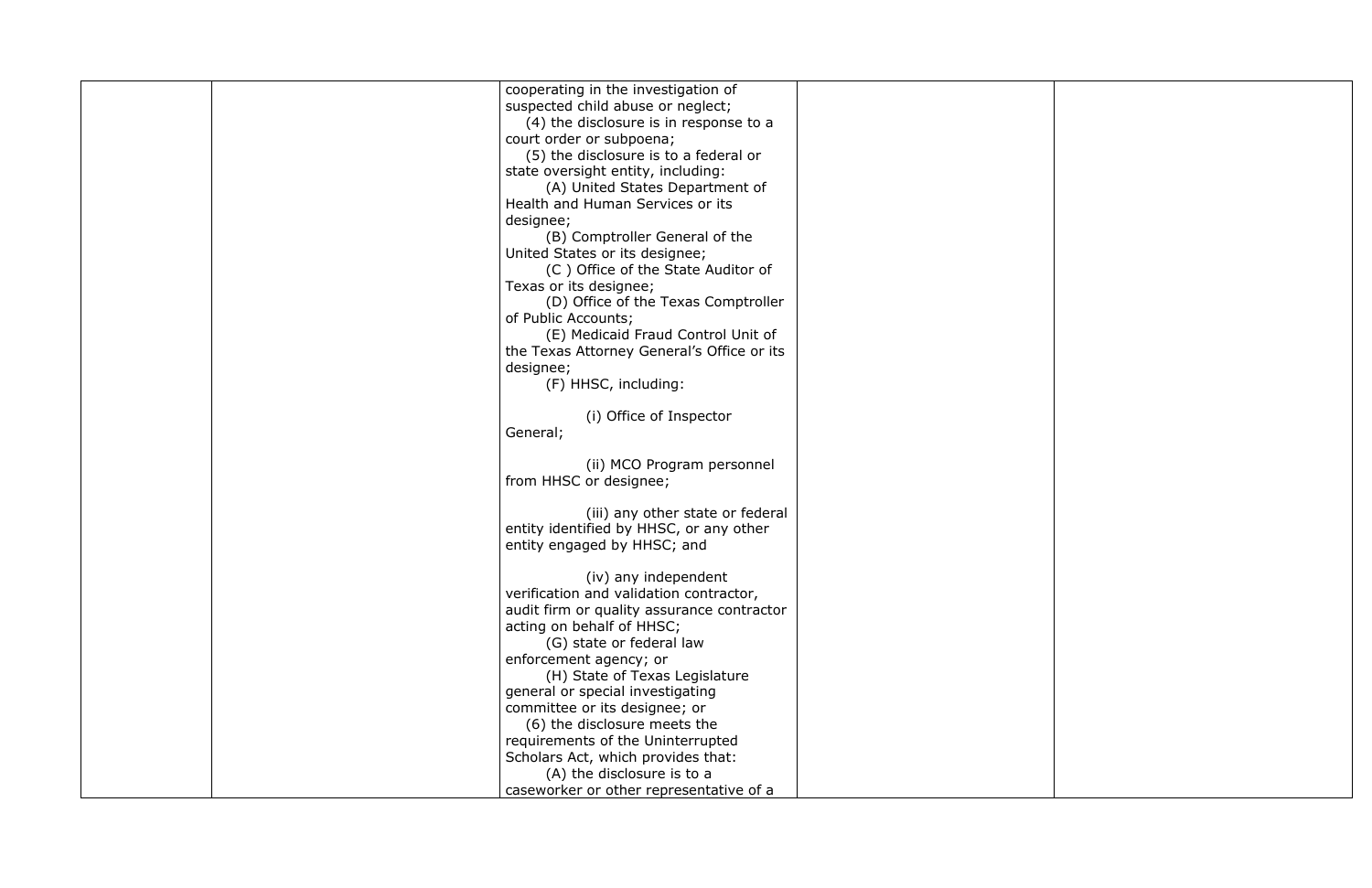|              |                                                                                                                                                                            | State or local child welfare agency or<br>tribal organization authorized to access<br>the child's case plan;<br>(B) the child is in foster care and<br>the child welfare agency or organization<br>is legally responsible, in accordance with<br>State or tribal law, for the care and<br>protection of the student; and<br>(C) the disclosure must pertain to<br>addressing the education needs of the<br>child. |                                                |
|--------------|----------------------------------------------------------------------------------------------------------------------------------------------------------------------------|-------------------------------------------------------------------------------------------------------------------------------------------------------------------------------------------------------------------------------------------------------------------------------------------------------------------------------------------------------------------------------------------------------------------|------------------------------------------------|
| \$108.237(a) | The contractor must retain records for<br>five years after the child has been<br>dismissed from services unless a longer<br>period is required by state or federal<br>law. | The contractor must retain records for<br>seven years after the child has been<br>dismissed from services unless a longer<br>period is required by state or federal law.                                                                                                                                                                                                                                          | Aligns ECI requirements with those<br>of HHSC. |

| h those | No change in program practices, as this<br>was already in contract. |
|---------|---------------------------------------------------------------------|

### **Subchapter C Staff Qualifications**

| <b>Rule number</b> | <b>Previous language</b>                                                                                                                                                                                                                                                                                                                                        | <b>New language</b>                                                                                                                                                             | <b>Rationale</b>                                                                                                   | <b>Implementation</b>                             |
|--------------------|-----------------------------------------------------------------------------------------------------------------------------------------------------------------------------------------------------------------------------------------------------------------------------------------------------------------------------------------------------------------|---------------------------------------------------------------------------------------------------------------------------------------------------------------------------------|--------------------------------------------------------------------------------------------------------------------|---------------------------------------------------|
| §108.302           | The following statutes and regulations<br>authorize or require the rules in this<br>subchapter:<br>(1) Texas Human Resources Code,<br>Chapter 73;<br>(2) Texas Human Resources Code,<br>Chapter 117;<br>(3) the Individuals with Disabilities<br>Education Act, Part C (20 USC §§1431 -<br>$1444$ ; and<br>(4) implementing federal regulations<br>34 CFR Part. | §108.302 was repealed.                                                                                                                                                          | Unnecessary language.                                                                                              | N/A                                               |
| §108.309(b)        | The contractor must comply with DARS<br>ECI requirements related to initial<br>training requirements for direct service<br>staff. Before working directly with<br>children and families, all staff must:                                                                                                                                                        | The contractor must comply with HHSC<br>ECI requirements related to initial<br>training requirements for direct service<br>staff. Before providing services, all staff<br>must: | Changes related to HHSC<br>transformation. Improve clarity.                                                        | No changes in program practices.                  |
| §108.309(b)(2)     | hold current certification in first-aid<br>including emergency care of seizures<br>and cardiopulmonary resuscitation for<br>children and infants; and                                                                                                                                                                                                           | hold current certification in first-aid and<br>cardiopulmonary resuscitation for<br>children and infants; and                                                                   | Unnecessary language. Emergency<br>care of seizures is usually included<br>in most first-aid certificate training. | This is unlikely to change program<br>practices.  |
| §108.309(c)        | The contractor must comply with DARS<br>ECI requirements related to continuing                                                                                                                                                                                                                                                                                  | The contractor must comply with HHSC<br>ECI requirements related to continuing                                                                                                  | Changes related to HHSC<br>transformation. Unnecessary                                                             | This is unlikely to change provider<br>practices. |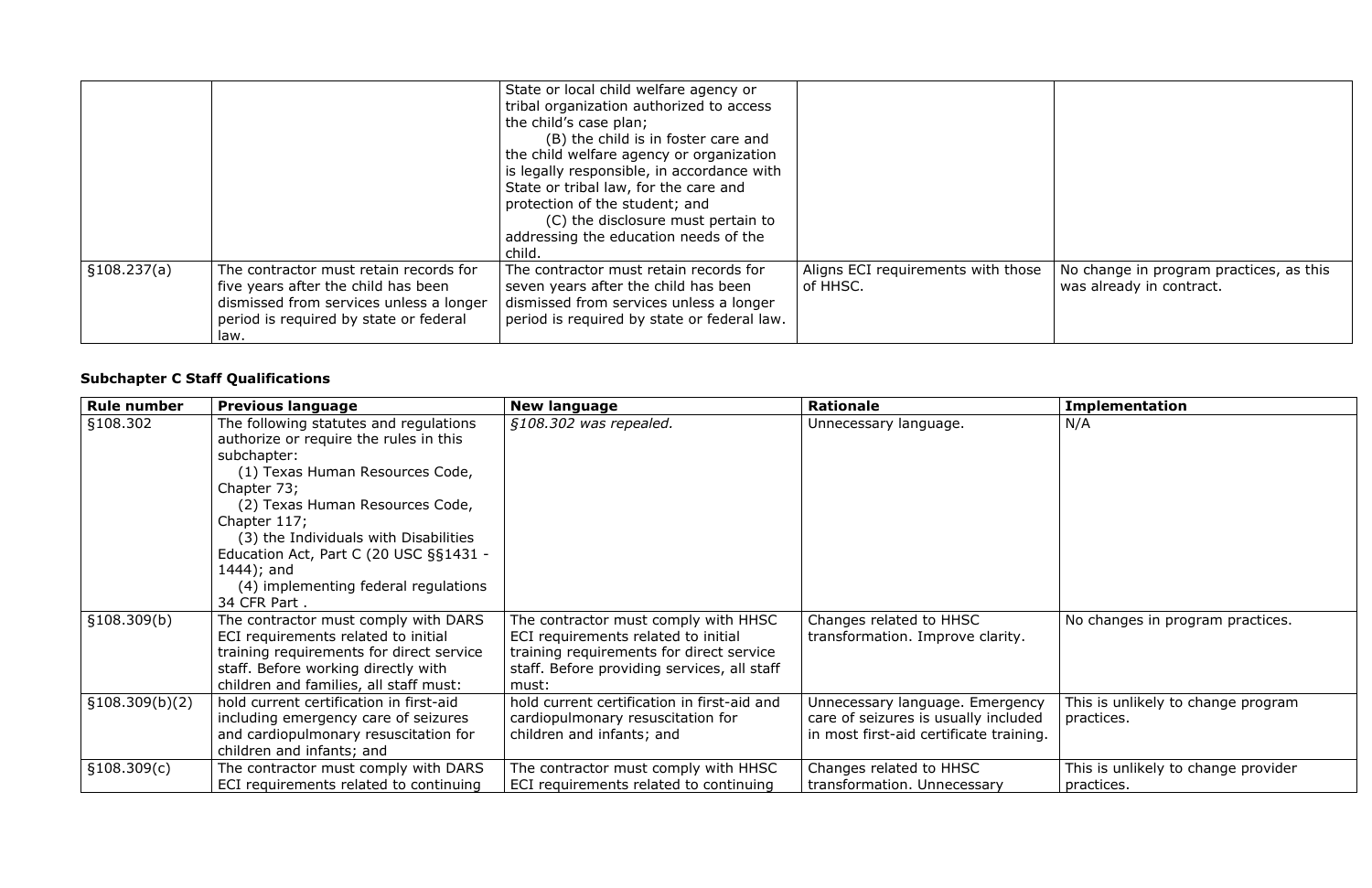|                                                                                       | education requirements for direct service<br>staff. All staff providing early childhood<br>intervention services to children and<br>families must maintain current<br>certification in first aid including<br>emergency care of seizures and<br>cardiopulmonary resuscitation for<br>children and infants.                                                                                                                                                                                                                                                                                                                                                                                                                                                                              | education requirements for direct service<br>staff. All staff providing early childhood<br>intervention services to children and<br>families must maintain current<br>certification in first aid and<br>cardiopulmonary resuscitation for<br>children and infants.                                                                                                                                                                                                                                                                                                                     | language. Emergency care of<br>seizures is usually included in most<br>first-aid certificate training.                  |                                                                                                               |
|---------------------------------------------------------------------------------------|-----------------------------------------------------------------------------------------------------------------------------------------------------------------------------------------------------------------------------------------------------------------------------------------------------------------------------------------------------------------------------------------------------------------------------------------------------------------------------------------------------------------------------------------------------------------------------------------------------------------------------------------------------------------------------------------------------------------------------------------------------------------------------------------|----------------------------------------------------------------------------------------------------------------------------------------------------------------------------------------------------------------------------------------------------------------------------------------------------------------------------------------------------------------------------------------------------------------------------------------------------------------------------------------------------------------------------------------------------------------------------------------|-------------------------------------------------------------------------------------------------------------------------|---------------------------------------------------------------------------------------------------------------|
| \$108.309(e)                                                                          | The contractor must comply with DARS<br>ECI requirements related to supervision<br>of direct service staff. (1) All staff<br>members who work directly with children<br>and families must receive supervision<br>oversight that consists of documented<br>consultation, record review, and<br>observation from a qualified supervisor.<br>The intent of supervision is to provide<br>oversight and direction to staff.<br>Supervisor qualifications are further<br>described in this subchapter in<br>§§108.313(c), 108.315(c), and<br>108.317(c) of this title (relating to Early<br>Intervention Specialist (EIS), Service<br>Coordinator and Staff Who Do Not Hold a<br>License or EIS Credential and Provide<br>Early Childhood Intervention Services to<br>Children and Families). | The contractor must comply with HHSC<br>ECI requirements related to supervision<br>of direct service staff. A contractor must<br>implement a system of supervision and<br>oversight that consists of consultation,<br>record review, and observation from a<br>qualified supervisor. The intent of<br>supervision is to provide oversight and<br>direction to staff. Supervisor<br>qualifications are further described in this<br>subchapter in $\S108.313(c)$ and<br>§108.315(d) of this subchapter (relating<br>to Early Intervention Specialist (EIS) and<br>Service Coordinator). | Changes related to HHSC<br>transformation. Increase efficiency.                                                         | Removes requirement to document<br>consultation, record review, and<br>observation of all direct service prov |
| \$108.309(e)(A)<br>is proposed to<br>become<br>\$108.309(e)(1)<br>with<br>amendments. | Documented consultation means<br>evaluation and development of staff<br>knowledge, skills, and abilities in the<br>context of case-specific problem solving.                                                                                                                                                                                                                                                                                                                                                                                                                                                                                                                                                                                                                            | Consultation means evaluation and<br>development of staff knowledge, skills,<br>and abilities in the context of case-<br>specific problem solving.                                                                                                                                                                                                                                                                                                                                                                                                                                     | Increase efficiency.                                                                                                    | Removes requirement to document<br>consultation.                                                              |
| \$108.309(e)(2)                                                                       | The contractor must verify that newly<br>employed staff members receive<br>documented supervision as required by<br>DARS ECI.                                                                                                                                                                                                                                                                                                                                                                                                                                                                                                                                                                                                                                                           | $$108.309(e)(2)$ was repealed.                                                                                                                                                                                                                                                                                                                                                                                                                                                                                                                                                         | Increase efficiency.                                                                                                    | Removes requirement to document<br>supervision for all new staff.                                             |
| \$108.310(c)(1)                                                                       | The three charts are published on the<br>DFPS website at<br>www.dfps.state.tx.us/Child_Care/.                                                                                                                                                                                                                                                                                                                                                                                                                                                                                                                                                                                                                                                                                           | The three charts are published on the<br>HHSC website:                                                                                                                                                                                                                                                                                                                                                                                                                                                                                                                                 | Changes related to HHSC<br>transformation. Removes link, as<br>links should not be in TAC.                              | No changes in program practices.                                                                              |
| §108.311(b)                                                                           | The contractor must comply with DARS<br>ECI requirements related to continuing<br>education for licensed professionals. A<br>licensed professional must complete                                                                                                                                                                                                                                                                                                                                                                                                                                                                                                                                                                                                                        | $$108.311(b)$ was repealed.                                                                                                                                                                                                                                                                                                                                                                                                                                                                                                                                                            | Unnecessary language. HHSC ECI<br>does not have requirements for<br>continuing education for licensed<br>professionals. | No changes in program practices.                                                                              |

| y care of<br>ncluded in most<br>raining.    |                                                                                                                     |
|---------------------------------------------|---------------------------------------------------------------------------------------------------------------------|
| <b>HHSC</b><br>ease efficiency.             | Removes requirement to document<br>consultation, record review, and<br>observation of all direct service providers. |
|                                             | Removes requirement to document<br>consultation.                                                                    |
|                                             | Removes requirement to document<br>supervision for all new staff.                                                   |
| <b>HHSC</b><br>noves link, as<br>n TAC.     | No changes in program practices.                                                                                    |
| ge. HHSC ECI<br>rements for<br>for licensed | No changes in program practices.                                                                                    |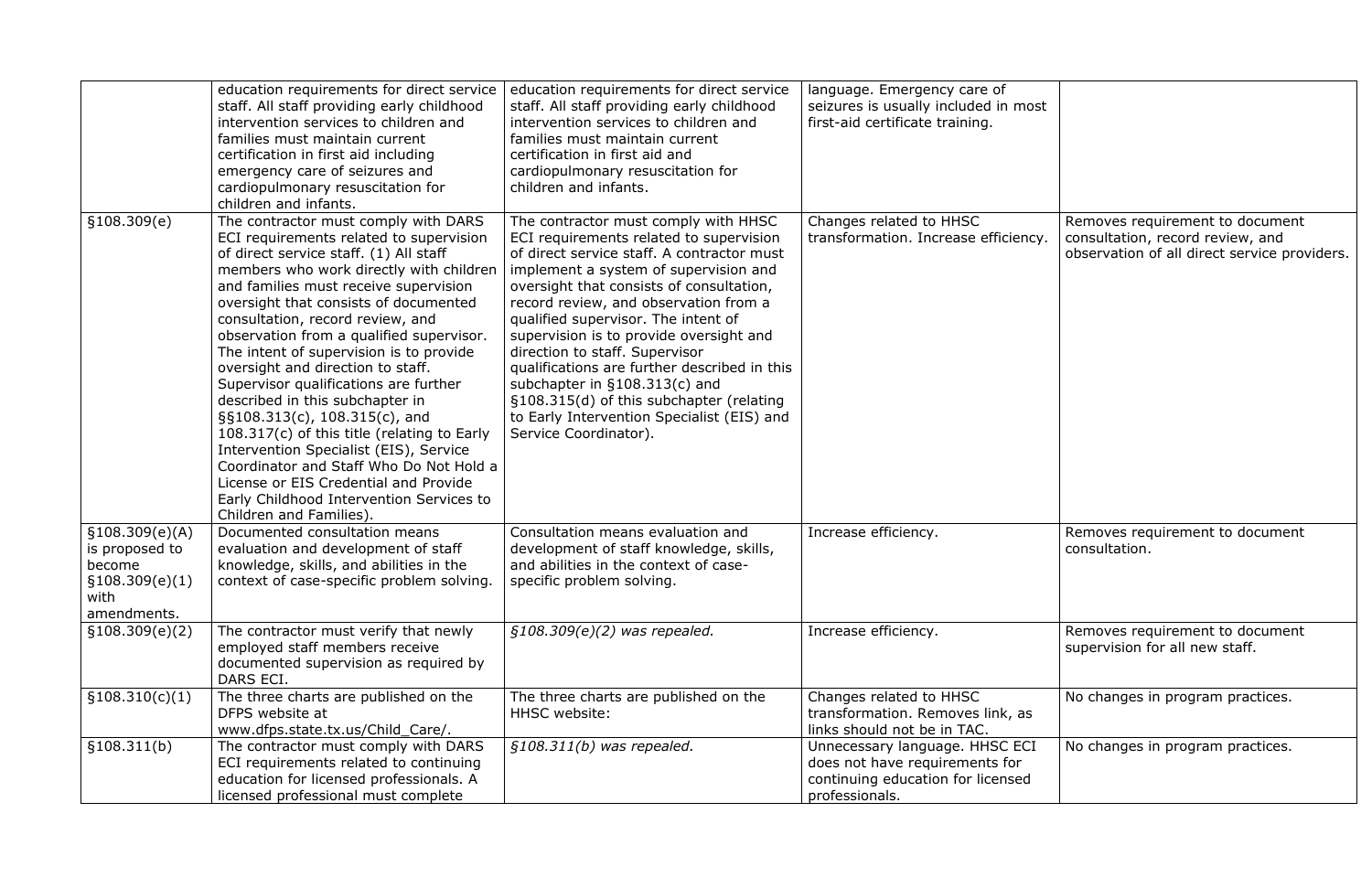|                                                                                | continuing education as required by the<br>applicable licensing board.                                                                                                                                                                                                                                                                 |                                                                                                                                                                                                                                                                                                                                                                                                                                |                                                                                                                                                                                                                                                                            |                                                                                                                                                                 |
|--------------------------------------------------------------------------------|----------------------------------------------------------------------------------------------------------------------------------------------------------------------------------------------------------------------------------------------------------------------------------------------------------------------------------------|--------------------------------------------------------------------------------------------------------------------------------------------------------------------------------------------------------------------------------------------------------------------------------------------------------------------------------------------------------------------------------------------------------------------------------|----------------------------------------------------------------------------------------------------------------------------------------------------------------------------------------------------------------------------------------------------------------------------|-----------------------------------------------------------------------------------------------------------------------------------------------------------------|
| \$108.311(c)                                                                   | The contractor must provide documented<br>administrative supervision to licensed<br>professionals as required by DARS ECI.                                                                                                                                                                                                             | $$108.311(c)$ was repealed.                                                                                                                                                                                                                                                                                                                                                                                                    | Increase efficiency.                                                                                                                                                                                                                                                       | Removes the requirement to document<br>administrative supervision of licensed<br>staff.                                                                         |
| $$108.311(d)$ is<br>proposed to<br>become<br>$$108.311(b)$ with<br>amendments. | A licensed professional must comply with<br>all established licensing board<br>requirements for receiving or providing<br>clinical supervision.                                                                                                                                                                                        | A licensed professional must comply with<br>the established licensing board<br>requirements for the licensed<br>professional's discipline for continuing<br>education, providing and receiving<br>supervision, and conduct.                                                                                                                                                                                                    | Improve clarity.                                                                                                                                                                                                                                                           | No changes in program practices.                                                                                                                                |
| \$108.311(e)                                                                   | The contractor must comply with DARS<br>ECI requirements related to ethics for<br>licensed professionals. A licensed<br>professional must meet all established<br>rules of conduct as required by the<br>applicable board.                                                                                                             | $$108.311(e)$ was repealed.                                                                                                                                                                                                                                                                                                                                                                                                    | Unnecessary language. HHSC ECI<br>does not have ethics requirements<br>for licensed professionals.                                                                                                                                                                         | No change in program practices.                                                                                                                                 |
| \$108.312(d)                                                                   | The LPHA provides ongoing monitoring<br>of the IFSP, at least once every six<br>months, to provide professional opinion<br>as to the effectiveness of services.                                                                                                                                                                        | The LPHA provides ongoing monitoring<br>and assessment of the IFSP, at least once<br>every six months as part of the periodic<br>review, to provide professional opinion as<br>to the effectiveness of services.                                                                                                                                                                                                               | Improve clarity.                                                                                                                                                                                                                                                           | No change in program practices.                                                                                                                                 |
| \$108.313(a)(2)                                                                | hold a bachelor's degree which includes<br>a minimum of 18 hours of semester<br>course credit relevant to early childhood<br>intervention including three hours of<br>semester course credit in early childhood<br>development or early childhood special<br>education.                                                                | hold a bachelor's degree which includes a<br>minimum of 18 hours of semester course<br>credit relevant to early childhood<br>intervention, with at least three of the 18<br>hours of semester course credit in early<br>childhood development or early childhood<br>special education.                                                                                                                                         | Improve clarity.                                                                                                                                                                                                                                                           | No change in program practices.                                                                                                                                 |
| \$108.313(a)(2)<br>(A)                                                         | Forty clock hours of continuing education<br>in early childhood development or early<br>childhood special education completed<br>within five years prior to employment<br>with ECI may substitute for the three-<br>hour semester course credit requirement<br>in early childhood development or early<br>childhood special education. | Forty clock hours of continuing education<br>in early childhood development or early<br>childhood special education completed<br>within three years prior to employment<br>as an EIS may substitute for the three<br>hour semester course credit requirement<br>in early childhood development or early<br>childhood special education. The EIS<br>must complete these hours before the<br>EIS is entered in the EIS Registry. | Changes requirement for continuing<br>education for EIS staff who don't<br>meet education requirement from<br>within five years prior to<br>employment to three years prior to<br>employment. Clarifies that hours<br>must be completed prior to entry in<br>the registry. | Contractors must ensure relevant<br>continuing ed was completed within the<br>past three years, and EIS may not be<br>registered until the hours are completed. |
| \$108.313(a)(2)<br>(B)(ii)                                                     | child psychology or child and adolescent<br>psychology;                                                                                                                                                                                                                                                                                | child psychology;                                                                                                                                                                                                                                                                                                                                                                                                              | Ensures education is relevant to<br>ECI.                                                                                                                                                                                                                                   | Classes in adolescent psychology do not<br>meet the initial requirements for<br>credentialing as an EIS.                                                        |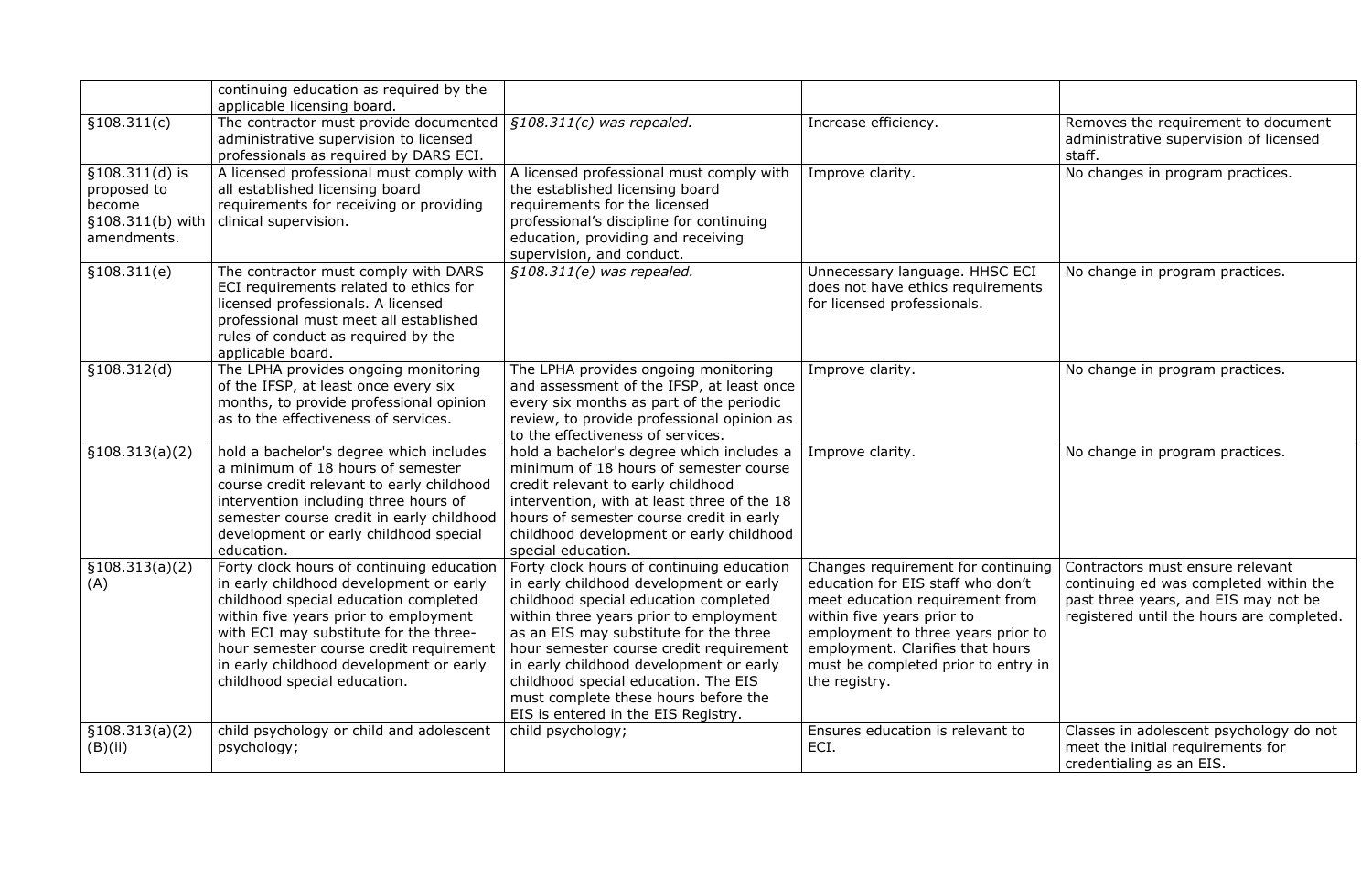| Increase flexibility for EIS         | Allows some flexibility for how and when |
|--------------------------------------|------------------------------------------|
| continuing education and align with  | EISs can earn continuing education       |
| the ethics requirement every two     | hours.                                   |
| years as well as practices for CEUs  |                                          |
| for most licensed ECI professionals. |                                          |
| Change related to HHSC               | N/A                                      |
| transformation.                      |                                          |
|                                      |                                          |
|                                      |                                          |
| Improve clarity.                     | No change in program practices.          |
|                                      |                                          |
|                                      |                                          |
| Unnecessary language.                | N/A                                      |
|                                      |                                          |
|                                      |                                          |
| Improve clarity.                     | No change in program practices.          |
|                                      |                                          |
|                                      |                                          |
| Change related to HHSC               | N/A                                      |
| transformation.                      |                                          |
|                                      |                                          |
|                                      |                                          |
|                                      |                                          |
|                                      |                                          |
|                                      |                                          |
|                                      |                                          |
|                                      |                                          |
| Ensures service coordinators         | Contractors must ensure new service      |
| complete IPDP activities in a timely | coordinators complete their IPDPs within |
| manner.                              | one year.                                |
|                                      |                                          |
| Improve clarity.                     | No change in program practices.          |
|                                      |                                          |
|                                      |                                          |
|                                      |                                          |
|                                      |                                          |
| Improve clarity.                     | No change in program practices.          |
|                                      |                                          |
|                                      |                                          |
|                                      |                                          |

| §108.313(b)(1)              | a minimum of 10 contact hours of<br>approved continuing education each<br>year; and                                                                                                                                                                                                                                                                                                                 | a minimum of 20 contact hours of<br>approved continuing education every two<br>years; and                                                                                                                                                                                                                                                                                                                | Increase flexibility for EIS<br>continuing education and align with<br>the ethics requirement every two<br>years as well as practices for CEUs<br>for most licensed ECI professionals. | Allo<br><b>EIS</b><br>hou |
|-----------------------------|-----------------------------------------------------------------------------------------------------------------------------------------------------------------------------------------------------------------------------------------------------------------------------------------------------------------------------------------------------------------------------------------------------|----------------------------------------------------------------------------------------------------------------------------------------------------------------------------------------------------------------------------------------------------------------------------------------------------------------------------------------------------------------------------------------------------------|----------------------------------------------------------------------------------------------------------------------------------------------------------------------------------------|---------------------------|
| \$108.313(c)(1)             | The contractor must provide an EIS<br>documented supervision as defined in<br>§108.309(e) of this title (relating to<br>Minimum Requirements for All Direct<br>Service Staff) as required by DARS ECI.                                                                                                                                                                                              | The contractor must provide an EIS<br>supervision as defined in §108.309(e) of<br>this title (relating to Minimum<br>Requirements for All Direct Service Staff)<br>as required by HHSC ECI.                                                                                                                                                                                                              | Change related to HHSC<br>transformation.                                                                                                                                              | N/A                       |
| \$108.313(d)(2)<br>(A)(iii) | All credentialing activities (Final IPDP)<br>must be completed within a year from<br>the EIS's start date.                                                                                                                                                                                                                                                                                          | All credentialing activities (Final IPDP)<br>must be completed within one year from<br>the EIS's start date.                                                                                                                                                                                                                                                                                             | Improve clarity.                                                                                                                                                                       | No                        |
| §108.313(d)(2)<br>(A)(iv)   | Any EIS who is in the Final IPDP stage as<br>of March 1, 2015, must complete all<br>credentialing activities by March 1, 2016.                                                                                                                                                                                                                                                                      | We propose repealing<br>$\frac{5108.311(d)(2)(A)(iv)}{2}$ .                                                                                                                                                                                                                                                                                                                                              | Unnecessary language.                                                                                                                                                                  | N/A                       |
| §108.313(d)(2)<br>(B)(i)    | submitting 10 contact hours of<br>continuing education for every CPE due<br>date that was missed while the EIS was<br>on inactive status; and                                                                                                                                                                                                                                                       | submitting 10 contact hours of continuing<br>education for every continuing education<br>due date that was missed while the EIS<br>was on inactive status; and                                                                                                                                                                                                                                           | Improve clarity.                                                                                                                                                                       | No                        |
| \$108.313(e)                | The contractor must comply with DARS<br>ECI requirements related to ethics for an<br>EIS. An EIS who violates any of the<br>standards of conduct in §108.319 of this<br>title (relating to EIS Code of Ethics) is<br>subject to the contractor's disciplinary<br>procedures. Additionally, the contractor<br>must complete an EIS Code of Ethics<br>Incident Report and send a copy to<br>DARS ECI. | The contractor must comply with HHSC<br>ECI requirements related to ethics for an<br>EIS. An EIS who violates any of the<br>standards of conduct in §108.314 of this<br>subchapter (relating to EIS Code of<br>Ethics) is subject to the contractor's<br>disciplinary procedures. Additionally, the<br>contractor must complete an EIS Code of<br>Ethics Incident Report and send a copy to<br>HHSC ECI. | Change related to HHSC<br>transformation.                                                                                                                                              | N/A                       |
| §108.315(a)(3)              | We propose adding $§108.315(a)(3)$ .                                                                                                                                                                                                                                                                                                                                                                | A service coordinator must complete all<br>assigned activities on the service<br>coordinator's IPDP within one year from<br>the service coordinator's start date.                                                                                                                                                                                                                                        | Ensures service coordinators<br>complete IPDP activities in a timely<br>manner.                                                                                                        | Con<br>COO<br>one         |
| \$108.315(c)(3)             | if the service coordinator does not hold a<br>current license or credential that<br>requires continuing professional<br>education, an additional seven contact<br>hours of approved continuing education.                                                                                                                                                                                           | if the service coordinator does not hold a<br>current license or credential that requires<br>continuing professional education, an<br>additional seven contact hours of<br>approved continuing education every<br>year.                                                                                                                                                                                  | Improve clarity.                                                                                                                                                                       | No                        |
| \$108.315(d)(1)             | We propose adding $§108.315(d)(1)$ .                                                                                                                                                                                                                                                                                                                                                                | A contractor's supervision of service<br>coordinators must meet the requirements<br>outlined in §108.309(e) of this<br>subchapter (relating to Minimum                                                                                                                                                                                                                                                   | Improve clarity.                                                                                                                                                                       | No l                      |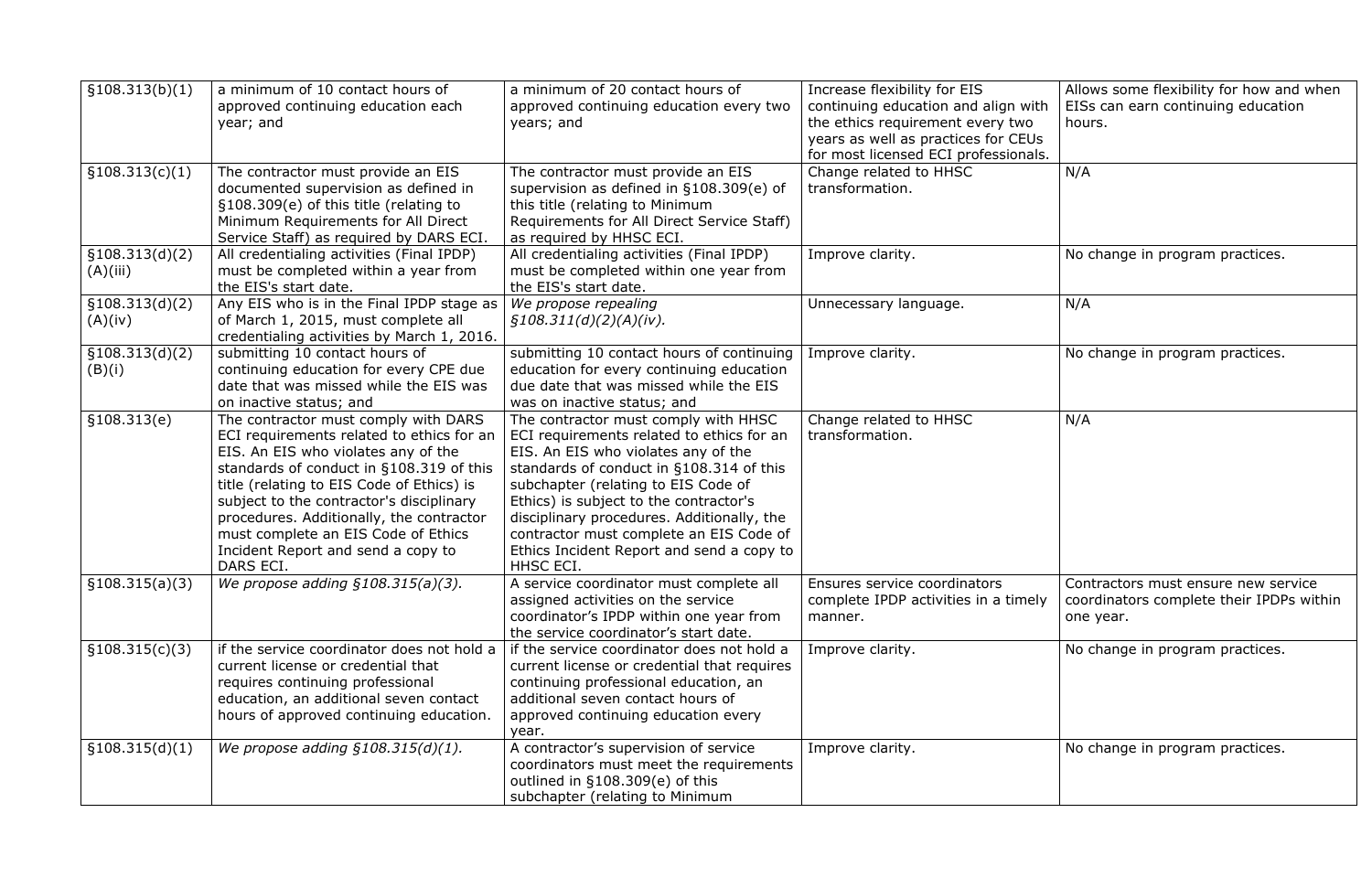| Related to additions above.                                                                                      | See §108.315(a)(3).                                                               |
|------------------------------------------------------------------------------------------------------------------|-----------------------------------------------------------------------------------|
| Removes rehabilitation counseling<br>from list of relevant degrees for an<br>ECI service coordinator supervisor. | Contractors must ensure service<br>coordinator supervisors meet<br>requirements.  |
| Increase efficiency.                                                                                             | Removes requirements for documentation<br>of supervision of service coordinators. |
| Improve clarity.                                                                                                 | No changes in program practices.                                                  |

|                                                                                                            |                                                                                                                                                                                                                                                                                                                                                                                                                                                                                                                                                                                                                                                                                                                                                                                                | Requirements for All Direct Service Staff).                                                                                                                                                                                                                                                                                                                                                                                                                                                                                                                                                                                                                                                                                                                                                                                                                                                                                                                                                      |                                                                                                                  |                                                                                   |
|------------------------------------------------------------------------------------------------------------|------------------------------------------------------------------------------------------------------------------------------------------------------------------------------------------------------------------------------------------------------------------------------------------------------------------------------------------------------------------------------------------------------------------------------------------------------------------------------------------------------------------------------------------------------------------------------------------------------------------------------------------------------------------------------------------------------------------------------------------------------------------------------------------------|--------------------------------------------------------------------------------------------------------------------------------------------------------------------------------------------------------------------------------------------------------------------------------------------------------------------------------------------------------------------------------------------------------------------------------------------------------------------------------------------------------------------------------------------------------------------------------------------------------------------------------------------------------------------------------------------------------------------------------------------------------------------------------------------------------------------------------------------------------------------------------------------------------------------------------------------------------------------------------------------------|------------------------------------------------------------------------------------------------------------------|-----------------------------------------------------------------------------------|
| \$108.315(d)(1)<br>(A)<br>is proposed to<br>become<br>\$108.315(d)(2)<br>$(A)$ with<br>amendments.         | has completed all service coordinator<br>training as required in subsection $(a)(2)$<br>of this section;                                                                                                                                                                                                                                                                                                                                                                                                                                                                                                                                                                                                                                                                                       | has completed all service coordinator<br>training as required in subsection $(a)(2)$<br>and $(a)(3)$ of this section;                                                                                                                                                                                                                                                                                                                                                                                                                                                                                                                                                                                                                                                                                                                                                                                                                                                                            | Related to additions above.                                                                                      | See §108.315(a)(3).                                                               |
| \$108.315(d)(1)<br>$(C)(i)$ is<br>proposed to<br>become<br>\$108.315(d)(2)<br>$(C)(i)$ with<br>amendments. | child development, special education,<br>psychology, social work, sociology,<br>nursing, rehabilitation counseling,<br>human development or a related field; or                                                                                                                                                                                                                                                                                                                                                                                                                                                                                                                                                                                                                                | child development, special education,<br>psychology, social work, sociology,<br>nursing, human development or a<br>related field; or                                                                                                                                                                                                                                                                                                                                                                                                                                                                                                                                                                                                                                                                                                                                                                                                                                                             | Removes rehabilitation counseling<br>from list of relevant degrees for an<br>ECI service coordinator supervisor. | Contractors must ensure service<br>coordinator supervisors meet<br>requirements.  |
| \$108.315(d)(2)                                                                                            | The contractor must provide a service<br>coordinator a minimum of three hours<br>per quarter of documented supervision.                                                                                                                                                                                                                                                                                                                                                                                                                                                                                                                                                                                                                                                                        | We propose repealing $$108.315(d)(2)$ .                                                                                                                                                                                                                                                                                                                                                                                                                                                                                                                                                                                                                                                                                                                                                                                                                                                                                                                                                          | Increase efficiency.                                                                                             | Removes requirements for documentation<br>of supervision of service coordinators. |
| \$108.315(e)                                                                                               | Requirements for service coordinator<br>active status and inactive status are as<br>follows.<br>(1) A service coordinator may return<br>to active status from inactive status by<br>submitting 10 contact hours of<br>continuing education for every year of<br>inactive status.<br>(2) A service coordinator returning to<br>active status must submit<br>documentation of three contact hours of<br>ethics training within the last two years.<br>(3) In order to provide case<br>management, a service coordinator who<br>has been on inactive status for longer<br>than 24 months must complete the<br>orientation training, including the Family<br>Centered Case Management module and<br>other required initial training activities<br>when returning to work for an ECI<br>contractor. | Requirements for service coordinator<br>active status and inactive status are as<br>follows.<br>(1) A service coordinator is on inactive<br>status when the service coordinator fails<br>to complete required training activities by<br>the designated deadlines in subsections<br>(a) and (c) of this section. Service<br>coordinator active status is reinstated<br>after the required training activities are<br>completed and approved by the service<br>coordinator's supervisor.<br>(2) A service coordinator is on inactive<br>status when the service coordinator is no<br>longer employed by a contractor.<br>(A) A service coordinator returns to<br>active status when the service<br>coordinator:<br>(i) is employed by an ECI<br>program within 24 months or less from<br>the last day of employment;<br>(ii) submits 10 clock hours of<br>continuing education for every year of<br>inactive status; and<br>(iii) submits documentation of<br>three clock hours of ethics training | Improve clarity.                                                                                                 | No changes in program practices.                                                  |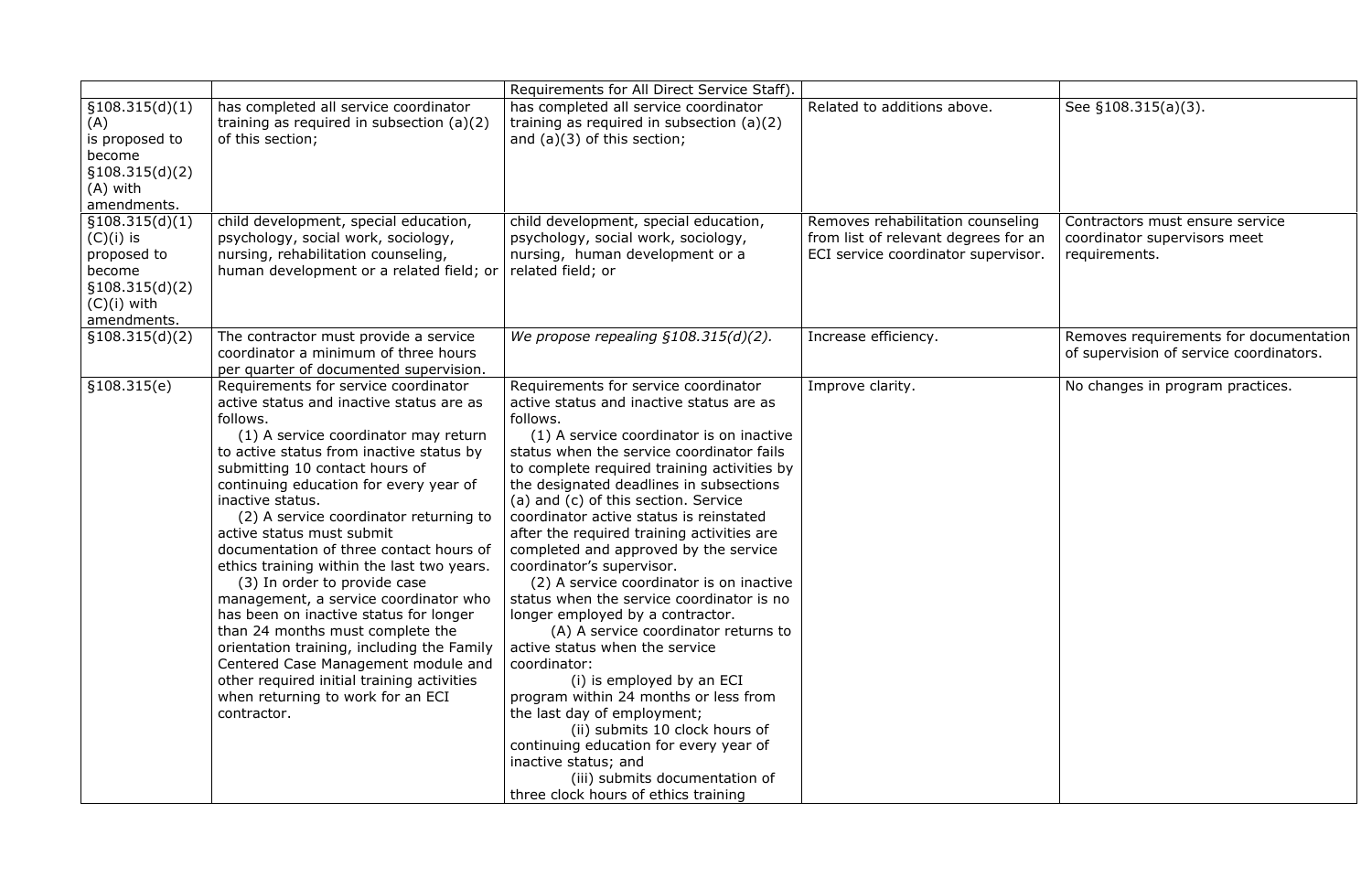|              |                                            | completed within the last two years and    |                       |                                  |
|--------------|--------------------------------------------|--------------------------------------------|-----------------------|----------------------------------|
|              |                                            | not used to meet previous training         |                       |                                  |
|              |                                            | requirements.                              |                       |                                  |
|              |                                            | (B) A service coordinator who has          |                       |                                  |
|              |                                            | been on inactive status for longer than 24 |                       |                                  |
|              |                                            | months must complete the training          |                       |                                  |
|              |                                            | requirements outlined in subsections       |                       |                                  |
|              |                                            | $(a)(2)$ and $(a)(3)$ of this section.     |                       |                                  |
| \$108.315(f) | The contractor must comply with DARS       | The contractor must comply with HHSC       |                       |                                  |
|              | ECI requirements related to ethics of      | ECI requirements related to ethics of      |                       |                                  |
|              | service coordinators. Service              | service coordinators. Service coordinators |                       |                                  |
|              | coordinators must meet the established     | must meet the established rules of         |                       |                                  |
|              | rules of conduct and ethics training       | conduct and ethics training required by    |                       |                                  |
|              | required by their license or credential. A | their license or credential. A service     |                       |                                  |
|              | service coordinator who does not hold a    | coordinator who does not hold a license    |                       |                                  |
|              | license or credential must meet the rules  | or credential must meet the rules of       |                       |                                  |
|              | of conduct and ethics established in       | conduct and ethics established in          |                       |                                  |
|              | §108.319 of this title (relating to EIS    | §108.314 of this subchapter (relating to   |                       |                                  |
|              | Code of Ethics).                           | EIS Code of Ethics).                       |                       |                                  |
| §108.317     | (a) The contractor must comply with        | We propose repealing §108.317.             | Unnecessary language. | No changes in program practices. |
|              | DARS ECI requirements related to           |                                            |                       |                                  |
|              | minimum qualifications of direct service   |                                            |                       |                                  |
|              | staff members who do not hold a license    |                                            |                       |                                  |
|              | or EIS credential. A direct service staff  |                                            |                       |                                  |
|              | member who does not hold a license or      |                                            |                       |                                  |
|              | EIS credential must hold a high school     |                                            |                       |                                  |
|              | diploma or certificate recognized by the   |                                            |                       |                                  |
|              | state as an equivalent of a high school    |                                            |                       |                                  |
|              | diploma and:                               |                                            |                       |                                  |
|              | (1) have completed two years of            |                                            |                       |                                  |
|              | documented paid experience providing       |                                            |                       |                                  |
|              | services to children and families; or      |                                            |                       |                                  |
|              | (2) provide behavioral intervention        |                                            |                       |                                  |
|              | services according to a structured plan    |                                            |                       |                                  |
|              | supervised by one of the following:        |                                            |                       |                                  |
|              | (A) Board Certified Behavior               |                                            |                       |                                  |
|              | Analyst; or                                |                                            |                       |                                  |
|              | (B) one of the following who is            |                                            |                       |                                  |
|              | trained in Positive Behavior Supports or   |                                            |                       |                                  |
|              | <b>Applied Behavior Analysis:</b>          |                                            |                       |                                  |
|              | (i) Licensed Psychologist                  |                                            |                       |                                  |
|              | licensed by the Texas State Board of       |                                            |                       |                                  |
|              | Examiners of Psychologists;                |                                            |                       |                                  |
|              | (ii) Licensed Psychological                |                                            |                       |                                  |
|              |                                            |                                            |                       |                                  |

| No changes in program practices. |
|----------------------------------|
|                                  |
|                                  |
|                                  |
|                                  |
|                                  |
|                                  |
|                                  |
|                                  |
|                                  |
|                                  |
|                                  |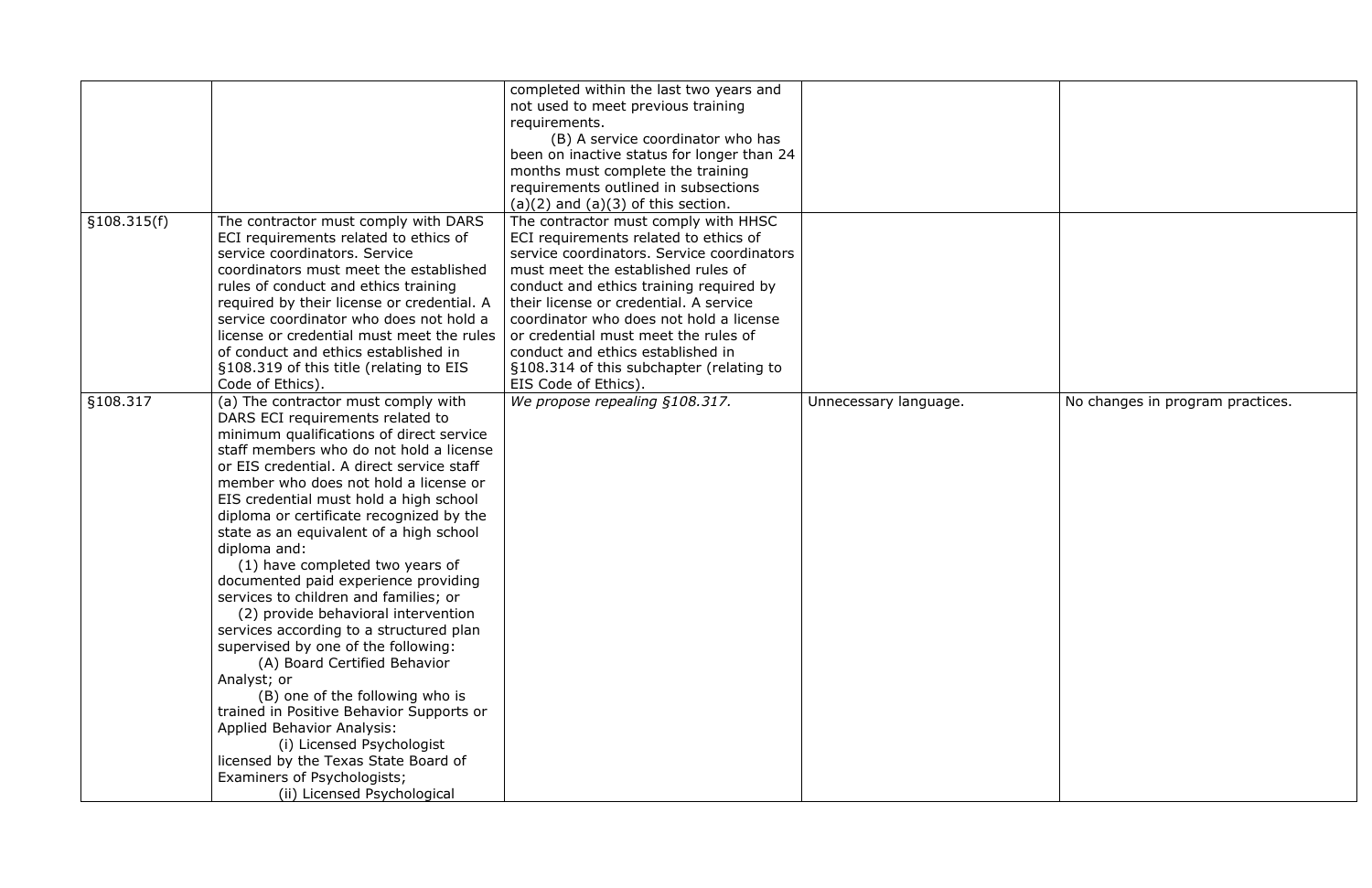Associate (LPA) licensed by the Texas State Board of Examiners of Psychologists;

(iii) Licensed Professional Counselor (LPC) licensed by the Texas State Board of Examiners of Professional Counselors;

(iv) Licensed Clinical Social Worker (LCSW) licensed by the Texas State Board of Social Work Examiners; or

(v) Licensed Marriage and Family Therapist (LMFT) licensed by the Texas State Board of Examiners of Marriage and Family Therapists. (b) The contractor must comply with DARS ECI requirements related to continuing education of direct service staff members who do not hold a license or EIS credential. A direct service staff member who does not hold a license or EIS credential must complete:

(1) a minimum of ten contact hours of approved continuing education each year; and

(2) an additional three contact hours of training in ethics every two years. (c) The contractor must comply with DARS ECI requirements related to supervision of direct service staff members who do not hold a license or EIS credential.

(1) The contractor must provide a direct service staff member who does not hold a license or EIS credential documented supervision as defined in §108.309(e) of this title (relating to Minimum Requirements for All Direct Service Staff) as required by DARS ECI.

(2) An ECI staff member who has two years of experience providing early childhood intervention services is qualified to supervise a direct service staff member who does not hold a

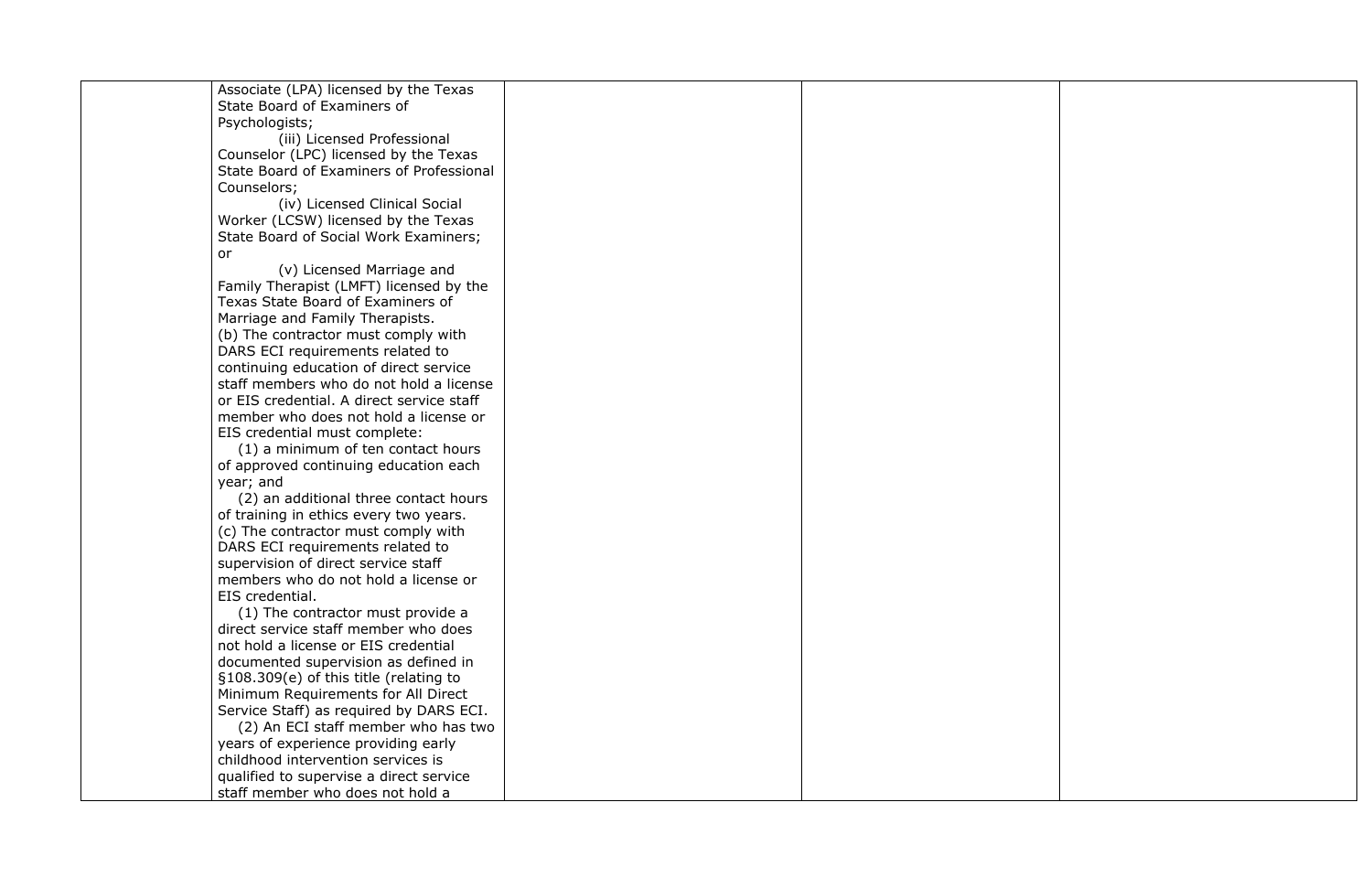| license or EIS credential.                |  |  |
|-------------------------------------------|--|--|
| (d) The contractor must comply with       |  |  |
| DARS ECI requirements related to ethics   |  |  |
| for direct service staff members who do   |  |  |
| not hold a license or EIS credential. A   |  |  |
| direct service staff member who does      |  |  |
| not hold a license or EIS credential must |  |  |
| meet the rules of conduct and ethics      |  |  |
| established in §108.319 of this title     |  |  |
| (relating to EIS Code of Ethics).         |  |  |

# **Subchapter D Case Management for Infants and Toddlers with Developmental Disabilities**

| <b>Rule number</b>                  | <b>Previous language</b>                                                                                                                                                                                                                                                                                                                                                                                                                                 | <b>New language</b>                                                                                                                                                                                                                                                                                                                                                                                                                                                                                                                                                                                                                                                             | <b>Rationale</b>                                     | <b>Implementation</b>                                                                                                                                                                            |
|-------------------------------------|----------------------------------------------------------------------------------------------------------------------------------------------------------------------------------------------------------------------------------------------------------------------------------------------------------------------------------------------------------------------------------------------------------------------------------------------------------|---------------------------------------------------------------------------------------------------------------------------------------------------------------------------------------------------------------------------------------------------------------------------------------------------------------------------------------------------------------------------------------------------------------------------------------------------------------------------------------------------------------------------------------------------------------------------------------------------------------------------------------------------------------------------------|------------------------------------------------------|--------------------------------------------------------------------------------------------------------------------------------------------------------------------------------------------------|
| §108.403(1)                         | Case management--In compliance with<br>§108.405 of this subchapter (relating<br>to Case Management Services), case<br>management means services provided<br>to assist an eligible child and their<br>family in gaining access to the rights<br>and procedural safeguards under the<br>Individuals with Disabilities Education<br>Act (IDEA), Part C, and to needed<br>medical, social, educational,<br>developmental, and other appropriate<br>services. | Case management--In compliance with<br>§108.405 of this subchapter (relating to<br>Case Management Services), case<br>management means services provided to<br>assist an eligible child and their family in<br>gaining access to the rights and<br>procedural safeguards under the<br>Individuals with Disabilities Education Act<br>(IDEA), Part C, and to needed medical,<br>social, educational, developmental, and<br>other appropriate services. Case<br>management services may be provided<br>via telehealth with the prior written<br>consent of the parent. If the parent<br>declines to consent to telehealth<br>services, case management must still be<br>provided. | Adds telehealth as a means of<br>providing services. | Contractors may deliver case<br>management services via telehealth, if<br>the parent consents. This does not<br>guarantee telehealth case management<br>services will be reimbursed by Medicaid. |
| \$108.403(5)                        | §108.403(5) was added.                                                                                                                                                                                                                                                                                                                                                                                                                                   | Targeted case management--Medicaid<br>reimbursable case management services<br>for children eligible for ECI and enrolled<br>in Medicaid.                                                                                                                                                                                                                                                                                                                                                                                                                                                                                                                                       | Improve clarity.                                     | No changes in program practices                                                                                                                                                                  |
| $$108.403(5)$ is<br>now §108.403(6) | Texas Health Steps--The name adopted<br>by the State of Texas for the federally<br>mandated Early and Periodic Screening,<br>Diagnosis and Treatment (EPSDT)<br>program.                                                                                                                                                                                                                                                                                 | Texas Health Steps--The name adopted<br>by the State of Texas for the federally<br>mandated Early and Periodic Screening,<br>Diagnosis and Treatment (EPSDT)<br>program.                                                                                                                                                                                                                                                                                                                                                                                                                                                                                                        | Renumbered due to addition of<br>§108.403(5).        | N/A                                                                                                                                                                                              |
| §108.405                            | (a) Case management means services<br>provided to assist an eligible child and<br>their family in gaining access to the                                                                                                                                                                                                                                                                                                                                  | (a) Case management means services<br>provided to assist an eligible child and<br>their family in gaining access to the                                                                                                                                                                                                                                                                                                                                                                                                                                                                                                                                                         | Improve clarity.                                     | No changes in program practices                                                                                                                                                                  |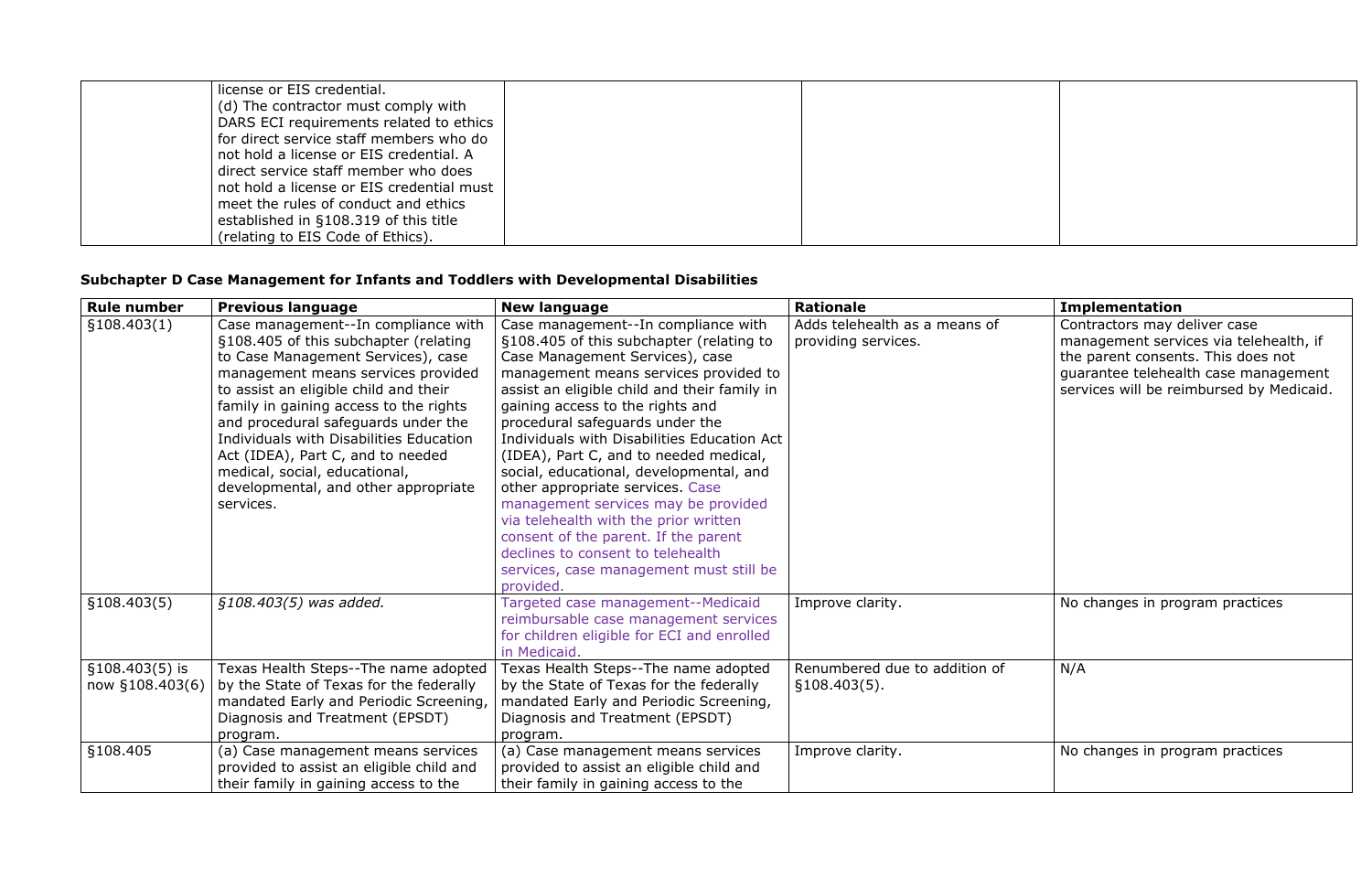rights and procedural safeguards under IDEA Part C, and to needed medical, social, educational, developmental, and other appropriate services. Case management includes:

(1) coordinating the performance of evaluations and assessments;

(2) facilitating and participating in the development, review, and evaluation of the individualized family service plan in accordance with Subchapter J of this chapter (relating to Individualized Family Service Plan (IFSP)) which is based upon:

(A) the child's applicable history;

(B) the parent's input;

(C) input from others providing services and supports to the child and family; and

(D) the results of all evaluations and assessments;

(3) assisting families in:

(A) identifying unmet needs;

(B) identifying available providers of services and supports;

(C) making appropriate referrals and facilitating application; and

(D) assisting with initial and ongoing contact to obtain services from medical, social, and educational providers to address identified needs and achieve goals specified in the IFSP;

(4) following up with families and providers of services and supports to assist the child with timely access to services, and discuss the status of referrals to determine if the services have met the child's identified needs, and if ongoing assistance to ensure continued access will be necessary;

(5) monitoring and assessment of the delivery of and effectiveness of services that:

rights and procedural safeguards under IDEA Part C, and to needed medical, social, educational, developmental, and other appropriate services. Case management includes:

(1) coordinating the performance of evaluations and assessments;

(2) facilitating and participating in the development, review, and evaluation of the individualized family service plan in accordance with Subchapter J of this chapter (relating to Individualized Family Service Plan (IFSP)) which is based upon the child's applicable history, the parent's input, and the results of all evaluations and assessments;

(3) assisting families in identifying available service providers and making appropriate referrals to obtain services from medical, social, and educational providers to address identified needs and achieve goals specified in the IFSP;

(A) occurs at least once every six (6) informing families of the



(4) following up with families to assist the child with timely access to services, discuss the disposition of the referral with the family, and determine if the services have met the child's needs;

(5) monitoring and reassessment of the delivery of and effectiveness of services through contacts with the child, family members, service providers, or other entities or individuals and conducted as frequently as necessary and at least once every six months to determine if:

(A) services are being provided in accordance with the child's IFSP;

(B) services are adequate; and

(C) when the child has new needs or there are changes in the needs of the child, the IFSP and service arrangements are adjusted to address the identified needs.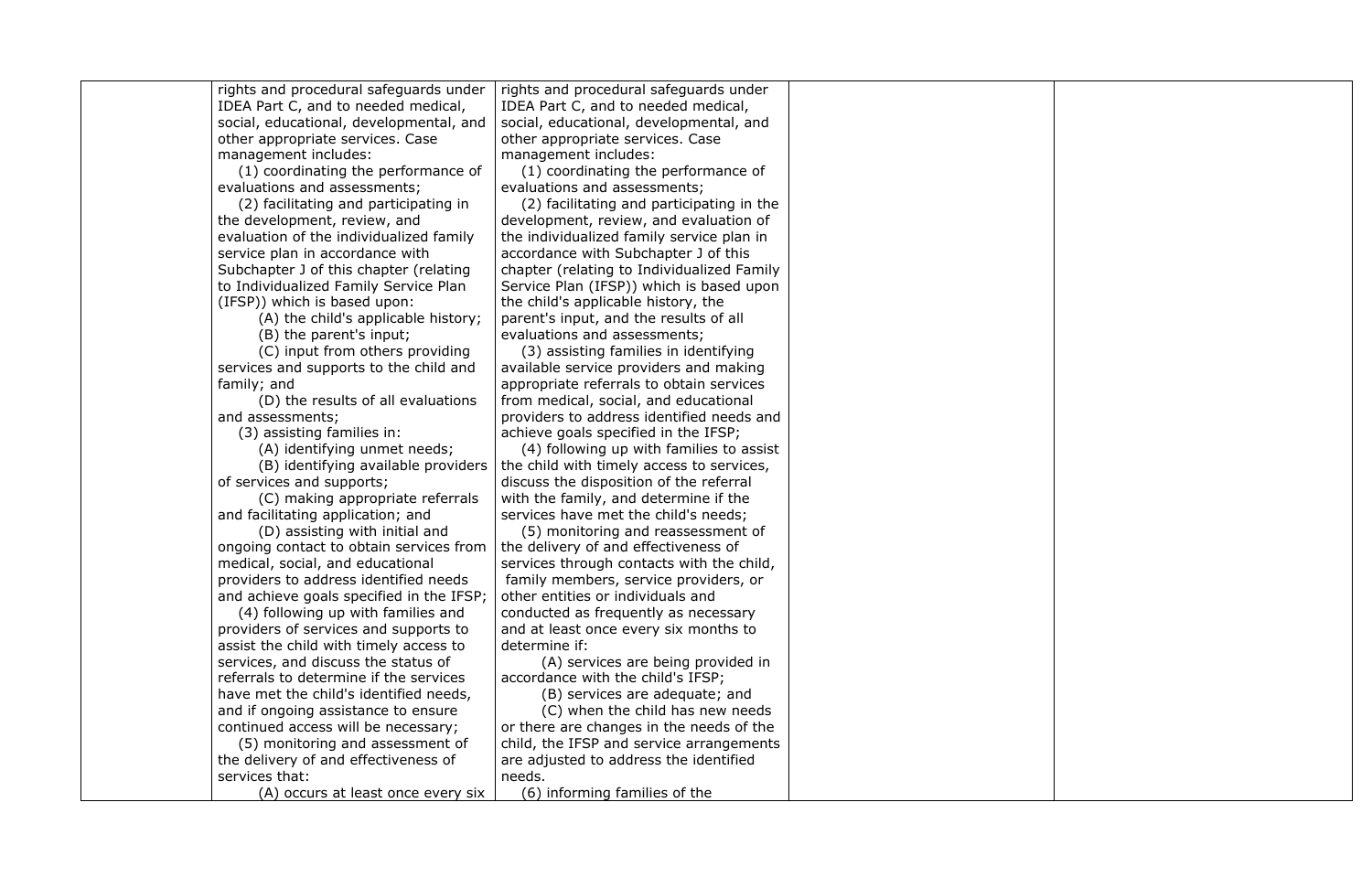| months, or more frequently as needed;    | availability of advocacy services;          |  |
|------------------------------------------|---------------------------------------------|--|
| (B) is individualized and clearly        | (7) coordinating with medical and           |  |
| related to the needs of the child and    | other health providers;                     |  |
| family;                                  | (8) facilitating the child's transition to  |  |
| (C) collects information from            | preschool or other appropriate services;    |  |
| family members, service providers, and   | and                                         |  |
| other entities and individuals who       | (9) documenting, in accordance with         |  |
| provide service or supports to the child | §108.415 of this subchapter (relating to    |  |
| and family to assess if:                 | Documentation), all case management         |  |
| (i) services are being provided          | activities, the child and family response   |  |
| in accordance with the child's IFSP;     |                                             |  |
|                                          | to case management, whether the child       |  |
| (ii) services are adequate to            | and family have declined any services in    |  |
| meet the child's and family's needs;     | the plan, and coordination with other       |  |
| (iii) all service providers are          | case management providers.                  |  |
| effectively collaborating to address the | (b) Case management may be delivered        |  |
| child's and family's needs; and          | face to face or by telephone.               |  |
| (iv) parents and routine                 | (1) Contacts are billable to Medicaid       |  |
| caregivers are able to use the           | when the interaction is directly with the   |  |
| interventions being presented; and       | child, and/or the child's parent as         |  |
| (6) adjusting the IFSP and service       | defined in 20 USC §1401 or routine          |  |
| arrangements if new needs,               | caregiver.                                  |  |
| ineffectiveness, or barriers to services | (2) Contacts may be made with other         |  |
| are identified;                          | individuals when directly related to        |  |
| (7) assisting the parent or routine      | identifying the eligible child's needs,     |  |
| caregiver in advocating for the child;   | helping the eligible child access services, |  |
| (8) coordinating with medical and        | identifying needs and supports to assist    |  |
| other health providers to ensure         | the eligible child in obtaining services,   |  |
| services are effective in meeting the    | providing the service coordinator with      |  |
| child's and family's needs; and          | useful feedback, and alerting the service   |  |
| (9) facilitating the child's transition  | coordinator to changes in the eligible      |  |
| to preschool or other appropriate        | child's needs. These contacts must be       |  |
| services and supports.                   | documented in the child's record but are    |  |
| (b) Medicaid reimbursement is            | not separately billable to Medicaid.        |  |
| available for the provision of targeted  |                                             |  |
| case management if the following         |                                             |  |
| criteria are met:                        |                                             |  |
| (1) the contact occurs with the          |                                             |  |
| parent or routine caregiver;             |                                             |  |
| (2) the contact occurs face to face      |                                             |  |
| or by telephone;                         |                                             |  |
| (3) the contact is of at least eight     |                                             |  |
| minutes in duration;                     |                                             |  |
| (4) the desired outcome of the           |                                             |  |
| contact is of direct benefit to a child  |                                             |  |
|                                          |                                             |  |

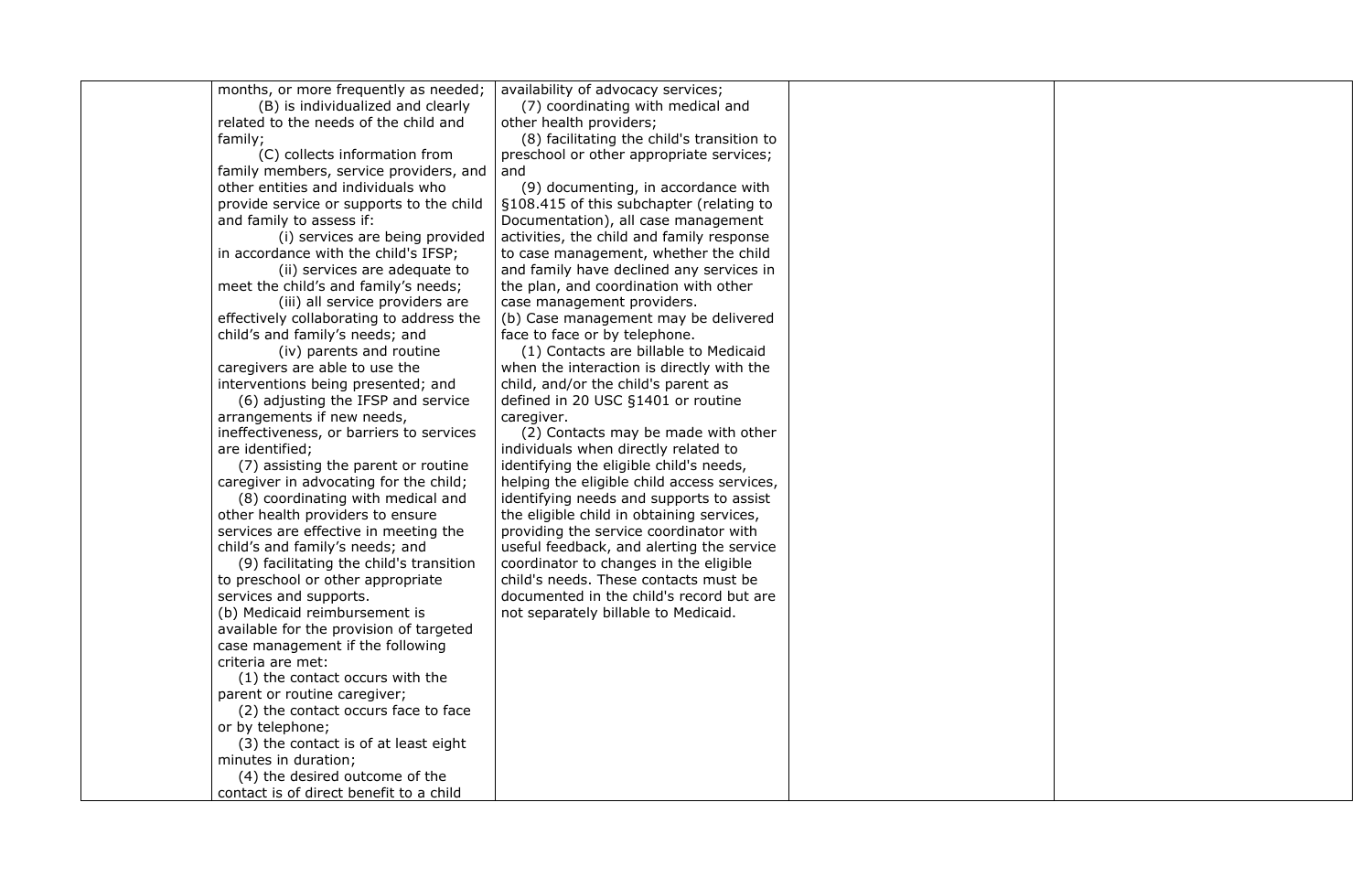|                 | who is eligible for ECI services; and<br>(5) during the contact the service<br>coordinator performs a case<br>management activity as described in<br>subsection (a) of this section.<br>(c) Non-billable case management<br>contacts must be documented in a<br>child's record. These contacts occur<br>when:<br>(1) the contact is with individuals<br>other than a parent or routine<br>caregiver;<br>(2) the desired outcome of the<br>contact is of direct benefit to a child<br>who is eligible for ECI services; and<br>(3) during the contact the service<br>coordinator performs a case<br>management activity as defined in<br>subsection (a) of this section |                                                                                                                                                                                                                                                                                                                                                                                    |                                                              |                                                  |
|-----------------|------------------------------------------------------------------------------------------------------------------------------------------------------------------------------------------------------------------------------------------------------------------------------------------------------------------------------------------------------------------------------------------------------------------------------------------------------------------------------------------------------------------------------------------------------------------------------------------------------------------------------------------------------------------------|------------------------------------------------------------------------------------------------------------------------------------------------------------------------------------------------------------------------------------------------------------------------------------------------------------------------------------------------------------------------------------|--------------------------------------------------------------|--------------------------------------------------|
| §108.411(a)     | Early Childhood Intervention (ECI) case<br>management services must be<br>provided by service coordinators who<br>meet the educational and work<br>experience requirements,<br>commensurate with their job<br>responsibilities, as specified in<br>Subchapter C of this chapter (relating<br>to Staff Qualifications).                                                                                                                                                                                                                                                                                                                                                 | Early Childhood Intervention (ECI) case<br>management services must be provided<br>by service coordinators who meet the<br>educational, training, and work<br>experience requirements, commensurate<br>with their job responsibilities, as<br>specified in Subchapter C of this chapter<br>(relating to Staff Qualifications).                                                     | Adds "training" to requirements for<br>service coordinators. | Contractors m<br>coordinators r<br>requirements. |
| \$108.411(b)(2) | ensuring that the service coordinator<br>assigned by the ECI contractor has a<br>combination of education and<br>experience relevant to the child's<br>needs; and                                                                                                                                                                                                                                                                                                                                                                                                                                                                                                      | ensuring that the service coordinator<br>assigned by the ECI contractor has a<br>combination of education, training, and<br>work experience relevant to the child's<br>needs; and                                                                                                                                                                                                  | Adds "training" to requirements for<br>service coordinators. | Contractors m<br>coordinators r<br>requirements. |
| §108.415        | Case Management Documentation.<br>Documentation of each case<br>management contact must include the<br>name of the child, the names of the<br>ECI contractor and assigned service<br>coordinator, the date, start time, length<br>of time and place of service, type of<br>service (face to face or telephone), a<br>description of the contact including all<br>referrals made and the disposition of<br>the referral, any relevant information                                                                                                                                                                                                                       | (a) The child's record must include:<br>(1) whether the parent has declined<br>recommended services;<br>(2) the need for, and occurrences of,<br>coordination with other service<br>coordinators or case managers; and<br>(3) whether case management goals<br>have been achieved.<br>(b) Documentation of each case<br>management contact must include:<br>(1) name of the child; | Improve clarity.                                             | Contractors m<br>management<br>required comp     |

| for | Contractors must ensure ECI service<br>coordinators meet all training<br>requirements.        |
|-----|-----------------------------------------------------------------------------------------------|
| for | Contractors must ensure ECI service<br>coordinators meet all training<br>requirements.        |
|     | Contractors must ensure case<br>management documentation includes all<br>required components. |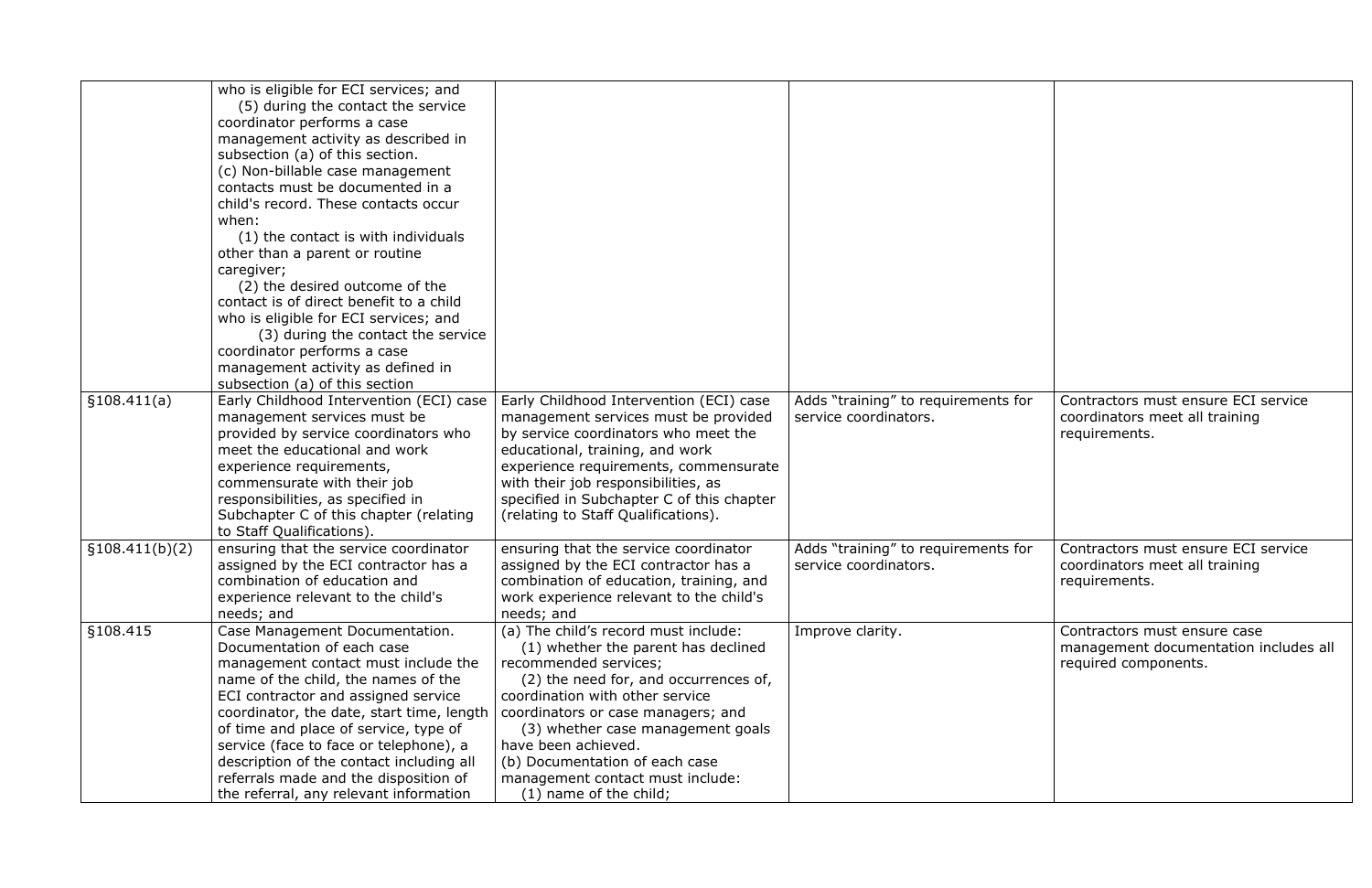| provided by the family, or other     | (2) name of the ECI contractor;           |  |
|--------------------------------------|-------------------------------------------|--|
| individual or entity and the service | (3) name of the assigned service          |  |
| coordinator's signature.             | coordinator;                              |  |
|                                      | (4) date, start time, and duration of     |  |
|                                      | the contact;                              |  |
|                                      | (5) physical location of the service      |  |
|                                      | coordinator at the time of contact (e.g., |  |
|                                      | office, child's home, hospital, daycare); |  |
|                                      | (6) method of service (face to face or    |  |
|                                      | telephone);                               |  |
|                                      | (7) with whom the contact was made        |  |
|                                      | (e.g., parent, routine caregiver,         |  |
|                                      | physician);                               |  |
|                                      | (8) a description of the case             |  |
|                                      | management activity performed as          |  |
|                                      | described in §108.405 of this subchapter  |  |
|                                      | (relating to Case Management Services);   |  |
|                                      | (9) course of action to respond to        |  |
|                                      | identified needs;                         |  |
|                                      | (10) any relevant information             |  |
|                                      | provided by the family, or other          |  |
|                                      | individual or entity; and                 |  |
|                                      | (11) service coordinator's signature.     |  |

# **Subchapter E Specialized Skills Training** is now **Specialized Rehabilitative Services**

| Rule number          | <b>Previous language</b>                  | <b>New language</b>                         | Rationale                              | <b>Implementation</b>                     |
|----------------------|-------------------------------------------|---------------------------------------------|----------------------------------------|-------------------------------------------|
| $\frac{5108.501}{5}$ | (a) Specialized skills training           | (a) Specialized rehabilitative services are | Includes all SRS in one place to align | Providers may now provide SRS services    |
|                      | (developmental services) are              | rehabilitative services that promote age-   | with Medicaid. Adds telehealth as a    | via telehealth, if parent consents and if |
|                      | rehabilitative services to promote age-   | appropriate development by correcting       | means for providing services.          | allowed by the provider's practice act.   |
|                      | appropriate development by providing      | deficits and teaching compensatory skills   |                                        | This does not guarantee telehealth        |
|                      | skills training to correct deficits and   | for deficits that directly result from      |                                        | services will be reimbursed by payors.    |
|                      | teach compensatory skills for deficits    | medical, developmental or other health-     |                                        |                                           |
|                      | that directly result from medical,        | related conditions. Specialized             |                                        |                                           |
|                      | developmental or other health-related     | rehabilitative services include physical    |                                        |                                           |
|                      | conditions.                               | therapy, speech language pathology          |                                        |                                           |
|                      | (b) Services must:                        | services, occupational therapy, and         |                                        |                                           |
|                      | (1) be designed to create learning        | specialized skills training.                |                                        |                                           |
|                      | environments and activities that          | (1) Physical therapy.                       |                                        |                                           |
|                      | promote the child's acquisition of skills | (A) Physical therapy services are           |                                        |                                           |
|                      | in one or more of the following           | defined in 34 CFR §303.13(b)(9).            |                                        |                                           |
|                      | developmental areas: physical/motor,      | (B) Physical therapy services must          |                                        |                                           |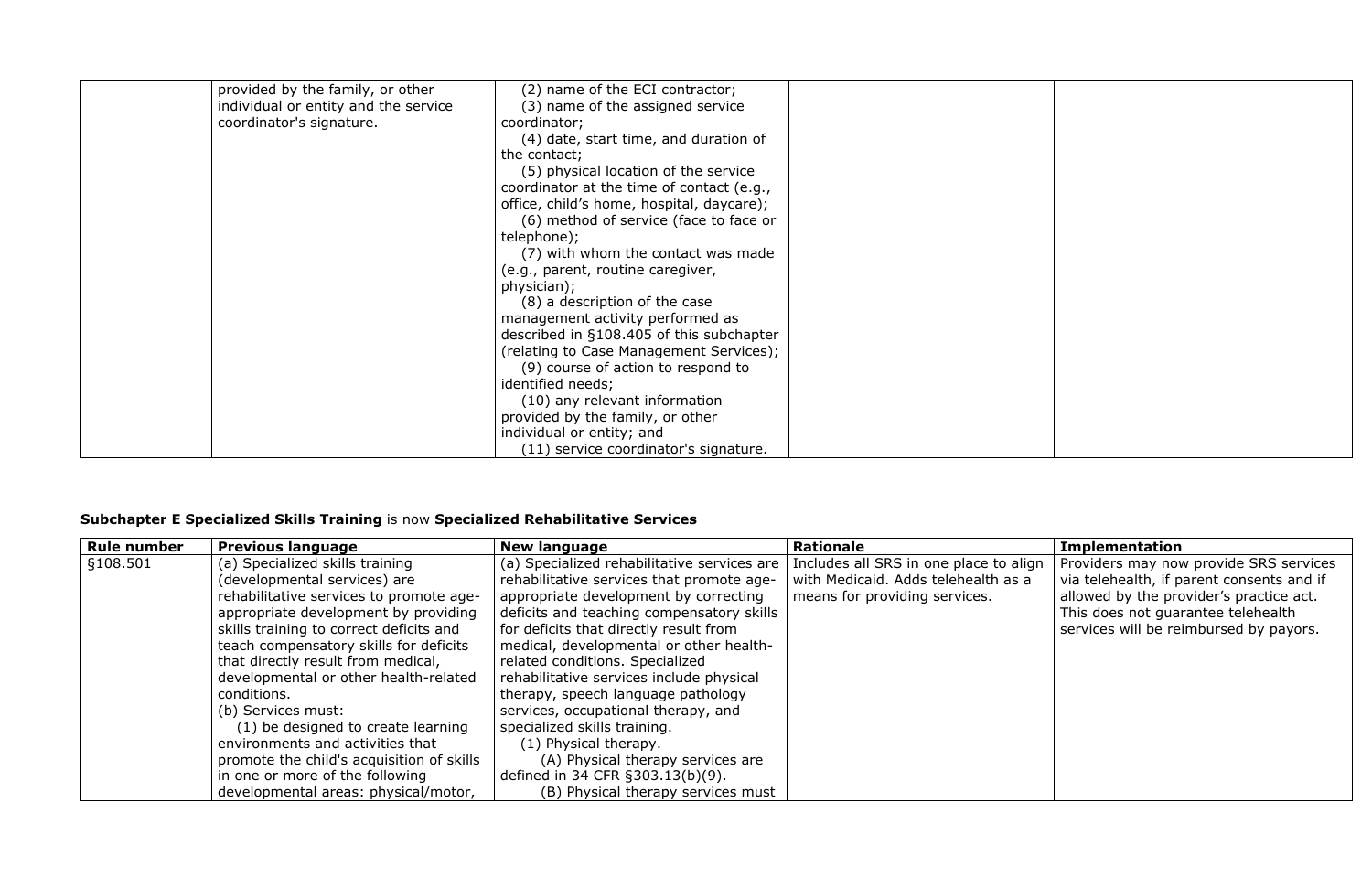| communication, adaptive, cognitive,       | meet the requirements of subsection (b)    |  |
|-------------------------------------------|--------------------------------------------|--|
| and social/emotional;                     | of this section.                           |  |
| (2) include skills training and           | (C) Physical therapy services must         |  |
| anticipatory guidance for family          | be provided by a licensed physical         |  |
| members, or other significant             | therapist who meets the requirements of    |  |
| caregivers to ensure effective            | 42 CFR §440.110(a) and all other           |  |
| treatment and to enhance the child's      | applicable state and federal laws or a     |  |
| development;                              | licensed physical therapy assistant        |  |
| (3) be provided in the child's natural    | (LPTA) when the assistant is acting        |  |
| environment, as defined in 34 CFR Part    | under the direction of a licensed physical |  |
| 303, unless the criteria listed at 34 CFR | therapist in accordance with 42 CFR        |  |
| §303.167 are met and documented in        | §440.110 and all other applicable state    |  |
| the case record; and                      | and federal laws.                          |  |
| (4) be provided on an individual or       | (2) Speech language pathology              |  |
| group basis.                              | services.                                  |  |
| (c) In addition to the criteria in        | (A) Speech language pathology              |  |
| subsection (b) of this section, group     | services are defined in 34 CFR             |  |
| services must be:                         | $303.13(b)(15)$ .                          |  |
| (1) recommended by the                    | (B) Speech therapy services must           |  |
| interdisciplinary team and documented     | meet the requirements of subsection (b)    |  |
| on the IFSP, only when participation in   | of this section.                           |  |
| the group will assist the child reach the | (C) Speech therapy services must           |  |
| outcomes in the IFSP;                     | be provided by:                            |  |
| (2) planned as part of an IFSP that       | (i) a licensed speech language             |  |
| also contains individual services; and    | pathologist (SLP) who meets the            |  |
| (3) be limited to no more than four       | requirements of 42 CFR §440.110(c) and     |  |
| children and their parent(s) or other     | all other applicable state and federal     |  |
| significant caregiver(s) per Early        | laws;                                      |  |
| Intervention Specialist.                  | (ii) a licensed assistant in SLP           |  |
| (d) Staff Qualifications. Specialized     | when the assistant is acting under the     |  |
| skills training must be provided by an    | direction of a licensed SLP in accordance  |  |
| Early Intervention Specialist as defined  | with 42 CFR §440.110 and all other         |  |
| in §108.103 of this chapter (relating to  | applicable state and federal laws; or      |  |
| Definitions).                             | (iii) a licensed intern when the           |  |
| (e) Service Authorization.                | intern is acting under the direction of a  |  |
| (1) Specialized skills training must      | qualified SLP in accordance with 42 CFR    |  |
| be recommended by an                      | §440.110 and all other applicable state    |  |
| interdisciplinary team that includes a    | and federal laws.                          |  |
| physician or licensed practitioner of the | (3) Occupational therapy.                  |  |
| healing arts and be documented in an      | (A) Occupational therapy services          |  |
| Individualized Family Service Plan        | are defined in 34 CFR §303.13(b)(8).       |  |
| (IFSP) in accordance with Subchapter J    | (B) Occupational therapy services          |  |
| of this chapter (relating to              | must meet the requirements of              |  |
| Individualized Family Service Plan        | subsection (b) of this section.            |  |

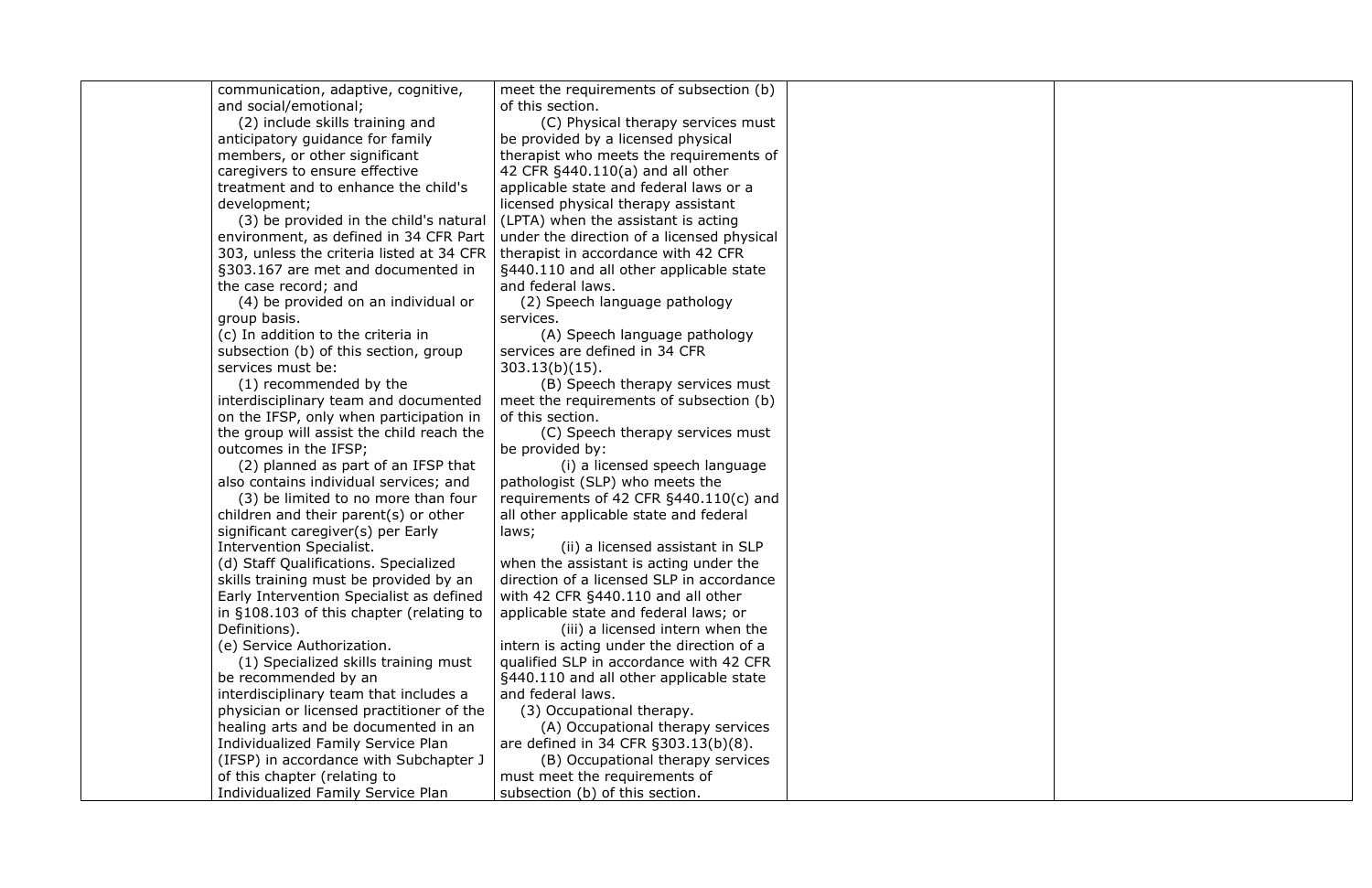(IFSP)).

(2) Services must be monitored by the interdisciplinary team at least once every six months to determine:

(A) what progress is being made toward achieving outcomes;

(B) if services are reducing the child's functional limitations, promoting age appropriate growth and development, and are responsive to the family's identified goals for the child; and

(C) whether modifications to the plan are needed.

(3) Monitoring occurs as part of the IFSP review process and must be documented in the case record.

(f) Documentation. Documentation of each specialized skills training contact must include:

(1) the name of the child;

(2) the name of the ECI contractor and Early Intervention Specialist;

(3) the date, start time, length of time, and place of service;

(4) method (individual or group);

(5) a description of the contact including a summary of activities and the family or caregiver's participation;

(6) the IFSP goal which was the focus of the intervention;

(7) the child's progress;

(8) relevant new information about the child provided by the family or other significant caregiver; and

(9) the Early Intervention

Specialist's signature.

(C) Occupational therapy services must be provided by a licensed occupational therapist who meets the requirements of 42 CFR §440.110(b) and all other applicable state and federal laws or a certified occupational therapy assistant (COTA) when the assistant is acting under the direction of a licensed occupational therapist in accordance with 42 CFR §440.110 and all other applicable state and federal laws.

(4) Specialized skills training.

(A) Specialized skills training seeks to reduce the child's functional limitations across developmental domains including, but not limited to strengthening the child's cognitive skills, positive behaviors, and social interactions.

(B) Specialized skills training includes skills training and anticipatory guidance for family members or other routine caregivers to ensure effective treatment and to enhance the child's development.

(C) Specialized skills training services must meet the requirements of subsection (b) of this section.

(D) Specialized skills training must be provided by an Early Intervention Specialist.

(b) Specialized rehabilitative services must:

(1) be designed to create learning environments and activities that promote the child's acquisition of skills in one or more of the following developmental areas: physical/motor, communication, adaptive, cognitive, and social/emotional;

(2) be provided in the child's natural environment, as defined in 34 CFR Part 303, unless the criteria listed at 34 CFR §303.126 are met and documented in

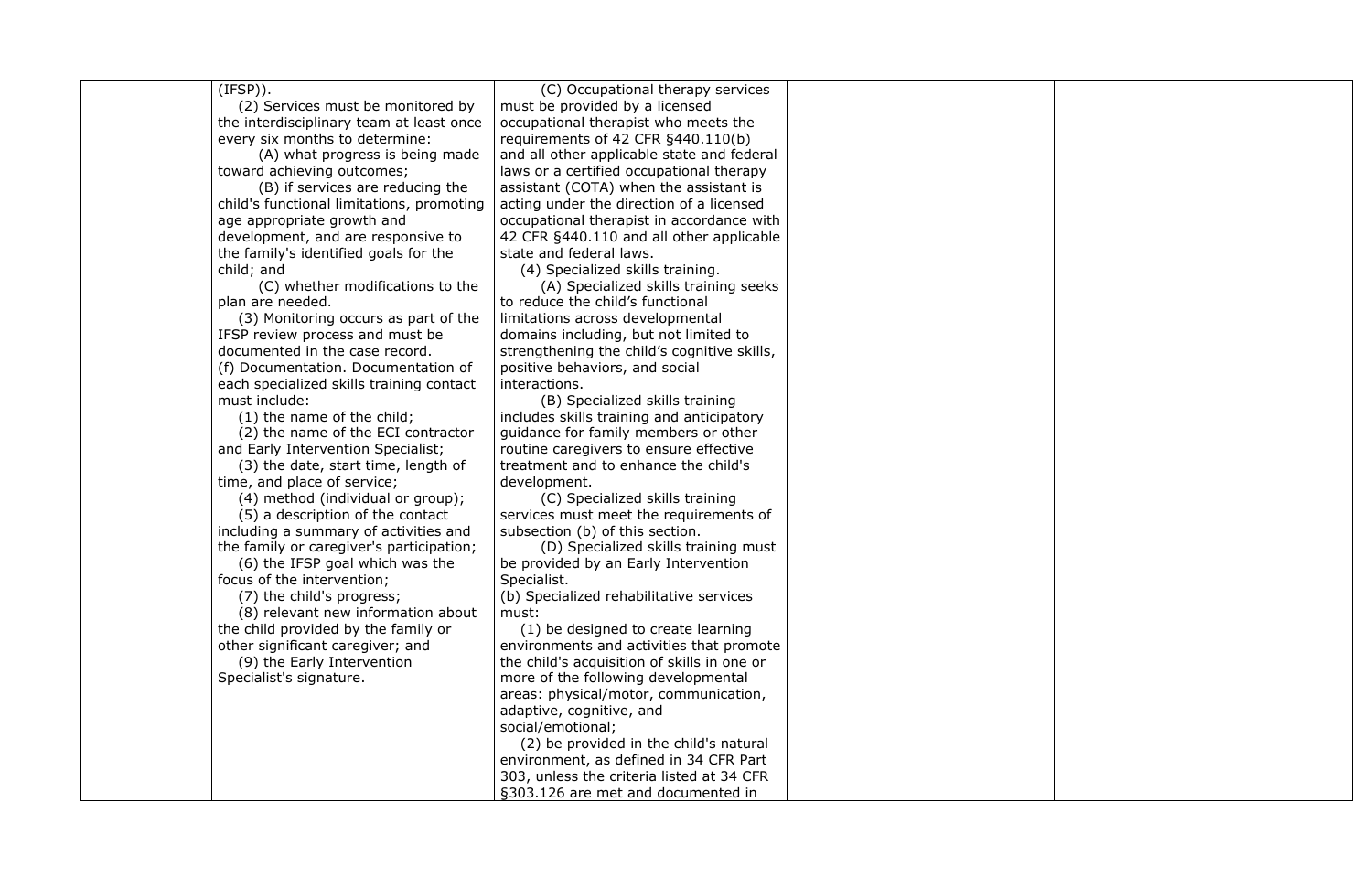|          |                                            | the case record and may be provided via    |                                  |
|----------|--------------------------------------------|--------------------------------------------|----------------------------------|
|          |                                            | telehealth with the prior written consent  |                                  |
|          |                                            | of the parent and if the parent does not   |                                  |
|          |                                            | consent to telehealth services, will be    |                                  |
|          |                                            | provided in person;                        |                                  |
|          |                                            | (3) meet the requirements of               |                                  |
|          |                                            | §108.1104 of this chapter (relating to     |                                  |
|          |                                            | Early Childhood Intervention Services      |                                  |
|          |                                            | Delivery); and                             |                                  |
|          |                                            | (4) be provided on an individual or        |                                  |
|          |                                            | group basis.                               |                                  |
|          |                                            | (c) In addition to the criteria in         |                                  |
|          |                                            | subsection (b) of this section, group      |                                  |
|          |                                            | services must meet the requirements as     |                                  |
|          |                                            | described in §108.1107 of this chapter     |                                  |
|          |                                            | (relating to Group Services).              |                                  |
|          |                                            | (d) Service Authorization.                 |                                  |
|          |                                            | (1) Specialized rehabilitative services    |                                  |
|          |                                            | must be recommended by an                  |                                  |
|          |                                            | interdisciplinary team that includes a     |                                  |
|          |                                            | licensed practitioner of the healing arts  |                                  |
|          |                                            | and be documented in an Individualized     |                                  |
|          |                                            | Family Service Plan (IFSP) in accordance   |                                  |
|          |                                            | with Subchapter J of this chapter          |                                  |
|          |                                            | (relating to Individualized Family Service |                                  |
|          |                                            | Plan (IFSP)).                              |                                  |
|          |                                            | (2) Services must be monitored by          |                                  |
|          |                                            | the interdisciplinary team as described in |                                  |
|          |                                            | §108.1104 of this chapter (relating to     |                                  |
|          |                                            | Early Childhood Intervention Services      |                                  |
|          |                                            | Delivery).                                 |                                  |
|          |                                            | (e) Documentation. Documentation of        |                                  |
|          |                                            | each specialized rehabilitative services   |                                  |
|          |                                            | contact must meet the requirements in      |                                  |
|          |                                            | §108.1111 of this chapter (relating to     |                                  |
|          |                                            | Service Delivery Documentation             |                                  |
|          |                                            | Requirements).                             |                                  |
| §108.503 | In order to receive ECI specialized skills | To receive ECI specialized rehabilitative  | Includes all SRS in one place to |
|          | training; the child must meet the          | services, a child must meet the following  | with Medicaid.                   |
|          | following criteria:                        | criteria:                                  |                                  |
|          | (1) eligibility criteria established in    | (1) eligibility criteria established in    |                                  |
|          | Subchapter H of this chapter (relating     | Subchapter H of this chapter (relating to  |                                  |
|          | to Eligibility), and                       | Eligibility), and                          |                                  |
|          | (2) have a need for specialized skills     | (2) have a need for specialized            |                                  |

| Includes all SRS in one place to align<br>with Medicaid. | No changes in program practices. |
|----------------------------------------------------------|----------------------------------|
|                                                          |                                  |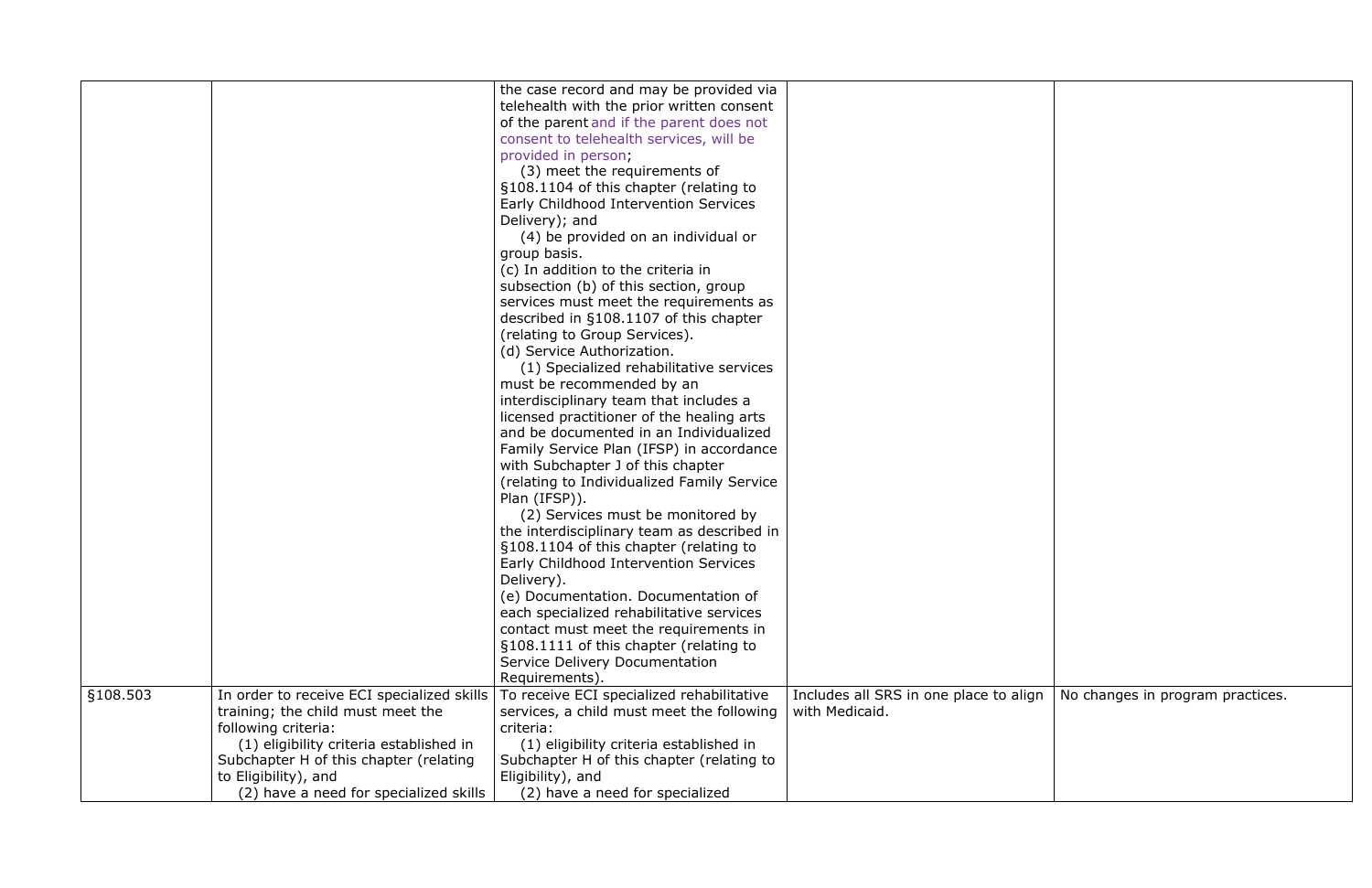|          | training as determined by the<br>interdisciplinary team and identified on<br>the IFSP which has been signed by a<br>physician or licensed professional of<br>the healing arts.                                                                                                                                                                                                                                                                                                                                                                                                                                                                                                                                                                                                                      | rehabilitative services as determined by<br>the interdisciplinary team and identified<br>on the IFSP which has been signed by an<br>LPHA.                                                                                                                                                                                                                                                                                                                                                                                                                                                                                                                                                                                                                                                                                               |                                                          |                                  |
|----------|-----------------------------------------------------------------------------------------------------------------------------------------------------------------------------------------------------------------------------------------------------------------------------------------------------------------------------------------------------------------------------------------------------------------------------------------------------------------------------------------------------------------------------------------------------------------------------------------------------------------------------------------------------------------------------------------------------------------------------------------------------------------------------------------------------|-----------------------------------------------------------------------------------------------------------------------------------------------------------------------------------------------------------------------------------------------------------------------------------------------------------------------------------------------------------------------------------------------------------------------------------------------------------------------------------------------------------------------------------------------------------------------------------------------------------------------------------------------------------------------------------------------------------------------------------------------------------------------------------------------------------------------------------------|----------------------------------------------------------|----------------------------------|
| §108.505 | In order to be reimbursed for services<br>specified in §108.501 of this<br>subchapter (relating to Specialized<br><b>Skills Training (Developmental</b><br>Services)), a provider must:<br>(1) be an Early Childhood<br>Intervention contractor of the<br>Department of Assistive and<br><b>Rehabilitative Services;</b><br>(2) comply with applicable federal<br>and state laws and regulations<br>governing the services provided;<br>(3) ensure that services are<br>provided by an Early Intervention<br>Specialist defined in §108.103 of this<br>chapter (relating to Definitions); and<br>(4) be responsible for the Early<br>Intervention Specialist's compliance<br>with this subchapter.                                                                                                  | To be reimbursed for services specified<br>in §108.501 of this subchapter (relating<br>to Specialized Rehabilitative Services), a<br>contractor must:<br>(1) comply with applicable federal and<br>state laws and regulations governing the<br>services provided;<br>(2) ensure that services are provided<br>by an ECI professional defined in<br>§108.103 of this chapter (relating to<br>Definitions); and<br>(3) be responsible for the ECI<br>professional's compliance with this<br>subchapter.                                                                                                                                                                                                                                                                                                                                   | Includes all SRS in one place to align<br>with Medicaid. | No changes in program practices. |
| §108.507 | (a) Medicaid-eligible individuals. Any<br>Medicaid-eligible individual whose<br>request for eligibility for specialized<br>skills training is denied or is not acted<br>upon with reasonable promptness, or<br>whose specialized skills training has<br>been terminated, suspended, or<br>reduced is entitled to a fair hearing in<br>accordance with 1 TAC Chapter 357,<br>Subchapter A (relating to Uniform Fair<br>Hearing Rules).<br>(b) All individuals. If an ECI contractor<br>denies, involuntarily reduces, or<br>terminates specialized skills training for<br>an individual, the individual has all<br>rights to file complaints, request<br>mediation, or request a hearing in<br>accordance with Subchapter B of this<br>chapter (relating to Procedural<br>Safeguards and Due Process | (a) Medicaid-eligible individuals. Any<br>Medicaid-eligible individual whose<br>request for eligibility for specialized<br>rehabilitative services is denied or is not<br>acted upon with reasonable promptness,<br>or whose specialized rehabilitative<br>services has been terminated,<br>suspended, or reduced is entitled to a<br>fair hearing in accordance with 1 TAC<br>Chapter 357, Subchapter A (relating to<br>Uniform Fair Hearing Rules).<br>(b) All individuals. If an ECI contractor<br>denies, involuntarily reduces, or<br>terminates specialized rehabilitative<br>services for an individual, the individual<br>has all rights to file complaints, request<br>mediation, or request a hearing in<br>accordance with Subchapter B of this<br>chapter (relating to Procedural<br>Safeguards and Due Process Procedures) | Includes all SRS in one place to align<br>with Medicaid. | No changes in program practices. |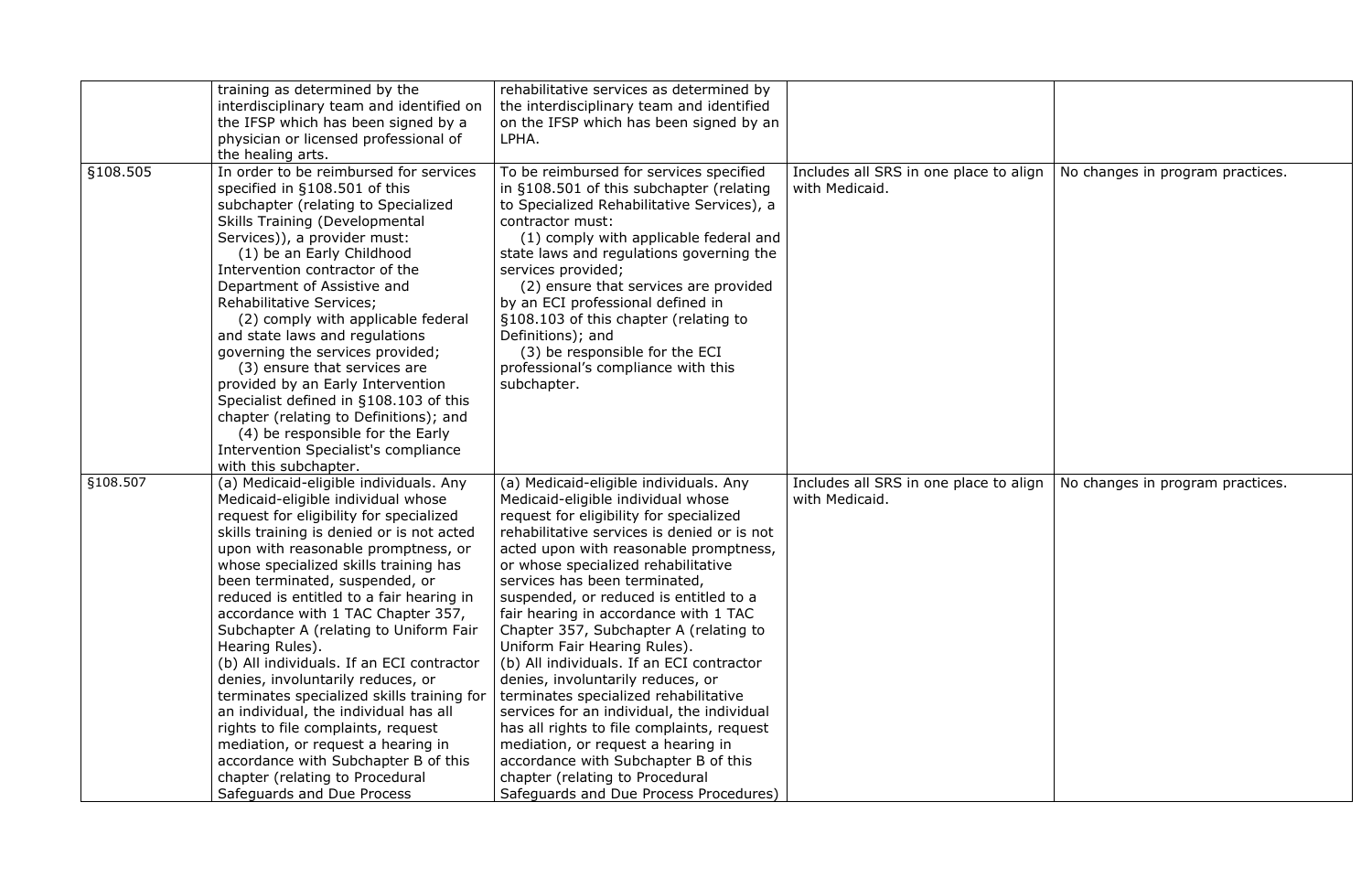| Procedures) and in accordance with        | and in accordance with Chapter 101,    |  |
|-------------------------------------------|----------------------------------------|--|
| Chapter 101, Subchapter J, Division 3     | Subchapter E, Division 3 of this title |  |
| of this title (relating to Administrative | (relating to Appeals and Hearing)      |  |
| Rules and Procedures).                    | Procedures).                           |  |

### **Subchapter F Public Outreach**

| <b>Rule number</b> | <b>Previous language</b>               | <b>New language</b>   | <b>Rationale</b>      | <b>Implementation</b> |  |
|--------------------|----------------------------------------|-----------------------|-----------------------|-----------------------|--|
| §108.603           | The following statutes and regulations | §108.603 was deleted. | Unnecessary language. | N/A                   |  |
|                    | authorize or require the rules in this |                       |                       |                       |  |
|                    | subchapter:                            |                       |                       |                       |  |
|                    | (1) Texas Human Resources Code,        |                       |                       |                       |  |
|                    | Chapter 73;                            |                       |                       |                       |  |
|                    | (2) Texas Human Resources Code,        |                       |                       |                       |  |
|                    | Chapter 117;                           |                       |                       |                       |  |
|                    | (3) the Individuals with Disabilities  |                       |                       |                       |  |
|                    | Education Act, Part C (20 USC §§1431-  |                       |                       |                       |  |
|                    | 1444); and                             |                       |                       |                       |  |
|                    | (4) implementing federal regulations   |                       |                       |                       |  |
|                    | 34 CFR Part 303.                       |                       |                       |                       |  |

# **Subchapter G Referral, Pre-Enrollment and Developmental Screening**

| <b>Rule number</b> | <b>Previous language</b>               | <b>New language</b>                 | <b>Rationale</b>              | <b>Implementation</b> |
|--------------------|----------------------------------------|-------------------------------------|-------------------------------|-----------------------|
| §108.702           | The following statutes and regulations | §108.702 was deleted                | Unnecessary language.         | N/A                   |
|                    | authorize or require the rules in this |                                     |                               |                       |
|                    | subchapter:                            |                                     |                               |                       |
|                    | (1) Texas Human Resources Code,        |                                     |                               |                       |
|                    | Chapter 73;                            |                                     |                               |                       |
|                    | (2) Texas Human Resources Code,        |                                     |                               |                       |
|                    | Chapter 117;                           |                                     |                               |                       |
|                    | (3) the Individuals with Disabilities  |                                     |                               |                       |
|                    | Education Act, Part C (20 USC §§1431 - |                                     |                               |                       |
|                    | 1444); and                             |                                     |                               |                       |
|                    | (4) implementing federal regulations   |                                     |                               |                       |
|                    | 34 CFR Part 303.                       |                                     |                               |                       |
| §108.706           | (a) When a child moves to Texas with a | This language was moved to §108.707 | Renumbered to add a new rule. | N/A                   |
| (previous)         | completed IFSP from another state,     | with no amendments.                 |                               |                       |
|                    | eligibility for Texas early childhood  |                                     |                               |                       |
|                    | intervention services must be          |                                     |                               |                       |
|                    | determined in accordance with          |                                     |                               |                       |

|    | <b>Implementation</b> |
|----|-----------------------|
|    | N/A                   |
|    |                       |
|    |                       |
|    |                       |
|    |                       |
|    |                       |
|    |                       |
|    |                       |
|    |                       |
|    |                       |
| g. | N/A                   |
|    |                       |
|    |                       |
|    |                       |
|    |                       |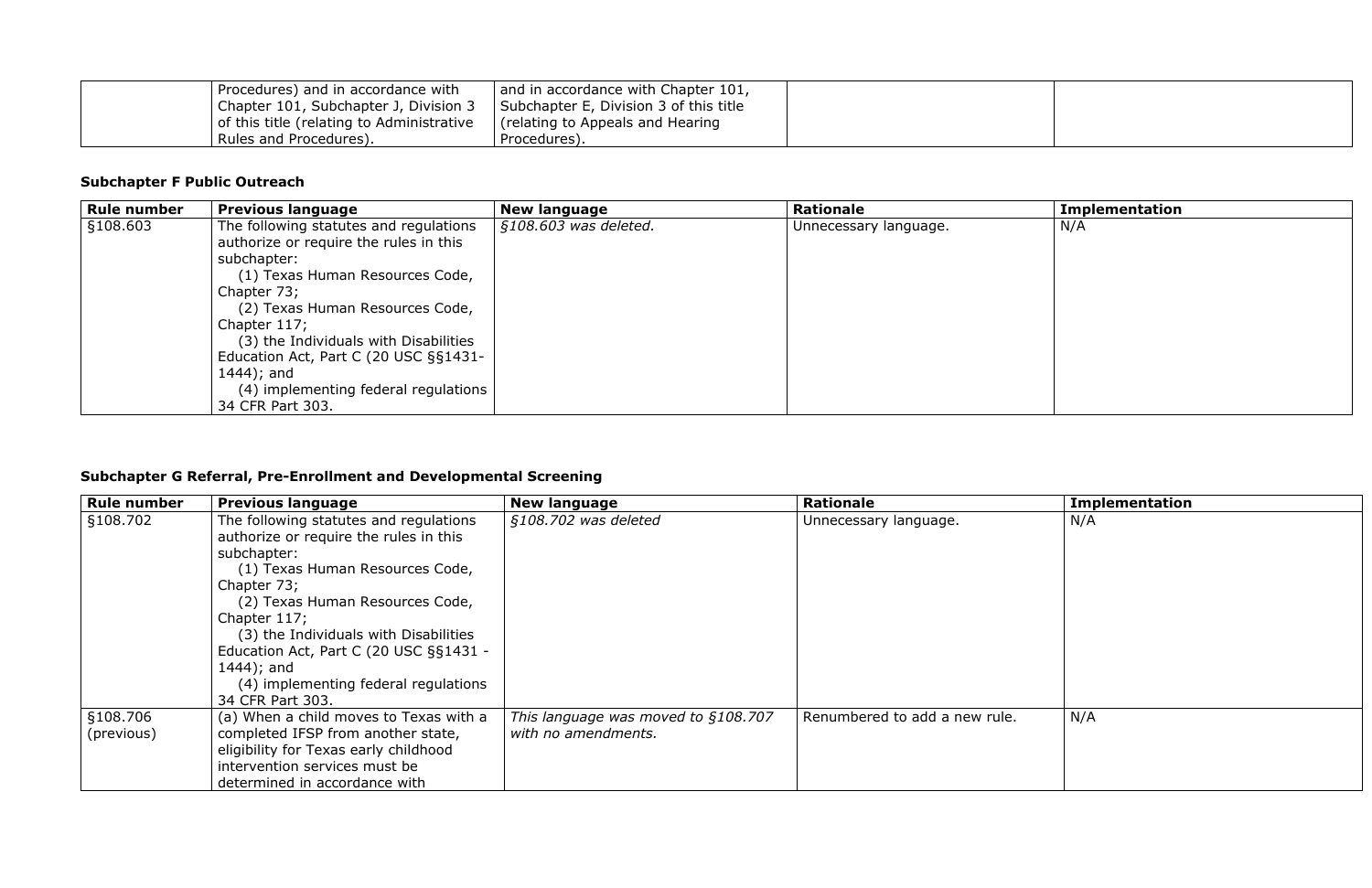|                               | Subchapter H of this chapter (relating to<br>Eligibility, Evaluation, and Assessment).<br>(b) The interdisciplinary team considers<br>existing evaluation data and medical<br>diagnoses, as documented on the out-of-<br>state IFSP, as appropriate.<br>(c) Early childhood intervention services<br>in Texas must be planned in accordance<br>with Subchapter J of this chapter<br>(relating to Individualized Family Service)<br>Plan (IFSP)) and delivered in accordance |                                                                                                                                                                                                                                                                                                                                                                                                                                                                                                                                                                                                                                                                                                                                                                                                                                                                                                                                                                                                                                                                                                                                                                                                                                                                         |                                                             |                                                                                                                                                                                                                                                                                                                                                                                                                                                                                                                                                                                                                                                                                                                                                                                                                                                             |
|-------------------------------|-----------------------------------------------------------------------------------------------------------------------------------------------------------------------------------------------------------------------------------------------------------------------------------------------------------------------------------------------------------------------------------------------------------------------------------------------------------------------------|-------------------------------------------------------------------------------------------------------------------------------------------------------------------------------------------------------------------------------------------------------------------------------------------------------------------------------------------------------------------------------------------------------------------------------------------------------------------------------------------------------------------------------------------------------------------------------------------------------------------------------------------------------------------------------------------------------------------------------------------------------------------------------------------------------------------------------------------------------------------------------------------------------------------------------------------------------------------------------------------------------------------------------------------------------------------------------------------------------------------------------------------------------------------------------------------------------------------------------------------------------------------------|-------------------------------------------------------------|-------------------------------------------------------------------------------------------------------------------------------------------------------------------------------------------------------------------------------------------------------------------------------------------------------------------------------------------------------------------------------------------------------------------------------------------------------------------------------------------------------------------------------------------------------------------------------------------------------------------------------------------------------------------------------------------------------------------------------------------------------------------------------------------------------------------------------------------------------------|
|                               | with Subchapter K of this chapter                                                                                                                                                                                                                                                                                                                                                                                                                                           |                                                                                                                                                                                                                                                                                                                                                                                                                                                                                                                                                                                                                                                                                                                                                                                                                                                                                                                                                                                                                                                                                                                                                                                                                                                                         |                                                             |                                                                                                                                                                                                                                                                                                                                                                                                                                                                                                                                                                                                                                                                                                                                                                                                                                                             |
|                               | (relating to Service Delivery).                                                                                                                                                                                                                                                                                                                                                                                                                                             |                                                                                                                                                                                                                                                                                                                                                                                                                                                                                                                                                                                                                                                                                                                                                                                                                                                                                                                                                                                                                                                                                                                                                                                                                                                                         |                                                             |                                                                                                                                                                                                                                                                                                                                                                                                                                                                                                                                                                                                                                                                                                                                                                                                                                                             |
| $\frac{1}{2}$ \$108.706 (new) |                                                                                                                                                                                                                                                                                                                                                                                                                                                                             | (a) In order to facilitate discharge<br>planning and provide continuity of care,<br>a contractor may accept referrals for<br>children who are residing in a hospital at<br>the time of referral.<br>(b) If a referral is received for a child<br>who has an adjusted age of 0 months or<br>less, or who has a qualifying medical<br>diagnoses, the contractor may choose to<br>determine eligibility and complete the<br>initial IFSP prior to the child's discharge<br>from the hospital.<br>(1) The interdisciplinary team who<br>determines eligibility may include a<br>licensed or registered hospital<br>professional, who will serve as the LPHA<br>while the child is in the hospital. The<br>LPHA on the IFSP team may participate<br>by means other than face to face, if<br>acceptable to the team and if the initial<br>IFSP is conducted while the child is in<br>the hospital.<br>(2) The interdisciplinary team must<br>include at least one ECI professional and<br>a licensed or registered hospital<br>professional who is familiar with the<br>needs of the child and knowledgeable in<br>the area or areas of concern. The<br>participating licensed or registered<br>hospital professional is not required to<br>complete the orientation training | Allows for continuity of care for<br>children and families. | Contractors may accept referrals for a<br>child who is in the hospital. If the child<br>has an adjusted age of 0 months or a<br>qualifying medical diagnosis, eligibility<br>may be determined and the initial IFSP<br>completed while this child is still in the<br>hospital. A hospital employee who meets<br>the criteria for an LPHA may serve as the<br>LPHA for this purpose. This is not a<br>requirement; contractors who do not wish<br>to do this do not have to. Additionally,<br>not all hospitals may wish to participate<br>in this practice. The 28-day timeline will<br>apply to these IFSPs. However, if a child's<br>discharge was imminent at the time of<br>the IFSP, but the child suffered a setback<br>and required hospitalization for longer<br>than expected, that is considered a family<br>reason for not meeting the timeline. |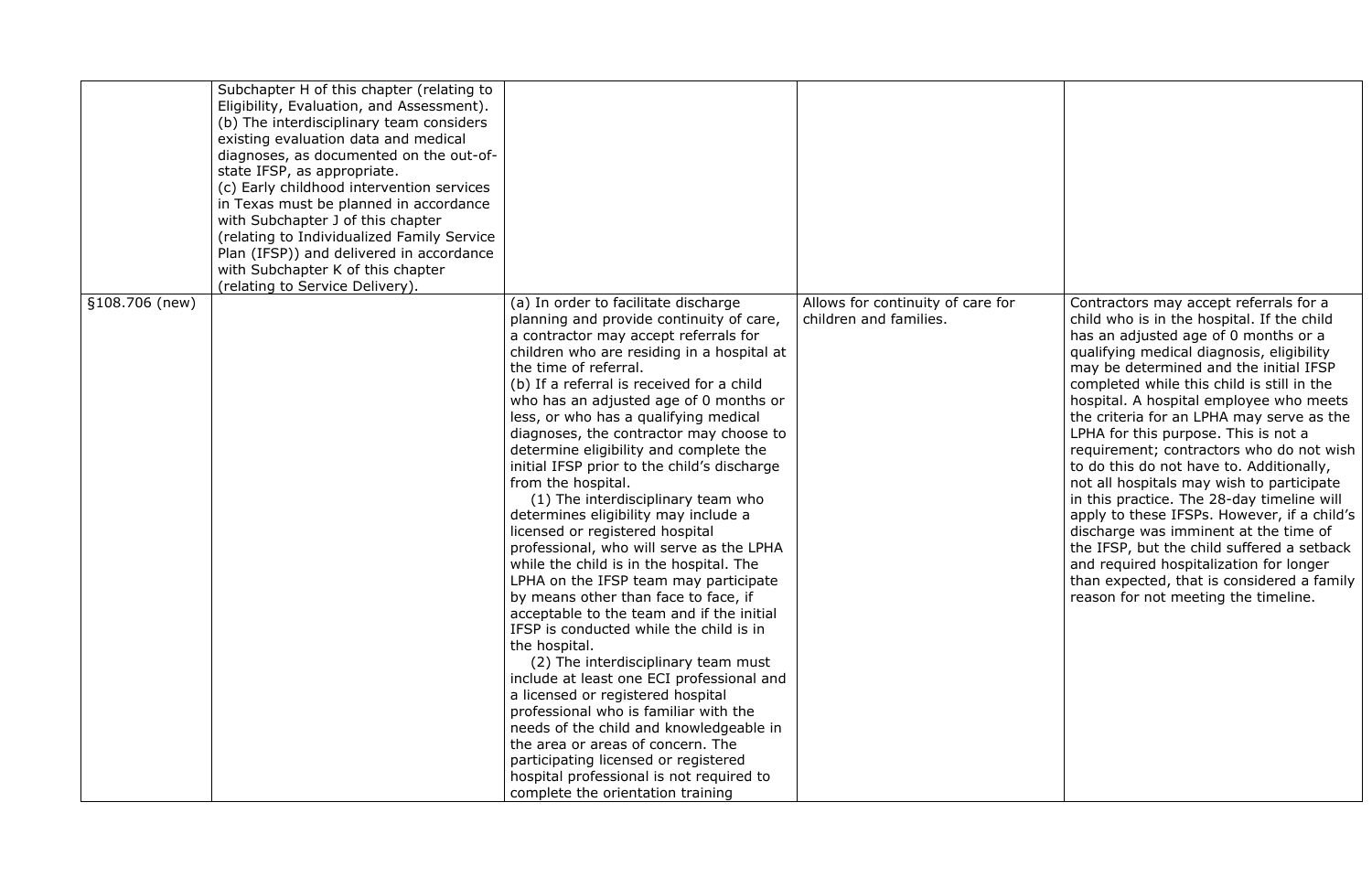|               |                                              | required in $§108.309(b)$ of this chapter    |                                     |                                  |
|---------------|----------------------------------------------|----------------------------------------------|-------------------------------------|----------------------------------|
|               |                                              | (relating to Minimum Requirements for        |                                     |                                  |
|               |                                              | All Direct Service Staff). Allowable         |                                     |                                  |
|               |                                              | licensed or registered hospital              |                                     |                                  |
|               |                                              | professionals include:                       |                                     |                                  |
|               |                                              | (A) licensed physician;                      |                                     |                                  |
|               |                                              | (B) registered nurse;                        |                                     |                                  |
|               |                                              | (C) licensed physical therapist;             |                                     |                                  |
|               |                                              | (D) licensed occupational therapist;         |                                     |                                  |
|               |                                              |                                              |                                     |                                  |
|               |                                              | (E) licensed speech language                 |                                     |                                  |
|               |                                              | pathologist;                                 |                                     |                                  |
|               |                                              | (F) licensed dietitian;                      |                                     |                                  |
|               |                                              | (G) licensed audiologist;                    |                                     |                                  |
|               |                                              | (H) licensed physician assistant;            |                                     |                                  |
|               |                                              | (I) licensed intern in speech language       |                                     |                                  |
|               |                                              | pathology; or                                |                                     |                                  |
|               |                                              | (J) advanced practice registered             |                                     |                                  |
|               |                                              | nurse.                                       |                                     |                                  |
| §108.707 is   | (a) Pre-enrollment begins at the point of    | (a) Pre-enrollment begins at the point of    | Renumbered to add a new rule.       | No changes in program practices. |
| proposed to   | referral, includes the following activities, | referral, includes the following activities, | Additional amendments were made     |                                  |
| become        | and ends when the parent signs the IFSP      | and ends when the parent signs the IFSP      | to eliminate unnecessary language   |                                  |
| §108.708 with | or a final disposition is reached.           | or a final disposition is reached.           | and refer to the Parent Handbook by |                                  |
| amendments.   | (1) The contractor must assign an            | (1) The contractor assigns an                | name.                               |                                  |
|               | initial service coordinator for the family   | initial service coordinator for the family   |                                     |                                  |
|               | and document the name of the service         | and documents the name of the service        |                                     |                                  |
|               | coordinator in the child's record.           | coordinator in the child's record.           |                                     |                                  |
|               | (2) The contractor must provide              | (2) The contractor provides the              |                                     |                                  |
|               | the family the HHSC ECI family rights        | family the HHS ECI Parent Handbook           |                                     |                                  |
|               | publication and document in the child's      | and documents in the child's record that     |                                     |                                  |
|               | record that the following were explained:    | the following were explained:                |                                     |                                  |
|               | (A) the family's rights                      | (A) the family's rights                      |                                     |                                  |
|               | regarding eligibility determination and      | regarding eligibility determination and      |                                     |                                  |
|               | enrollment;                                  | enrollment;                                  |                                     |                                  |
|               | (B) the early childhood                      | (B) the early childhood                      |                                     |                                  |
|               | intervention process for determining         | intervention process for determining         |                                     |                                  |
|               | eligibility and enrollment; and              | eligibility and enrollment; and              |                                     |                                  |
|               | (C) the types of early                       | (C) the types of early                       |                                     |                                  |
|               | childhood intervention services that may     | childhood intervention services that may     |                                     |                                  |
|               | be delivered to the child and the manner     | be delivered to the child and the manner     |                                     |                                  |
|               | in which they may be provided.               | in which they may be provided.               |                                     |                                  |
|               | (3) The contractor provides pre-             | (3) The contractor provides pre-             |                                     |                                  |
|               | IFSP service coordination as defined in      | IFSP service coordination as defined in      |                                     |                                  |
|               | 34 CFR §303.13(b)(11) and §303.34.           | 34 CFR §303.13(b)(11) and §303.34.           |                                     |                                  |
|               | (4) The contractor must collect              | (4) The contractor collects                  |                                     |                                  |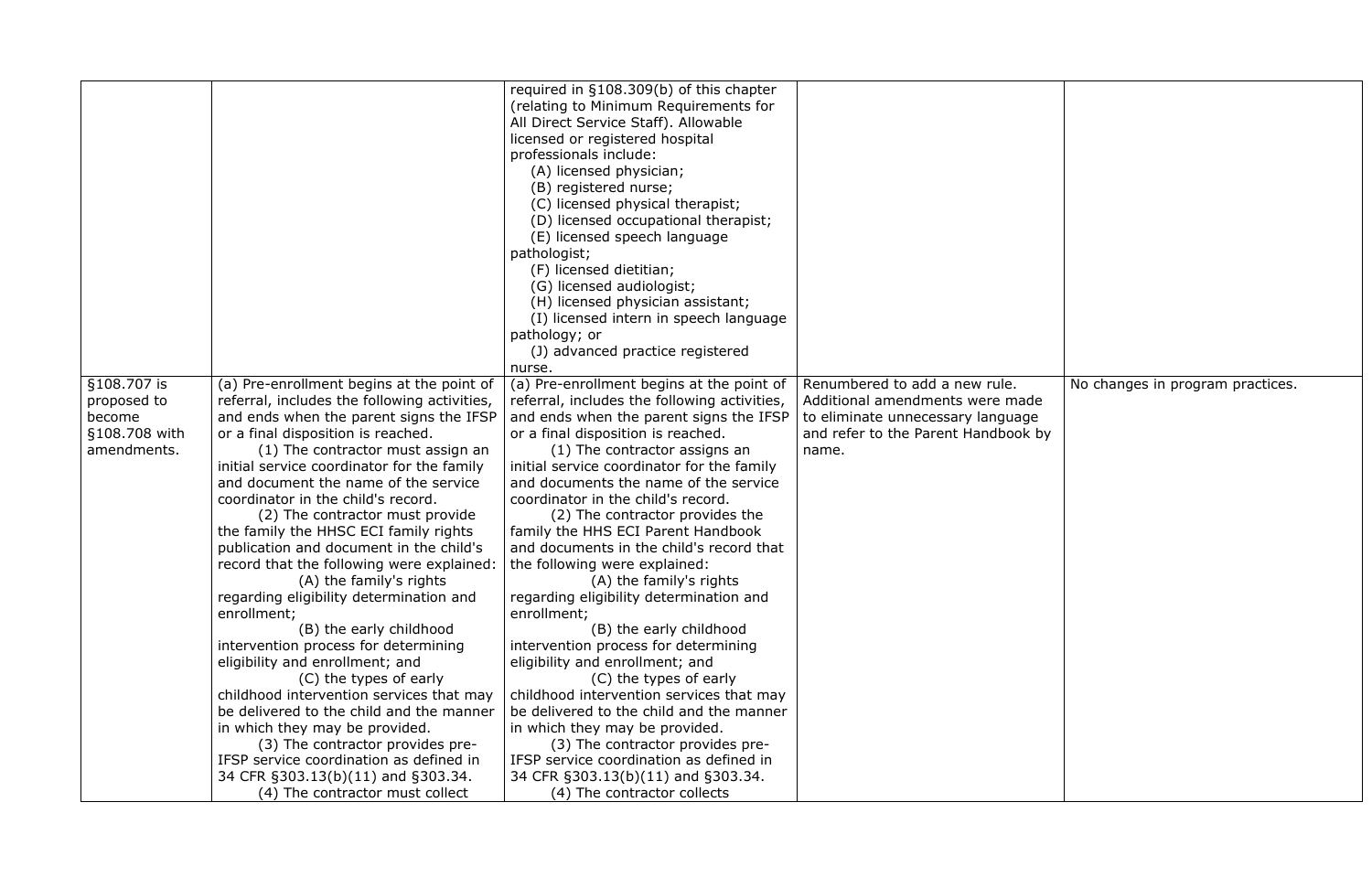|          | information on the child throughout the   | information on the child throughout the   |                                   |                                  |
|----------|-------------------------------------------|-------------------------------------------|-----------------------------------|----------------------------------|
|          | pre-enrollment process.                   | pre-enrollment process.                   |                                   |                                  |
|          | (5) The contractor must assist the        | (5) The contractor assists the child      |                                   |                                  |
|          | child and family in gaining access to the | and family in gaining access to the       |                                   |                                  |
|          | evaluation and assessment process. The    | evaluation and assessment process,        |                                   |                                  |
|          | contractor:                               | including:                                |                                   |                                  |
|          | (A) schedules the                         | (A) scheduling the                        |                                   |                                  |
|          | interdisciplinary initial evaluation and  | interdisciplinary initial evaluation and  |                                   |                                  |
|          | assessment; and                           | assessment; and                           |                                   |                                  |
|          | (B) prepares the family for               | (B) preparing the family for              |                                   |                                  |
|          | the evaluation and assessment process.    | the evaluation and assessment process.    |                                   |                                  |
|          | (6) The contractor must comply            | (6) The contractor complies with all      |                                   |                                  |
|          | with all requirements in Subchapter B of  | requirements in Subchapter B of this      |                                   |                                  |
|          | this chapter (relating to Procedural      | chapter (relating to Procedural           |                                   |                                  |
|          | Safeguards and Due Process                | Safeguards and Due Process                |                                   |                                  |
|          | Procedures).                              | Procedures).                              |                                   |                                  |
|          | (b) The contractor must explain the       | (b) The contractor must explain to the    |                                   |                                  |
|          | requirement to provide early childhood    | family, before eligibility determination, |                                   |                                  |
|          | intervention services in the natural      | the requirement to provide early          |                                   |                                  |
|          | environment to the family before          | childhood intervention services in the    |                                   |                                  |
|          | eligibility determination.                | natural environment.                      |                                   |                                  |
|          | (c) The contractor must determine the     | (c) The contractor must determine the     |                                   |                                  |
|          | need for and appoint a surrogate parent   | need for and appoint a surrogate parent   |                                   |                                  |
|          | in accordance with 34 CFR §303.422 and    | in accordance with 34 CFR §303.422 and    |                                   |                                  |
|          | §108.213 of this title (relating to       | §108.213 of this chapter (relating to     |                                   |                                  |
|          | Surrogate Parents).                       | Surrogate Parents)                        |                                   |                                  |
| §108.709 | (a) Developmental screenings are only     | (a) Developmental screening is done to    | Changes related to HHSC           | No changes in program practices. |
|          | used to determine the need for further    | determine the need for further            | transformation. Other amendments  |                                  |
|          | evaluation. The contractor must:          | evaluation. A contractor must:            | were made to improve clarity and  |                                  |
|          | (1) use developmental screening tools     | (1) use tools that are approved by        | align with the ECI MOU with DFPS. |                                  |
|          | that are approved by DARS ECI; and        | HHSC ECI; and                             |                                   |                                  |
|          | (2) train providers administering the     | (2) train providers administering the     |                                   |                                  |
|          | screening tool according to the           | tool according to the parameters          |                                   |                                  |
|          | parameters required by the selected       | required by the selected tool.            |                                   |                                  |
|          | tool.                                     | (b) A parent has the right to request a   |                                   |                                  |
|          | (b) The parent has the right to decide    | comprehensive evaluation after a          |                                   |                                  |
|          | whether to proceed to a comprehensive     | developmental screening or a              |                                   |                                  |
|          | evaluation after a developmental          | comprehensive evaluation instead of a     |                                   |                                  |
|          | screening or request a comprehensive      | developmental screening at any time.      |                                   |                                  |
|          | evaluation instead of a developmental     | (c) If the results of a child's           |                                   |                                  |
|          | screening at any time.                    | developmental screening do not indicate   |                                   |                                  |
|          | (c) If the results of a child's           | a concern, a contractor must:             |                                   |                                  |
|          | developmental screening do not indicate   | (1) provide written documentation to      |                                   |                                  |
|          | a developmental concern, the contractor   | the parent that further evaluation is not |                                   |                                  |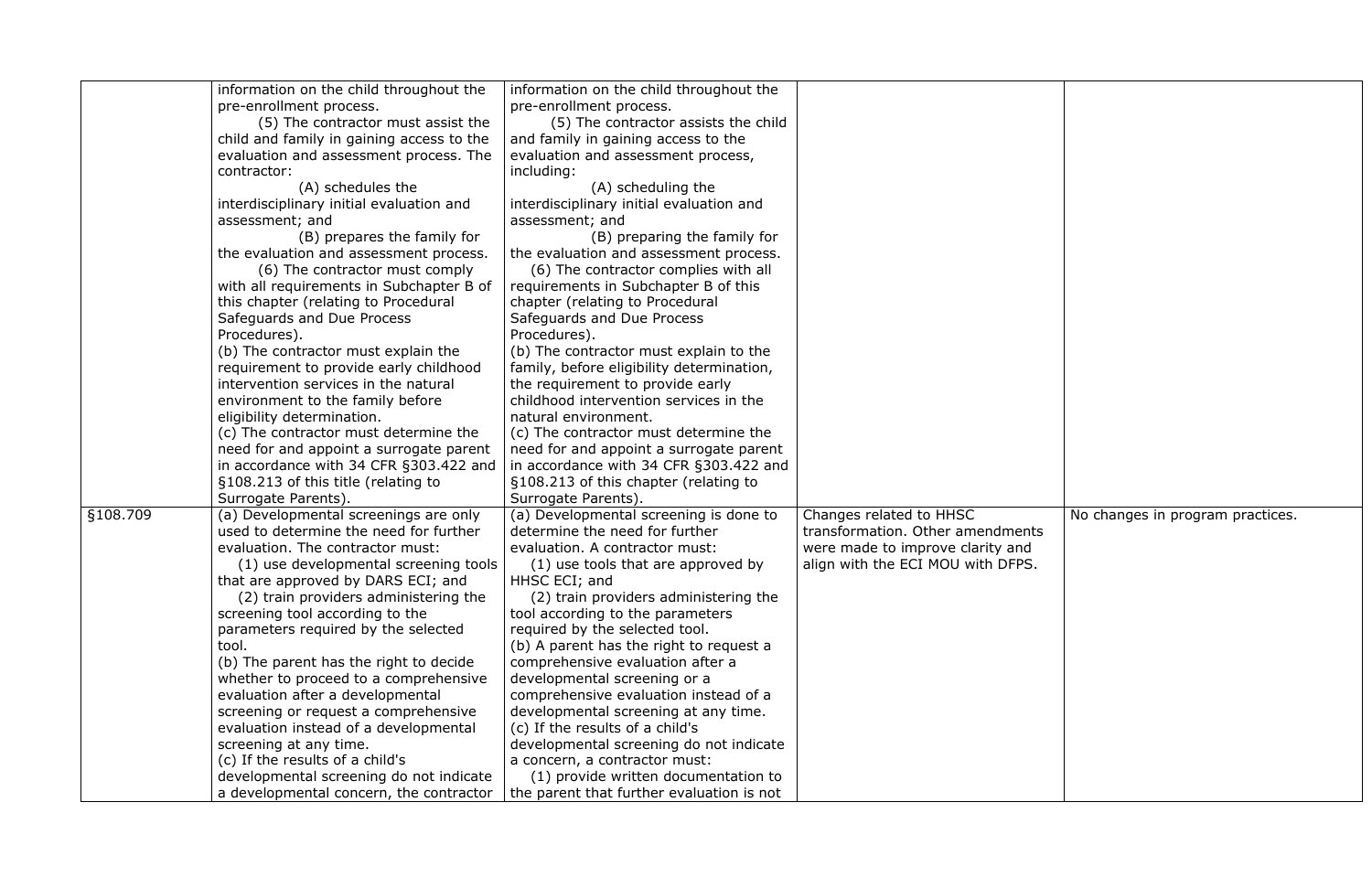must:

(1) provide written documentation to the parent that further evaluation is not recommended;

(2) offer the parent a comprehensive evaluation; and

(3) conduct a comprehensive evaluation if requested by the parent. (d) The contractor must coordinate with the Texas Department of Family and Protective Services (DFPS) to accept referrals for children under 36 months of age who are in the conservatorship of DFPS, involved in a substantiated case of child abuse or neglect, identified as being affected by illegal substance abuse, or withdrawal symptoms resulting from prenatal drug exposure, or suspected of having a disability or developmental delay.

(1) If the contractor receives a completed developmental screening from a health care provider acting within their scope of practice indicating a child in the conservatorship of DFPS has a developmental delay, the contractor must offer a comprehensive evaluation to determine eligibility for early childhood intervention services.

(2) If the contractor receives a referral on a child who has not been placed in the conservatorship of DFPS, but who is involved in a substantiated case of child abuse or neglect, the contractor must offer a developmental screening to determine the need for a comprehensive evaluation or proceed to a comprehensive evaluation without a developmental screening.

(4) A child suspected of having a disability or developmental delay. A contractor follows their local procedures for accepting a referral, conducting a developmental screening, and completing an evaluation unless the child meets one of the criteria in paragraphs  $(1)$  -  $(3)$  of this subsection.

(3) If the contractor receives a referral on a child who is identified as being affected by illegal substance abuse, or withdrawal symptoms resulting from prenatal drug exposure, the

recommended;

(2) offer the parent a comprehensive evaluation; and

(3) conduct a comprehensive evaluation if requested by the parent. (d) A contractor must coordinate with the Texas Department of Family and Protective Services (DFPS) to accept a referral for a child under 36 months of age who is involved in a substantiated case of child abuse or neglect, affected by illegal substance abuse or withdrawal symptoms resulting from prenatal drug exposure, or suspected of having a disability or developmental delay.

(1) A child in DFPS conservatorship. A contractor must offer a comprehensive evaluation to determine eligibility for early childhood intervention services when the contractor receives a completed developmental screening from a health care provider indicating the child has a developmental delay.

(2) A child not in DFPS conservatorship who is involved in a substantiated case of abuse or neglect. A contractor must offer either a developmental screening or proceed directly to a comprehensive evaluation.

(3) A child affected by illegal substance abuse or withdrawal symptoms from prenatal drug exposure. A contractor must offer either a developmental screening or proceed directly to comprehensive evaluation.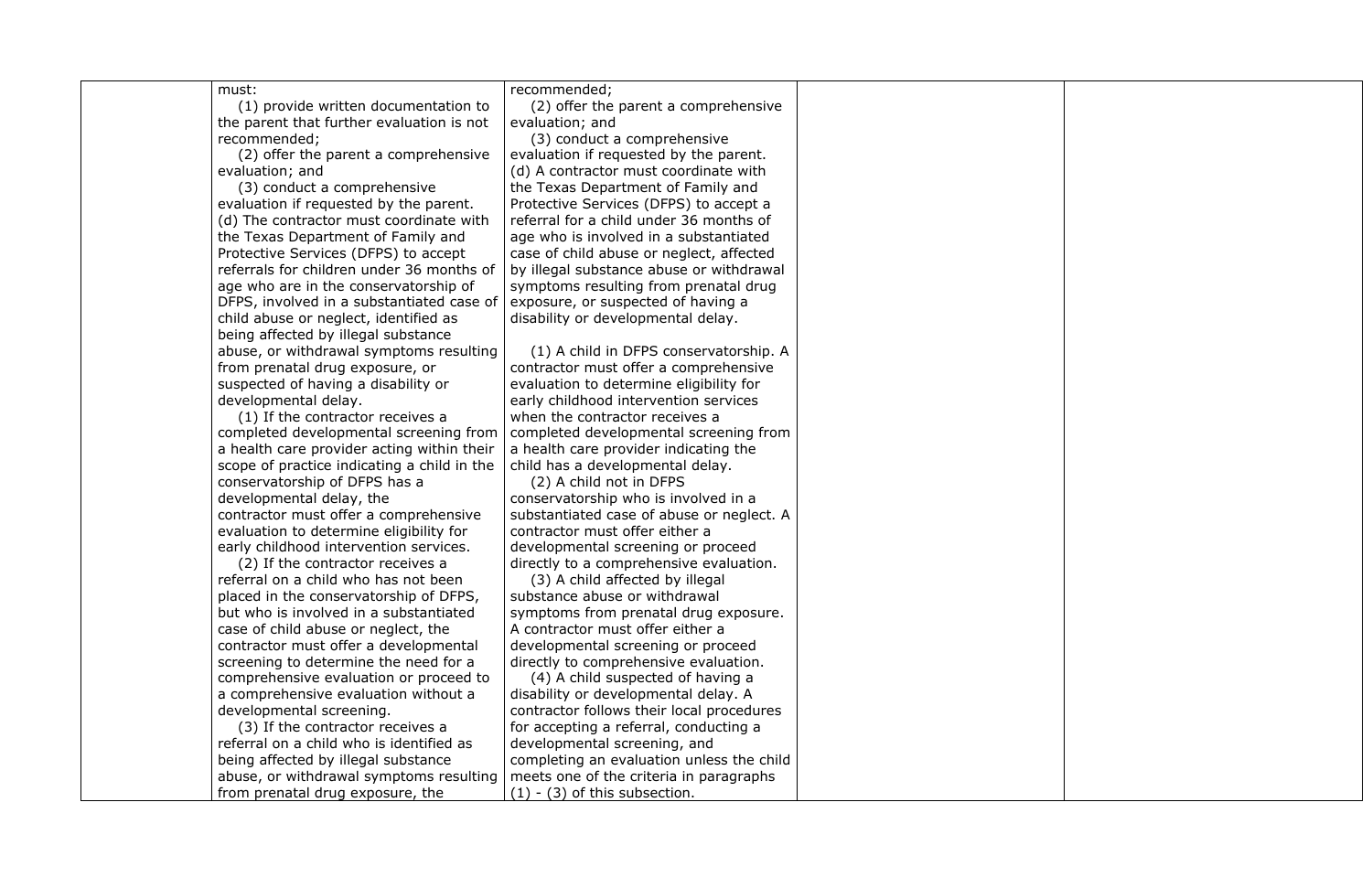| contractor must offer a developmental     |
|-------------------------------------------|
| screening to determine the need for a     |
| comprehensive evaluation. The             |
| contractor may use professional           |
| judgment to proceed to comprehensive      |
| evaluation without first conducting a     |
| developmental screening.                  |
| (4) If the contractor receives a          |
| referral from DFPS due to suspected       |
| disability or developmental delay, the    |
| contractor follows their local procedures |
| for accepting referrals, screening, and   |
| evaluating when the child is:             |
| (A) not in the conservatorship of         |
| DFPS;                                     |
| (B) not involved in a substantiated       |
| case of child abuse or neglect; and       |
| (C) not identified as being affected      |
| by illegal substance abuse or withdrawal  |
| symptoms resulting from prenatal drug     |
| exposure.                                 |
|                                           |
|                                           |

### **Subchapter H Eligibility, Evaluation, and Assessment**

| <b>Rule number</b> | <b>Previous language</b>                  | <b>New language</b>                       | <b>Rationale</b>                 | <b>Implementation</b>            |
|--------------------|-------------------------------------------|-------------------------------------------|----------------------------------|----------------------------------|
| §108.803           | The following statutes and regulations    | §108.803 was repealed.                    | Unnecessary language.            | N/A                              |
|                    | authorize or require the rules in this    |                                           |                                  |                                  |
|                    | subchapter:                               |                                           |                                  |                                  |
|                    | (1) Texas Human Resources Code,           |                                           |                                  |                                  |
|                    | Chapter 117;                              |                                           |                                  |                                  |
|                    | (2) 34 CFR Part 303; and                  |                                           |                                  |                                  |
|                    | (3) 20 USC §§1431 through 1443.           |                                           |                                  |                                  |
| \$108.811(b)       | The DARS ECI assistant commissioner       | The HHSC Director of ECI approves the     | Changes related to HHSC          | No changes in program practices. |
|                    | approves the list of qualifying medical   | list of qualifying medical conditions     | transformation. Improve clarity. |                                  |
|                    | conditions based on prevailing medical    | based on prevailing medical opinion that  |                                  |                                  |
|                    | opinion. Copies of the list of medically  | the diagnoses have a high probability of  |                                  |                                  |
|                    | qualifying diagnoses can be obtained      | resulting in developmental delay. Copies  |                                  |                                  |
|                    | from DARS.                                | of the list of medically qualifying       |                                  |                                  |
|                    |                                           | diagnoses can be obtained from HHSC.      |                                  |                                  |
| \$108.811(c)       | If a review of the child's records        | If a review of the child's records        | Improve clarity.                 | No changes in program practices. |
|                    | indicates that the child has a qualifying | indicates that the child has a qualifying |                                  |                                  |
|                    | medical condition, the evaluation team    | medical condition, the interdisciplinary  |                                  |                                  |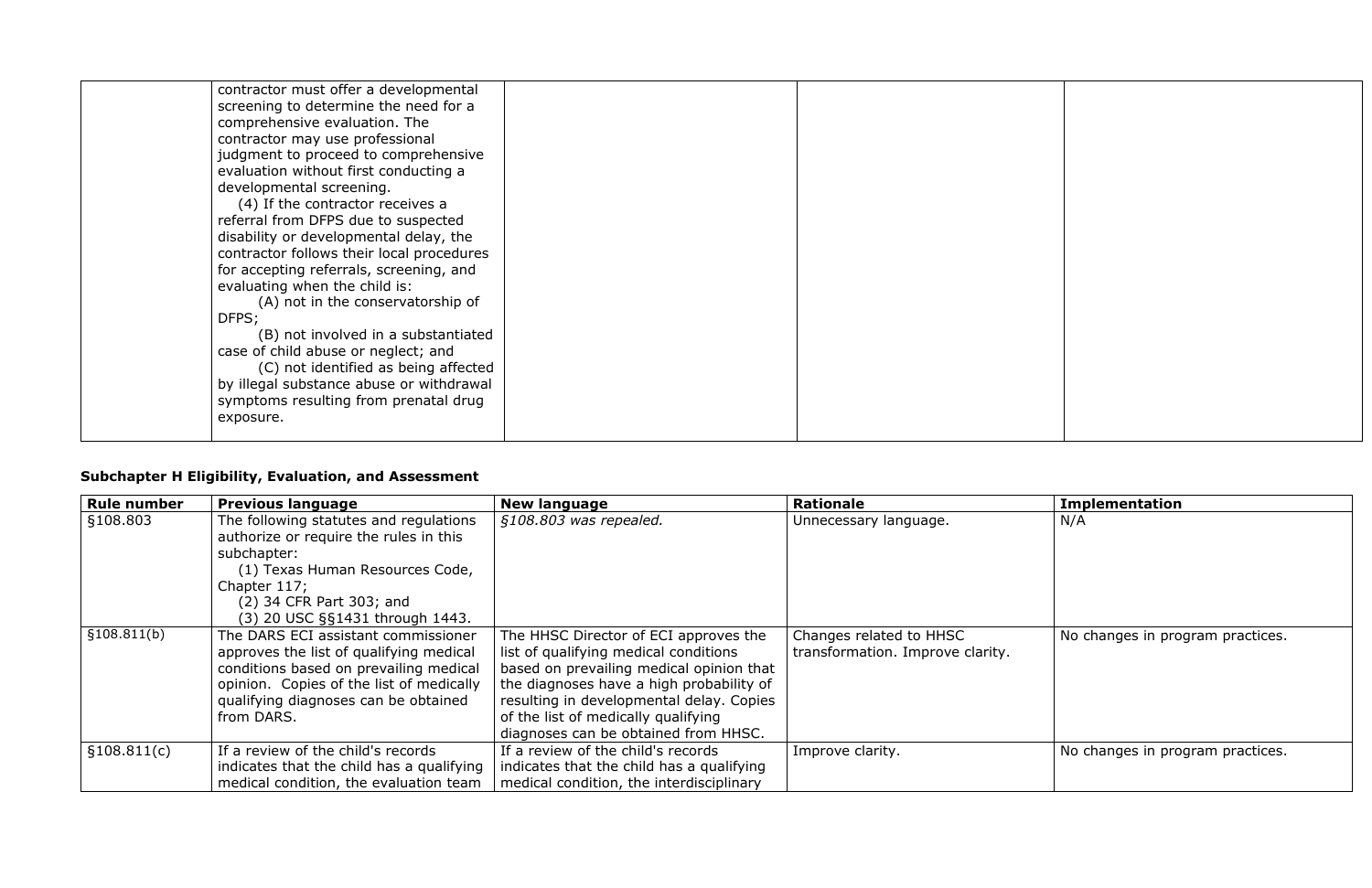|              | must determine and document a need        | team must determine and document a          |                  |
|--------------|-------------------------------------------|---------------------------------------------|------------------|
|              | for early childhood intervention          | need for early childhood intervention       |                  |
|              | services as required in §108.837 of this  | services as required in §108.837 of this    |                  |
|              | title (relating to Needs Assessment).     | title (relating to Needs Assessment).       |                  |
|              | If the contractor receives an             |                                             |                  |
| \$108.813(c) |                                           | If the contractor receives an audiological  | Improve clarity. |
|              | audiological assessment that indicates    | assessment that indicates the child has     |                  |
|              | the child has an auditory impairment,     | an auditory impairment, the contractor      |                  |
|              | the contractor must, with written         | must respond as follows.                    |                  |
|              | parental consent, refer the child within  | (1) The contractor must, within             |                  |
|              | five business days:                       | five business days, make a referral to      |                  |
|              | to an otologist, an otolaryngologist,     | the LEA to participate in the eligibility   |                  |
|              | or an otorhinolaryngologist for an        | determination process as part of the        |                  |
|              | otological examination. An otological     | interdisciplinary team, and with written    |                  |
|              | examination may be completed by any       | parental consent, complete the              |                  |
|              | licensed medical physician when an        | communication evaluation. The               |                  |
|              | otologist is not available. The child's   | contractor must refer to the LEA any        |                  |
|              | record must include documentation         | child who uses amplification.               |                  |
|              | that an otologist, an otolaryngologist,   | (2) With prior written parental             |                  |
|              | or an otorhinolaryngologist was not       | consent, the contractor must refer the      |                  |
|              | available to complete the examination;    | child to an otologist, an otolaryngologist, |                  |
|              | and                                       | or an otorhinolaryngologist for an          |                  |
|              | (2) to the LEA to complete the            | otological examination. An otological       |                  |
|              | communication evaluation and              | examination may be completed by any         |                  |
|              | participate in the eligibility            | licensed medical physician when an          |                  |
|              | determination process as part of the      | otologist is not available. The child's     |                  |
|              | interdisciplinary team. The contractor    | record must include documentation that      |                  |
|              | must also refer to the LEA any child      | an otologist, an otolaryngologist, or an    |                  |
|              | who uses amplification.                   | otorhinolaryngologist was not available     |                  |
|              |                                           | to complete the examination.                |                  |
| \$108.815(c) | If the contractor receives a medical eye  | If the contractor receives a medical eye    | Improve clarity. |
|              | examination report that indicates vision  | examination report that indicates vision    |                  |
|              | impairment, the contractor must refer     | impairment, the contractor must, within     |                  |
|              | the child to the LEA and to the local     | five business days of receiving the         |                  |
|              | office of the DARS Division for Blind     | report,:                                    |                  |
|              | Services, with parental consent and       | (1) refer the child to the LEA; and         |                  |
|              | within five days of receiving the report. | (2) with prior written consent,             |                  |
|              |                                           | refer the child to the local office of the  |                  |
|              |                                           | <b>HHS Blind Children's Vocational</b>      |                  |
|              |                                           | Discovery and Development Program           |                  |
|              |                                           | (BCVDDP).                                   |                  |
| \$108.815(d) | The referral must be accompanied by a     | The referral to the LEA must be             | Improve clarity. |
|              | form containing elements required by      | accompanied by a form containing            |                  |
|              | the Texas Education Agency completed      | elements required by the Texas              |                  |
|              | by an ophthalmologist or an               | Education Agency completed by an            |                  |
|              |                                           |                                             |                  |

| Improve clarity. | No changes in program practices. |
|------------------|----------------------------------|
| Improve clarity. | No changes in program practices. |
| Improve clarity. | No changes in program practices. |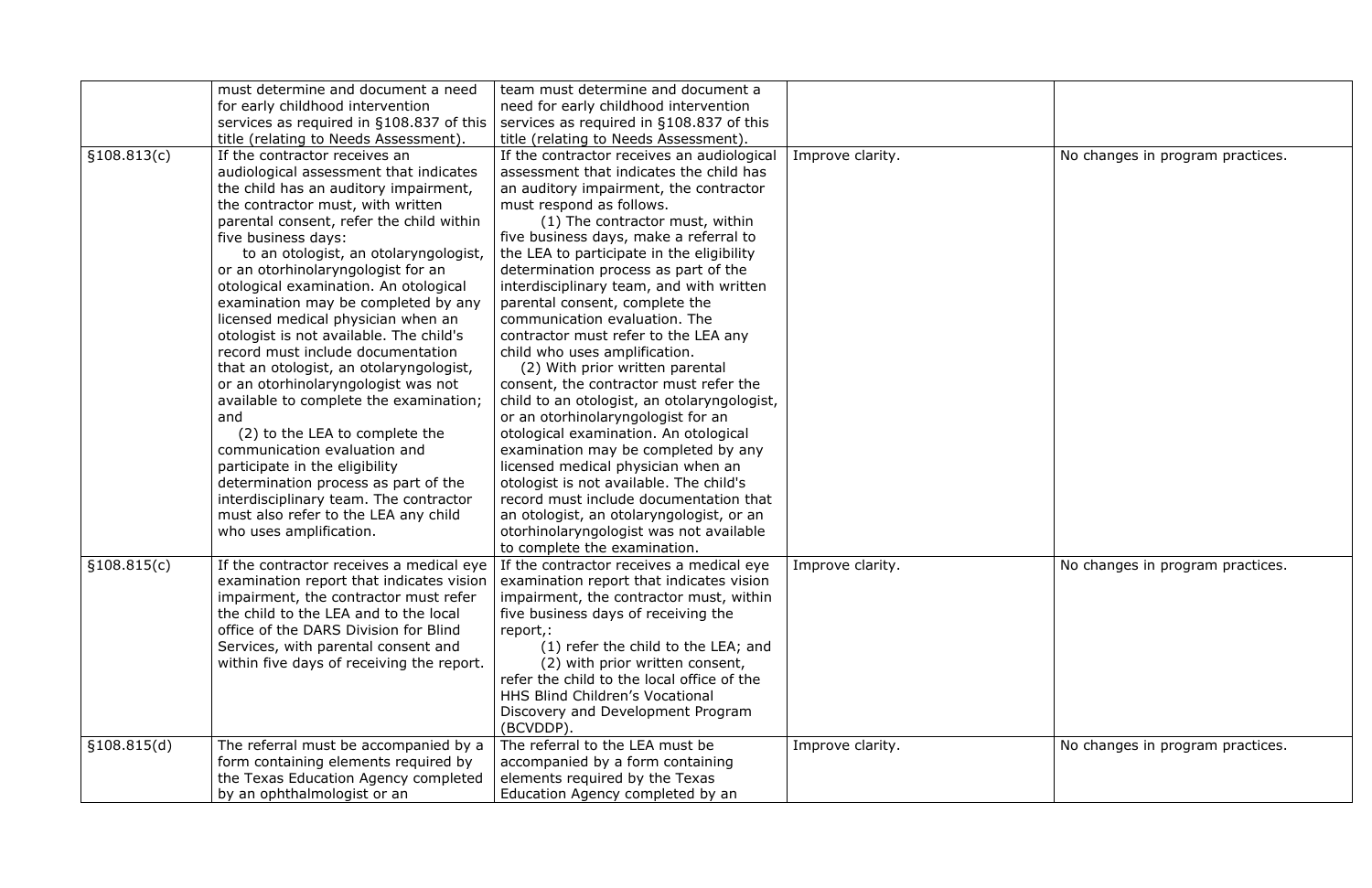|          | optometrist, or a medical physician         | ophthalmologist or an optometrist, or a     |                                       |                                                |
|----------|---------------------------------------------|---------------------------------------------|---------------------------------------|------------------------------------------------|
|          | when an ophthalmologist or                  | medical physician when an                   |                                       |                                                |
|          | optometrist is not available.               | ophthalmologist or optometrist is not       |                                       |                                                |
|          |                                             | available.                                  |                                       |                                                |
| §108.823 | (a) The contractor must re-determine        | (a) The contractor must determine the       | Improve clarity. Increase efficiency. | If a child was 21 months or older at the       |
|          | the child's eligibility for early childhood | child's eligibility for continued early     |                                       | last eligibility determination (initial or     |
|          | intervention services at least annually.    | childhood intervention services at least    |                                       | annual), the child may remain eligible         |
|          | (b) Continuing eligibility based on a       | annually if the child is younger than 21    |                                       | until the child turns three, or until the      |
|          | qualifying medical diagnosis must be        | months of age. A child who is               |                                       | child's team determines he or she has          |
|          | determined one year after initial           | determined eligible at 21 months of age     |                                       | met developmental proficiency. This does       |
|          | eligibility.                                | or older remains eligible for ECI until the |                                       | not apply to children determined eligible      |
|          | (1) If a review of the child's records      | child's third birthday or until the child   |                                       | via QDD who were 21 through 26 months          |
|          | confirms that a qualifying medical          | has reached developmental proficiency,      |                                       | old at the time of eligibility                 |
|          | condition continues, the child remains      | whichever happens first.                    |                                       | determination. Those children must have        |
|          | eligible for comprehensive early            | (b) The contractor must comply with all     |                                       | eligibility redetermined within 6 months.      |
|          | childhood intervention services, and        | requirements in 34 CFR §303.321(a)(3),      |                                       |                                                |
|          | the interdisciplinary team the continued    | including ensuring that informed clinical   |                                       | Federal regulations require informed           |
|          | need for early childhood intervention       | opinion may be used as an independent       |                                       | clinical opinion to be used in all eligibility |
|          | services                                    | basis to establish a child's continued      |                                       | determinations, including continuing           |
|          | (2) The contractor must ensure that         | eligibility.                                |                                       | eligibility. This does not mean children       |
|          | the child's record contains written         | (1) Continuing eligibility is based         |                                       | with a delay of less than 15% on the           |
|          | documentation of any change in              | on one of the following:                    |                                       | BDI-2, who do not have a qualifying            |
|          | medical diagnosis.                          | (A) a qualifying medical                    |                                       | medical diagnosis or documented                |
|          | (c) Continuing eligibility based on         | diagnosis confirmed by a review of the      |                                       | auditory or visual impairment, can be          |
|          | auditory or visual impairments as           | child's medical records with:               |                                       | determined eligible. There are a variety       |
|          | defined by the Texas Education Agency       | (i) interdisciplinary                       |                                       | of ways evaluators can use informed            |
|          | in 19 TAC §89.1040 (relating to             | team documentation of the continued         |                                       | clinical opinion in eligibility determination, |
|          | Eligibility Criteria) is determined one     | need for early childhood intervention       |                                       | including determining whether a child has      |
|          | year after initial eligibility.             | services; and                               |                                       | mastered individual items on the BDI-2.        |
|          | (d) Continuing eligibility for              | (ii) documentation in                       |                                       | For examples of this, see the webinar,         |
|          | developmental delay based on the            | the child's record of any change in         |                                       | Eligibility Changes and the BDI-2, Part 1      |
|          | standardized tool must be determined        | medical diagnosis;                          |                                       | and Making It Work for Therapists.             |
|          | one year after initial eligibility.         | (B) an auditory or visual                   |                                       |                                                |
|          | (1) Eligibility is re-determined            | impairment as defined by the Texas          |                                       |                                                |
|          | through an evaluation using the             | Education Agency in 19 TAC §89.1040         |                                       |                                                |
|          | standardized tool designated by DARS        | (relating to Eligibility Criteria) with:    |                                       |                                                |
|          | ECI                                         | (i) interdisciplinary team                  |                                       |                                                |
|          | (2) The child must demonstrate a            | documentation of the continued need for     |                                       |                                                |
|          | documented delay of at least 15% in         | early childhood intervention services;      |                                       |                                                |
|          | one or more areas of development. If        | and                                         |                                       |                                                |
|          | applicable use adjusted age as              | (ii) documentation in the child's           |                                       |                                                |
|          | specified in §108.819 of this               | record of any change in hearing or vision   |                                       |                                                |
|          | subchapter (relating to Adjustment for      | status; or                                  |                                       |                                                |
|          | Children Born Prematurely).                 | (C) a developmental delay                   |                                       |                                                |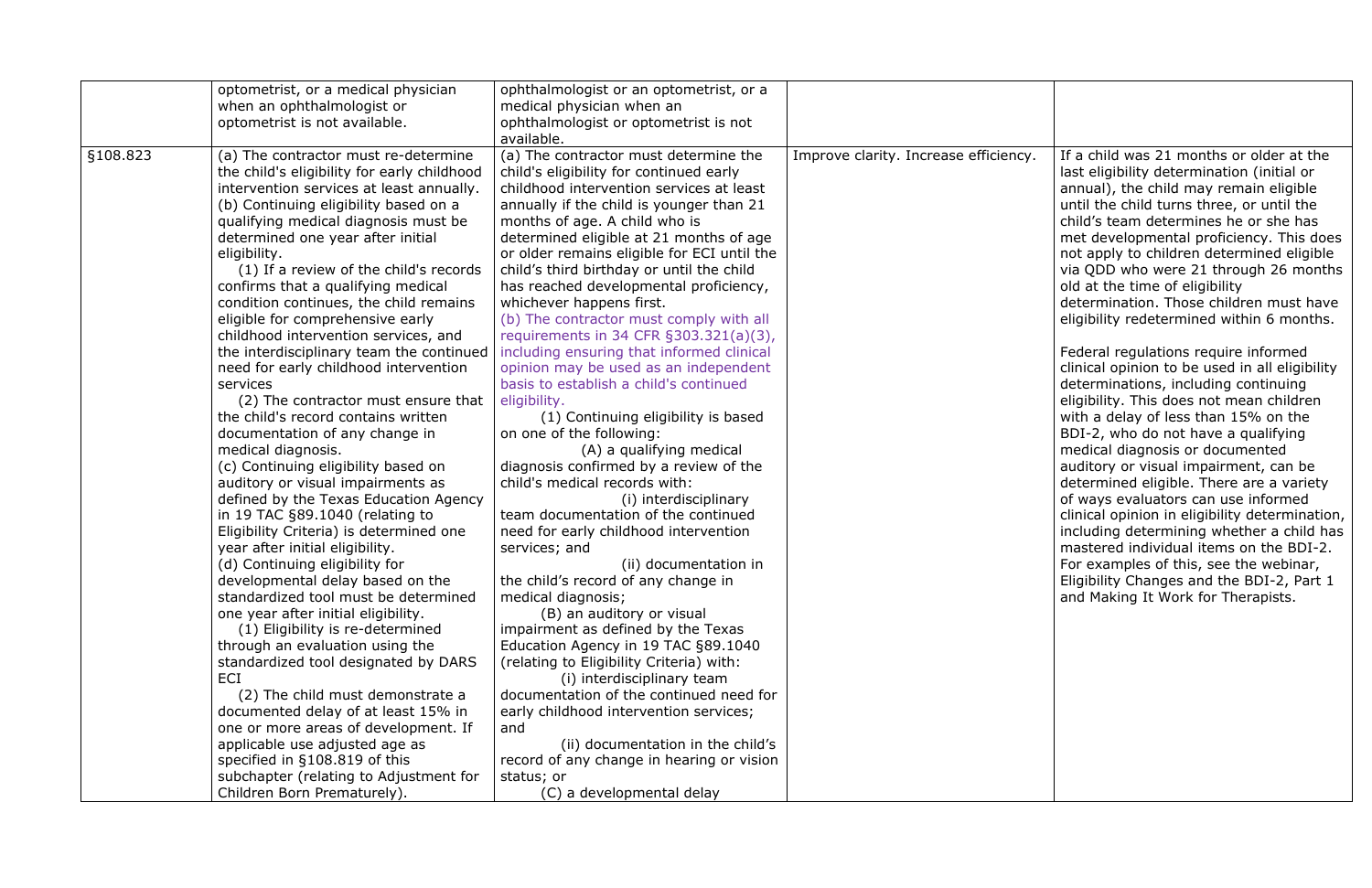(e) Continuing eligibility for a child whose initial eligibility was based on a qualitative determination of developmental delay must be determined after six months.

(1) Eligibility is re-determined through an evaluation using the standardized tool designated by DARS ECI.

(2) The child must demonstrate a documented delay of at least 15% in one or more areas of development. If applicable use adjusted age as specified in §108.819 of this subchapter.

(f) If the parent fails to consent or fails to cooperate in re-determination of eligibility, the child becomes ineligible. The contractor must send prior written notice of ineligibility and consequent discontinuation of all ECI services to the family at least 14 days before the contractor discharges the child from the program, unless the parent:

(1) immediately consents to and cooperates in all necessary evaluations and assessments; and

(2) consents to all or part of a new IFSP.

(g) The family has the right to oppose the actions described in subsection (f) of this section using their procedural safeguards including the rights to use local and state complaint processes, request mediation, or request an administrative hearing in accordance with §101.1107 of this title (relating to Administrative Hearings Concerning Individual Child Rights).

determined by the administration of the standardized tool designated by HHSC ECI, with the child demonstrating a documented delay of at least 15 percent in one or more areas of development, including the use adjusted age as specified in §108.819 of this subchapter (relating to Age Adjustment for Children Born Prematurely), as applicable.

(2) Continuing eligibility for a child whose initial eligibility was based on a qualitative determination of developmental delay must be determined after six months.

(A) Eligibility is re-determined through an evaluation using the standardized tool designated by HHSC ECI.

(B) The child must demonstrate a documented delay of at least 15% in one or more areas of development. If applicable use adjusted age as specified in §108.819 of this subchapter. (b) If the parent fails to consent or fails to cooperate in re-determination of eligibility, the child becomes ineligible. The contractor must send prior written notice of ineligibility and consequent discontinuation of all ECI services to the family at least 14 days before the contractor discharges the child from the program, unless the parent:

(1) immediately consents to and cooperates in all necessary evaluations and assessments; and

(2) consents to all or part of a new IFSP.

(c) The family has the right to oppose the actions described in subsection (b) of this section using their procedural safeguards including the rights to use local and state complaint processes, request mediation, or request an administrative hearing in accordance

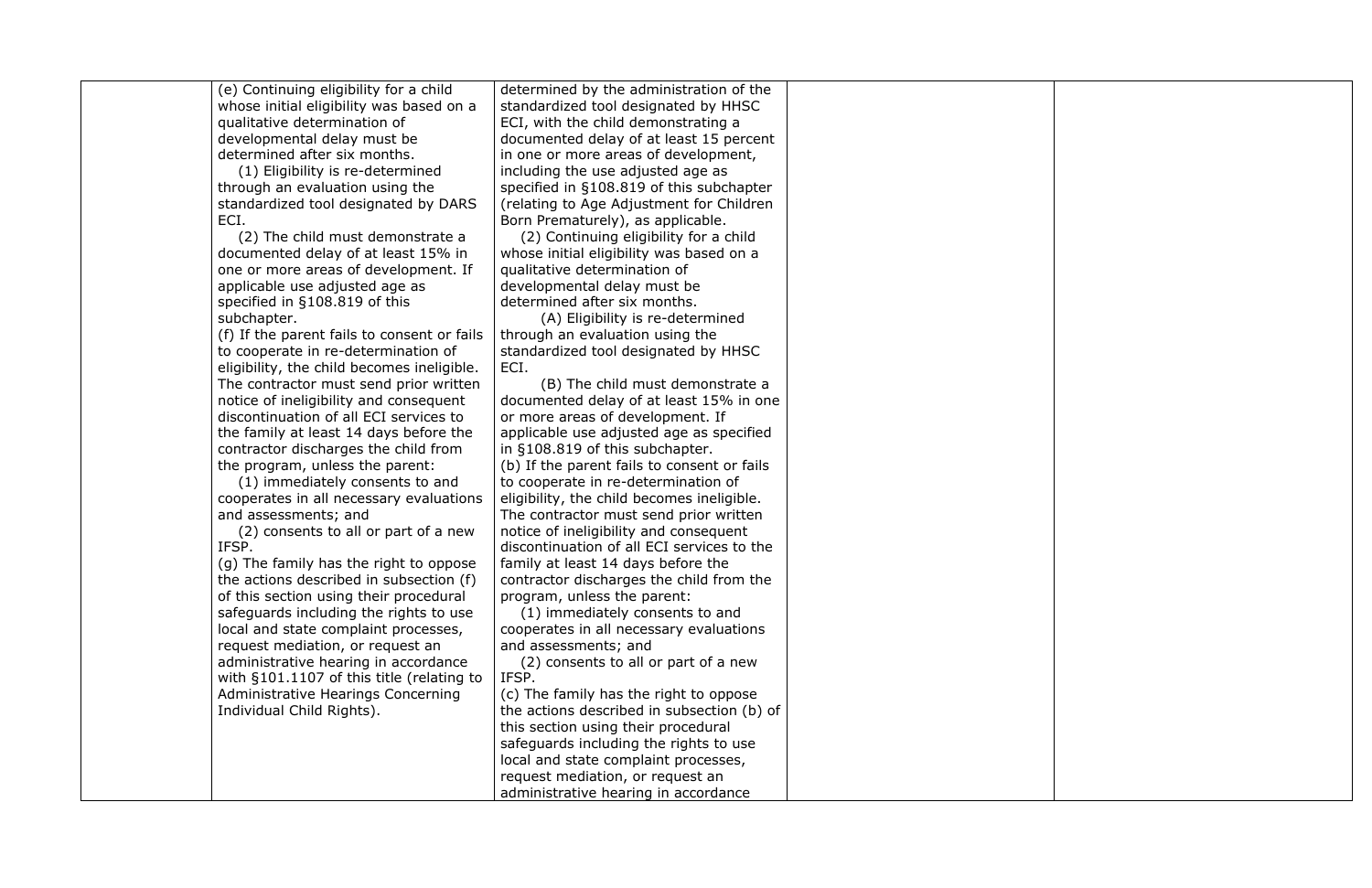|                                                                                           |                                                                                                                                                                                                                                                                                                                                                                                                                                                                                                                                     | with §101.1107 of this title (relating to<br>Administrative Hearings Concerning<br>Individual Child Rights).                                                                                                                                                                                                                                                                                                                                                                                                                                                                                                                                        |                      |                                                                                                                                                                                                                                                                                                                                                                                                                                                                     |
|-------------------------------------------------------------------------------------------|-------------------------------------------------------------------------------------------------------------------------------------------------------------------------------------------------------------------------------------------------------------------------------------------------------------------------------------------------------------------------------------------------------------------------------------------------------------------------------------------------------------------------------------|-----------------------------------------------------------------------------------------------------------------------------------------------------------------------------------------------------------------------------------------------------------------------------------------------------------------------------------------------------------------------------------------------------------------------------------------------------------------------------------------------------------------------------------------------------------------------------------------------------------------------------------------------------|----------------------|---------------------------------------------------------------------------------------------------------------------------------------------------------------------------------------------------------------------------------------------------------------------------------------------------------------------------------------------------------------------------------------------------------------------------------------------------------------------|
| $$108.825(e)$ is<br>proposed to<br>become<br>$$108.825(e)$ and<br>(f) with<br>amendments. | (e) The eligibility statement is valid for<br>1 year, except for children who are<br>eligible with a qualitative determination<br>of developmental delay. The eligibility<br>statement for children who are<br>determined eligible with a qualitative<br>determination of developmental delay<br>is valid for six months. Information<br>about additional qualifying criteria is<br>documented in the child's record. The<br>eligibility statement does not need to<br>be changed or updated until eligibility<br>is re-determined. | (e) The eligibility statement is valid:<br>(1) for twelve months if the child is<br>younger than 21 months of age;<br>(2) until the child's third birthday<br>for a child whose eligibility was<br>determined at 21 months of age or<br>older; or<br>(3) for six months from the initial<br>eligibility determination based on a<br>qualitative determination of<br>developmental delay.<br>(f) If new information about additional<br>qualifying criteria is discovered, the new<br>information is documented in the child's<br>record. The eligibility statement does not<br>need to be changed or updated until<br>eligibility is re-determined. | Increase efficiency. | This amendment allows the eligibility<br>statement to remain in effect until the<br>child's third birthday for children whose<br>eligibility was determined at 21 months<br>of age or older. This does not apply to<br>children determined eligible via QDD who<br>were 21 through 26 months old at the<br>time of eligibility determination. Those<br>children must have a new eligibility<br>statement within six months of the initial<br>eligibility statement. |
| \$108.837(a)                                                                              | The interdisciplinary team, which<br>includes the service coordinator, must<br>conduct a comprehensive needs<br>assessment initially and annually as<br>part of the IFSP process. The<br>comprehensive needs assessment must<br>identify and document:                                                                                                                                                                                                                                                                              | The IFSP team, which includes the<br>service coordinator, must conduct a<br>comprehensive needs assessment<br>initially and annually as part of the IFSP<br>process. The comprehensive needs<br>assessment must identify and document:                                                                                                                                                                                                                                                                                                                                                                                                              |                      |                                                                                                                                                                                                                                                                                                                                                                                                                                                                     |

# **Subchapter J Individualized Family Service Plan (IFSP)**

| <b>Rule number</b> | <b>Previous language</b>                                                                                                                                                                                                                                                                                                                           | <b>New language</b>     | <b>Rationale</b>      | <b>Implementation</b> |
|--------------------|----------------------------------------------------------------------------------------------------------------------------------------------------------------------------------------------------------------------------------------------------------------------------------------------------------------------------------------------------|-------------------------|-----------------------|-----------------------|
| §108.1002          | The following statutes and regulations<br>authorize or require the rules in this<br>subchapter:<br>(1) Texas Human Resources Code,<br>Chapter 73;<br>(2) Texas Human Resources Code,<br>Chapter 117;<br>(3) the Individuals with Disabilities<br>Education Act, Part C (20 USC<br>$\S$ [51431 - 1444]; and<br>(4) implementing federal regulations | §108.1002 was repealed. | Unnecessary language. | N/A                   |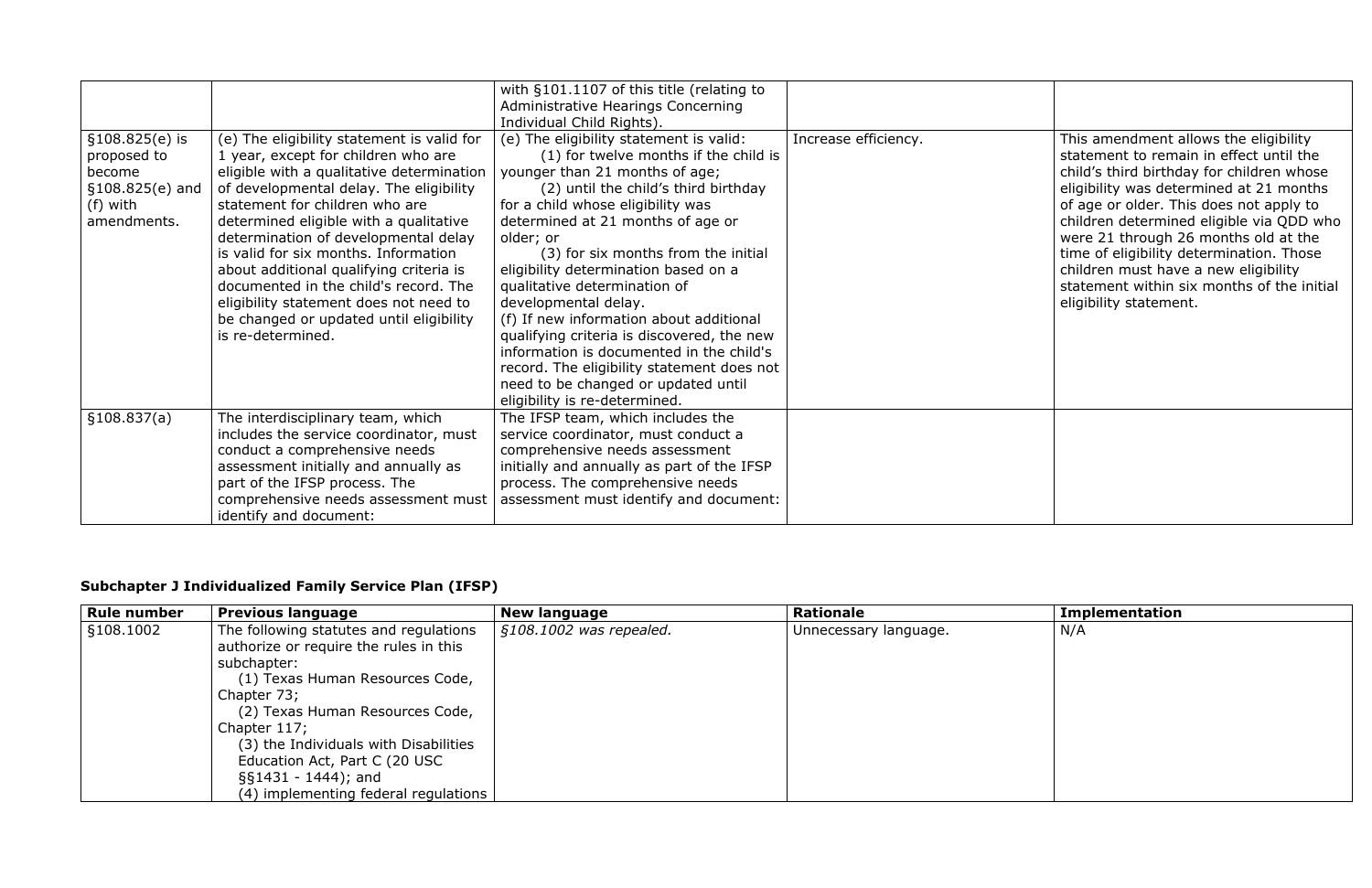|                                                                                                    | 34 CFR Part 303.                                                                                                                                                                                                                                                                                                                                                                                                                                                                                                                                                                                                                                                                                                                                                                                                                                                                                                                                                                                                                                                                                                                                                                                                                                                                                                                                                                  |                                                                                                                                                                                                                                                                                                                                                                                                                                                                                                                                                                                                                                                                                                                                                                                                                                                                                                                                                                                                                                                                                                                                                                                                                                                                                                                                                                                                                                                   |                                                                                                                                                                                         |
|----------------------------------------------------------------------------------------------------|-----------------------------------------------------------------------------------------------------------------------------------------------------------------------------------------------------------------------------------------------------------------------------------------------------------------------------------------------------------------------------------------------------------------------------------------------------------------------------------------------------------------------------------------------------------------------------------------------------------------------------------------------------------------------------------------------------------------------------------------------------------------------------------------------------------------------------------------------------------------------------------------------------------------------------------------------------------------------------------------------------------------------------------------------------------------------------------------------------------------------------------------------------------------------------------------------------------------------------------------------------------------------------------------------------------------------------------------------------------------------------------|---------------------------------------------------------------------------------------------------------------------------------------------------------------------------------------------------------------------------------------------------------------------------------------------------------------------------------------------------------------------------------------------------------------------------------------------------------------------------------------------------------------------------------------------------------------------------------------------------------------------------------------------------------------------------------------------------------------------------------------------------------------------------------------------------------------------------------------------------------------------------------------------------------------------------------------------------------------------------------------------------------------------------------------------------------------------------------------------------------------------------------------------------------------------------------------------------------------------------------------------------------------------------------------------------------------------------------------------------------------------------------------------------------------------------------------------------|-----------------------------------------------------------------------------------------------------------------------------------------------------------------------------------------|
| \$108.1003(3)                                                                                      | IFSP Outcomes--Statements of the<br>measurable results that the family<br>wants to see for their child or<br>themselves.                                                                                                                                                                                                                                                                                                                                                                                                                                                                                                                                                                                                                                                                                                                                                                                                                                                                                                                                                                                                                                                                                                                                                                                                                                                          | IFSP Goals--Statements of the<br>measurable results that the family wants<br>to see for their child or themselves.                                                                                                                                                                                                                                                                                                                                                                                                                                                                                                                                                                                                                                                                                                                                                                                                                                                                                                                                                                                                                                                                                                                                                                                                                                                                                                                                | Improve clarity by changing<br>"outcomes" to "goals" to reduce<br>confusion with the Global Child<br>Outcomes. This was recommended<br>by the Administrative Efficiencies<br>Committee. |
| §108.1004 IFSP<br>is proposed to<br>become<br>§108.1004 IFSP<br>Development<br>with<br>amendments. | (a) The IFSP team must develop a<br>written initial IFSP during a face-to-<br>face meeting with the family in<br>accordance with 20 USC §1436 and 34<br>CFR §§303.340 - 303.346.<br>(b) The annual meeting to evaluate the<br>IFSP may be conducted by means<br>other than a face-to-face meeting if:<br>(1) approved by the parent; and<br>(2) the contractor has a plan<br>approved by DARS for conducting<br>annual meetings to evaluate the IFSP<br>by means other than a face-to-face<br>meeting when appropriate for the child<br>and family and approved by the parent,<br>in which case the contractor must<br>document how the most recent<br>observations and conclusions of the<br>LPHA conducting the re-evaluation<br>were communicated and incorporated<br>into the IFSP.<br>(c) The parent must be informed of his<br>or her choices for conducting the<br>annual meeting.<br>(d) The IFSP must be developed based<br>on evaluation and assessment<br>described in 34 CFR §303.321 and<br>Subchapter H of this chapter (relating<br>to Eligibility, Evaluation, and<br>Assessment). The IFSP must address<br>the developmental needs of the child<br>and the case management needs of the<br>family as identified in the<br>comprehensive needs assessment,<br>unless the family declines to address a<br>specified need.<br>(e) The contractor must deliver early | (a) The IFSP team must develop a<br>written initial IFSP within 45 days from<br>the date HHSC ECI receives a referral on<br>a child. The IFSP is completed during a<br>face-to-face meeting with the family in<br>accordance with 20 USC §1436 and 34<br>CFR §§303.340 - 303.346.<br>(b) The IFSP must be developed based<br>on evaluation and assessment of a child<br>as described in 34 CFR §303.321 and<br>Subchapter H of this chapter (relating to<br>Eligibility, Evaluation, and Assessment).<br>An IFSP must address the developmental<br>needs of the child and the case<br>management needs of the family as<br>identified in the comprehensive needs<br>assessment, unless the family declines<br>to address a specified need.<br>(c) A contractor must provide a parent<br>with a copy of the IFSP, as required by<br>34 CFR §303.405 and §303.409, and<br>maintain the original IFSP in the child's<br>record.<br>(d) A contractor must deliver early<br>childhood intervention services according<br>to the IFSP.<br>(e) An IFSP team must conduct a<br>periodic review of the IFSP at least every<br>six months in accordance with 34 CFR<br>§303.342.<br>(f) An IFSP meeting must be conducted<br>at least annually to evaluate and revise,<br>as appropriate, the IFSP for a child and<br>the child's family in accordance with 34<br>CFR §303.342. The meeting may be<br>conducted by a method other than face-<br>to-face if: | Improve clarity.                                                                                                                                                                        |

| Improve clarity by changing<br>"outcomes" to "goals" to reduce<br>confusion with the Global Child<br>Outcomes. This was recommended<br>by the Administrative Efficiencies<br>Committee. | Programs may choose to update forms<br>and inform service providers of the<br>change. |
|-----------------------------------------------------------------------------------------------------------------------------------------------------------------------------------------|---------------------------------------------------------------------------------------|
| Improve clarity.                                                                                                                                                                        | No changes in program practices.                                                      |
|                                                                                                                                                                                         |                                                                                       |
|                                                                                                                                                                                         |                                                                                       |
|                                                                                                                                                                                         |                                                                                       |
|                                                                                                                                                                                         |                                                                                       |
|                                                                                                                                                                                         |                                                                                       |
|                                                                                                                                                                                         |                                                                                       |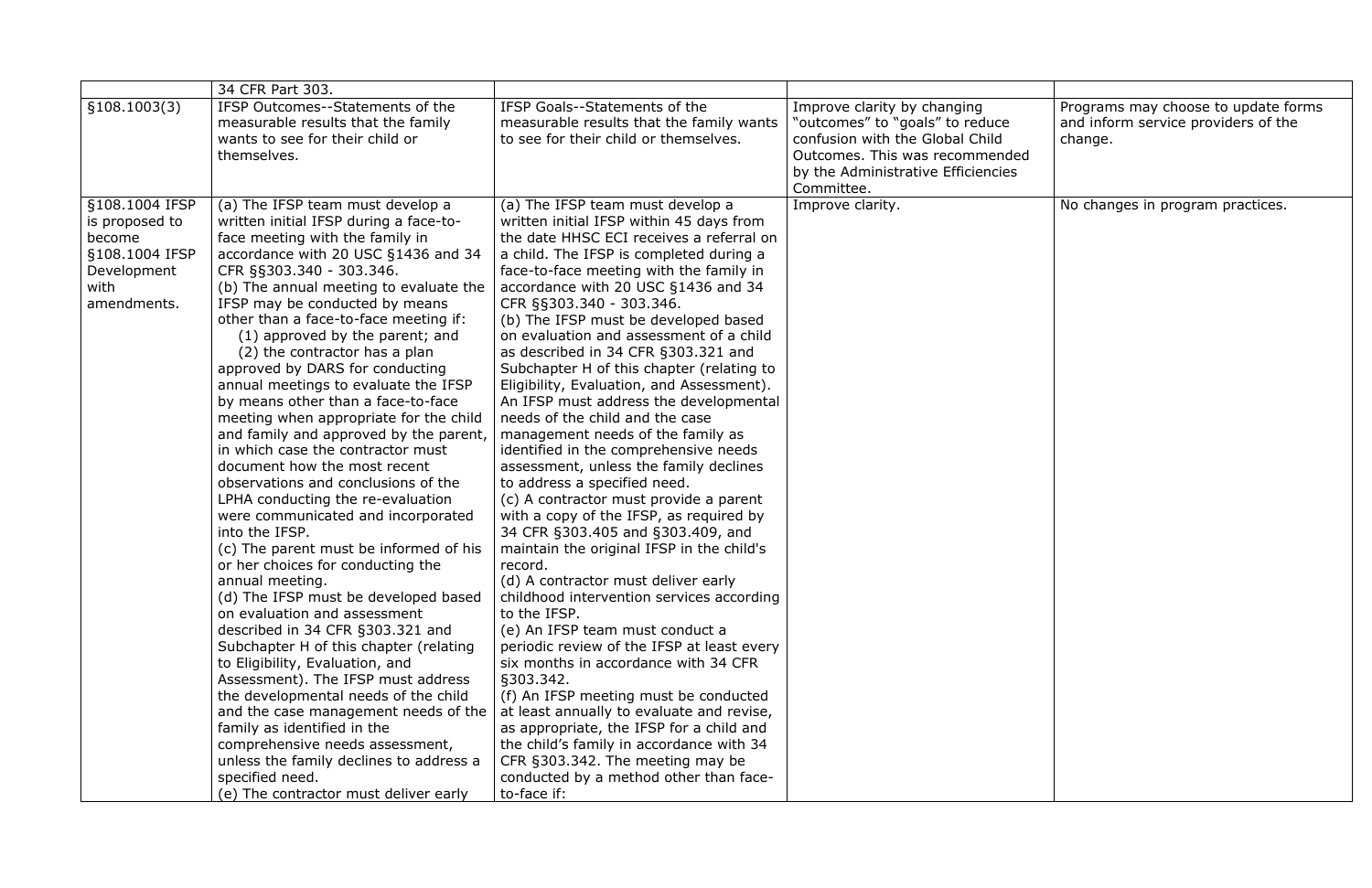|                 | childhood intervention services           | (1) approved by the parent;               |                                   |
|-----------------|-------------------------------------------|-------------------------------------------|-----------------------------------|
|                 | according to the IFSP.                    | (2) the contractor has a plan             |                                   |
|                 | (f) The IFSP team must complete a         | approved by HHSC for conducting annual    |                                   |
|                 | periodic review of the IFSP at six-       | IFSP meetings by a method other than      |                                   |
|                 | month intervals as required in 20 USC     | face-to-face when appropriate for the     |                                   |
|                 | §1436 and 34 CFR §303.342.                | child and family; and                     |                                   |
|                 | (g) The IFSP team must conduct an         | (3) the contractor documents how          |                                   |
|                 | annual to evaluate the IFSP as required   | the LPHA's observations and conclusions   |                                   |
|                 | in 34 CFR §303.342, or more               | of the re-evaluation of the child were    |                                   |
|                 | frequently if the parent requests.        | communicated and incorporated into the    |                                   |
|                 | (h) Documentation in the child's record   | IFSP.                                     |                                   |
|                 | must reflect compliance with related      | (g) Documentation in the child's record   |                                   |
|                 | state and federal requirements.           | must reflect compliance with related      |                                   |
|                 | (i) The contractor must provide the       | state and federal requirements.           |                                   |
|                 | parent with a copy of the IFSP, as        | (h) The contractor must comply with all   |                                   |
|                 | required in $§108.223(d)$ of this chapter | requirements in Subchapter B of this      |                                   |
|                 | (relating to Fees for Records) and        | chapter (relating to Procedural           |                                   |
|                 | maintain the original IFSP in the child's | Safeguards and Due Process Procedures)    |                                   |
|                 | record.                                   | during the IFSP process.                  |                                   |
|                 | (j) The contractor must comply with all   |                                           |                                   |
|                 | requirements in Subchapter B of this      |                                           |                                   |
|                 | chapter (relating to Procedural           |                                           |                                   |
|                 | Safeguards and Due Process                |                                           |                                   |
|                 | Procedures) during the IFSP process.      |                                           |                                   |
| §108.1007       | (a) An interim IFSP can be developed      | An interim IFSP is developed for an       | Improve clarity.                  |
|                 | before completing the evaluation and      | eligible child and family who need        |                                   |
|                 | assessment in accordance with 34 CFR      | supports and services to begin            |                                   |
|                 | §303.345.                                 | immediately. ECI services may begin       |                                   |
|                 | (b) The evaluation, comprehensive         | before completing an evaluation and       |                                   |
|                 | needs assessment, and the IFSP must       | assessment if the following conditions    |                                   |
|                 | be completed within the time frames       | are met:                                  |                                   |
|                 | required in 34 CFR §303.310               | (1) parental consent is obtained;         |                                   |
|                 |                                           | (2) the interim IFSP includes the         |                                   |
|                 |                                           | name of the assigned service              |                                   |
|                 |                                           | coordinator;                              |                                   |
|                 |                                           | (3) the interim IFSP includes the         |                                   |
|                 |                                           | services that have been determined to     |                                   |
|                 |                                           | be needed immediately; and                |                                   |
|                 |                                           | (4) the evaluation, assessment,           |                                   |
|                 |                                           | and initial IFSP are completed within the |                                   |
|                 |                                           | 45-day timeframe in accordance with 34    |                                   |
|                 |                                           | CFR §303.310.                             |                                   |
| §108.1009       | (a) The initial IFSP meeting and each     | (a) The initial IFSP meeting and each     | Moved requirements for all        |
| Participants in | annual meeting to evaluate the IFSP       | annual meeting to evaluate the IFSP       | participants, including AI and VI |

| Improve clarity.                                                | Programs may need to develop stricter<br>policy pertaining to interim IFSPs. |
|-----------------------------------------------------------------|------------------------------------------------------------------------------|
| Moved requirements for all<br>participants, including AI and VI | No changes in program practices.                                             |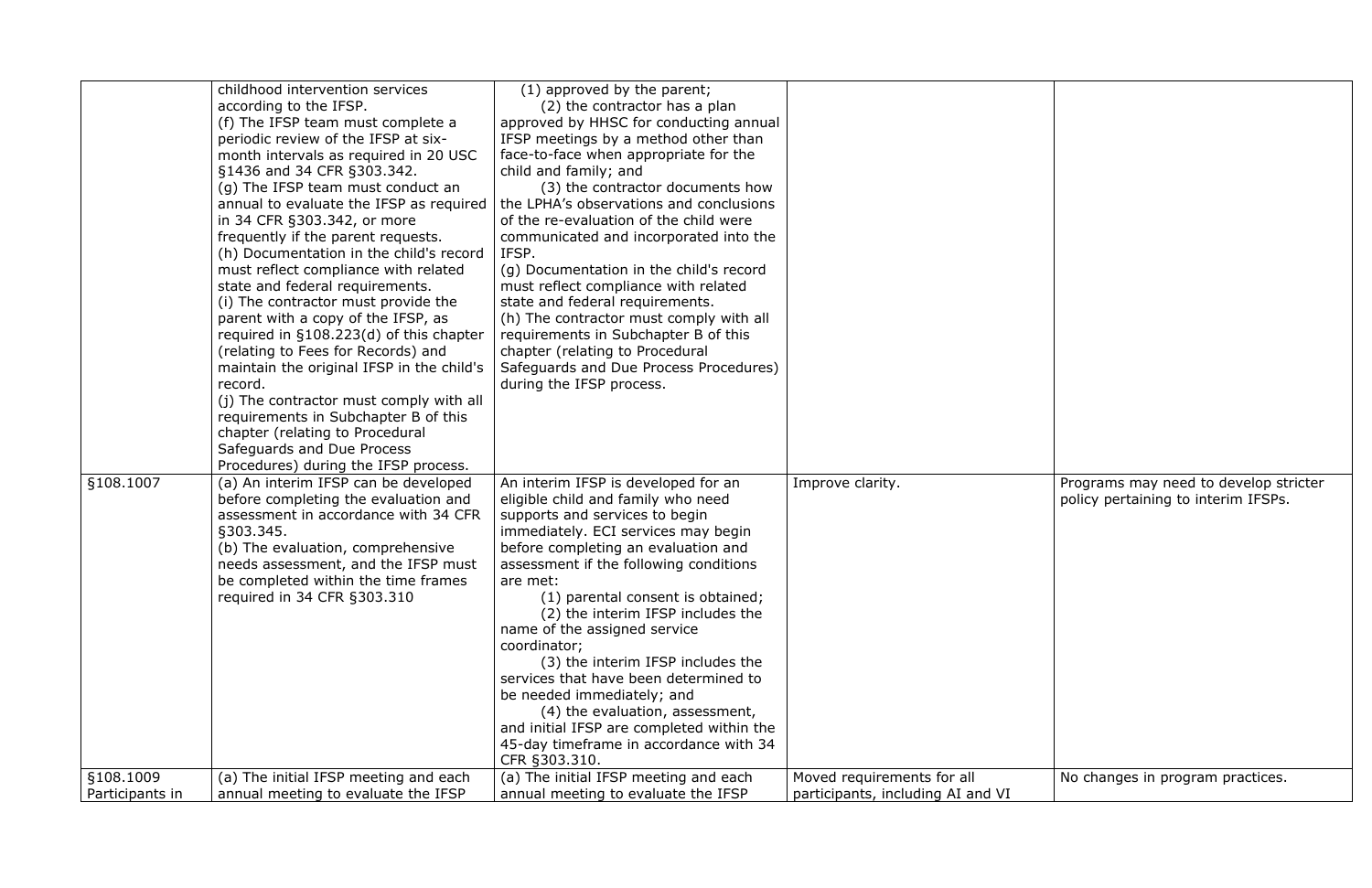| Initial and            | must be conducted by the IFSP team         | must be conducted by the IFSP team as      | personnel, into one rule. Other |
|------------------------|--------------------------------------------|--------------------------------------------|---------------------------------|
| <b>Annual Meetings</b> | as defined in 34 CFR §303.343(a)           | defined in 34 CFR §303.343(a) (relating    | changes were made to improve    |
| to Evaluate the        | (relating to IFSP Team meeting and         | to IFSP Team meeting and periodic          | clarity.                        |
| IFSP is proposed       | periodic review).                          | review).                                   |                                 |
| to become              | (b) The initial IFSP meeting and the       | (b) The initial IFSP meeting and the       |                                 |
| §108.1009              | annual meeting to evaluate the IFSP        | annual meeting to evaluate the IFSP        |                                 |
| Participants in        | must be conducted by an                    | must be conducted by an                    |                                 |
| Initial and            | interdisciplinary team that includes, at   | interdisciplinary team that includes, at a |                                 |
| <b>Annual IFSP</b>     | a minimum, the parent and at least         | minimum, the parent and at least two       |                                 |
| Meetings with          | two professionals from different           | ECI professionals from different           |                                 |
| amendments.            | disciplines or professions.                | disciplines or professions.                |                                 |
|                        | (1) At least one of the two ECI            | (1) At least one ECI professional must     |                                 |
|                        | professionals must be a service            | be a an ECI service coordinator.           |                                 |
|                        | coordinator.                               | (2) At least one ECI professional must     |                                 |
|                        | (2) At least one of the two ECI            | be an LPHA.                                |                                 |
|                        | professionals must be an LPHA.             | (3) At least one ECI professional          |                                 |
|                        | (3) At least one ECI professional          | must have been involved in conducting      |                                 |
|                        | attending the meeting must have been       | the evaluation. This may be the service    |                                 |
|                        | involved in conducting the evaluation.     | coordinator, the LPHA, or a third          |                                 |
|                        | This may be the service coordinator,       | professional.                              |                                 |
|                        | the LPHA, or a third professional. If the  | (4) If the LPHA attending the IFSP         |                                 |
|                        | LPHA attending the IFSP meeting is not     | meeting did not conduct the evaluation,    |                                 |
|                        | an LPHA who conducted the evaluation,      | the contractor must ensure that the        |                                 |
|                        | the contractor must ensure that the        | most recent observations and               |                                 |
|                        | most recent observations and               | conclusions of the LPHA who conducted      |                                 |
|                        | conclusions of the LPHA who conducted      | the evaluation were communicated to        |                                 |
|                        | the evaluation were communicated to        | the LPHA attending the initial IFSP        |                                 |
|                        | the LPHA attending the initial IFSP        | meeting and incorporated into the IFSP.    |                                 |
|                        | meeting and incorporated into the          | (5) Other team members may                 |                                 |
|                        | IFSP.                                      | participate by other means acceptable to   |                                 |
|                        | (4) Other team members may                 | the team.                                  |                                 |
|                        | participate by other means acceptable      | (c) With parental consent, the contractor  |                                 |
|                        | to the team.                               | must also invite to the initial IFSP       |                                 |
|                        | (c) With parental consent, the             | meeting and annual meetings to             |                                 |
|                        | contractor must also invite to the initial | evaluate the IFSP:                         |                                 |
|                        | IFSP meeting and annual meetings to        | (1) Early Head Start and Migrant           |                                 |
|                        | evaluate the IFSP:                         | Head Start staff members, if the family    |                                 |
|                        | (1) Early Head Start and Migrant           | is jointly served; and                     |                                 |
|                        | Head Start staff members, if the family    | (2) representatives from other             |                                 |
|                        | is jointly served; and                     | agencies serving or providing case         |                                 |
|                        | (2) representatives from other             | management to the child or family          |                                 |
|                        | agencies serving or providing case         | including Medicaid managed care            |                                 |
|                        | management to the child or family          | programs.                                  |                                 |
|                        |                                            | (d) If a child has a documented:           |                                 |
|                        |                                            |                                            |                                 |

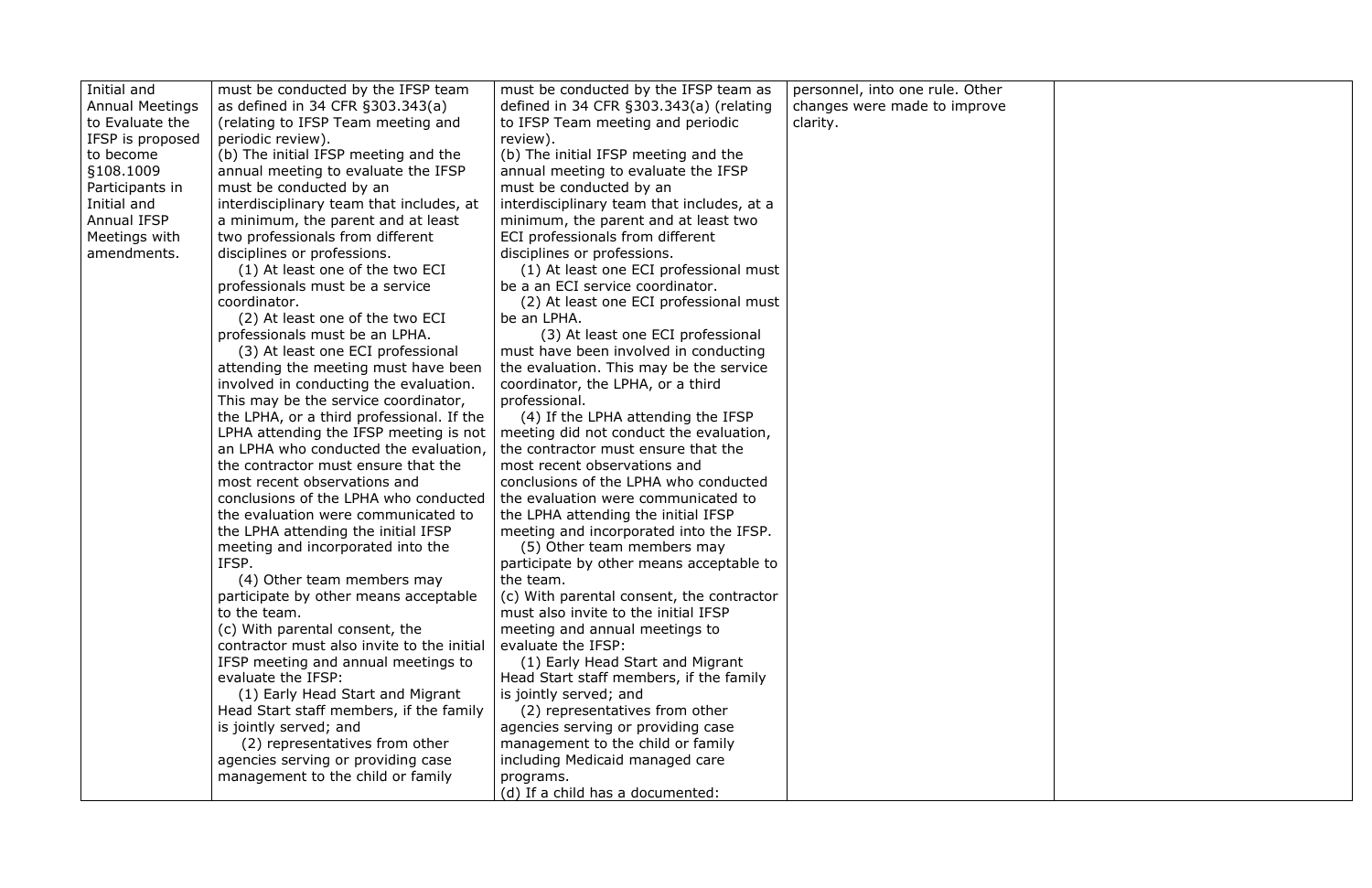| including STAR, STAR+PLUS, or STAR | (1) auditory impairment as described                                                  |  |
|------------------------------------|---------------------------------------------------------------------------------------|--|
| Health Medicaid managed care.      | in §108.813(a) of this chapter (relating                                              |  |
|                                    | to Determination of Hearing and                                                       |  |
|                                    | Auditory Status), the IFSP team for an                                                |  |
|                                    | initial IFSP meeting and annual IFSP                                                  |  |
|                                    | evaluation meetings must include a                                                    |  |
|                                    | certified teacher of the deaf and hard of                                             |  |
|                                    | hearing; or                                                                           |  |
|                                    | (2) visual impairment as described                                                    |  |
|                                    | in $\S108.815(a)$ of this chapter (relating                                           |  |
|                                    | to Determination of Vision Status), the                                               |  |
|                                    | IFSP team for an initial IFSP meeting                                                 |  |
|                                    | and annual IFSP evaluation meetings                                                   |  |
|                                    | must include a certified teacher of the                                               |  |
|                                    | visually impaired.                                                                    |  |
|                                    | (e) Unless there is documentation that                                                |  |
|                                    | the LEA has waived notice, the                                                        |  |
|                                    | contractor must:                                                                      |  |
|                                    | (1) provide the certified teacher                                                     |  |
|                                    | required in subsection (d) of this section                                            |  |
|                                    | at least a 10-day written notice before                                               |  |
|                                    | the initial IFSP meeting, any annual                                                  |  |
|                                    | meetings to evaluate the IFSP or any                                                  |  |
|                                    | review and evaluation that affects the                                                |  |
|                                    | child's auditory or vision services; and                                              |  |
|                                    | (2) keep documentation of the                                                         |  |
|                                    | notice in the child's ECI record.                                                     |  |
|                                    | (f) The IFSP team cannot plan auditory                                                |  |
|                                    | or vision services or make any changes<br>that affect those services if the certified |  |
|                                    | teacher required in subsection (d) of this                                            |  |
|                                    | section is not in attendance.                                                         |  |
|                                    | (g) The IFSP team must route the IFSP                                                 |  |
|                                    | to the certified teacher required in                                                  |  |
|                                    | subsection (d) of this section for review                                             |  |
|                                    | and signature when changes to the IFSP                                                |  |
|                                    | do not affect the child's auditory or                                                 |  |
|                                    | vision services.                                                                      |  |
|                                    | (h) The certified teacher of the deaf and                                             |  |
|                                    | hard of hearing and the certified teacher                                             |  |
|                                    | of the visually impaired required in                                                  |  |
|                                    | subsection (d) of this section may                                                    |  |
|                                    | submit a request within five days of the                                              |  |
|                                    | IFSP meeting to have another IFSP                                                     |  |
|                                    |                                                                                       |  |

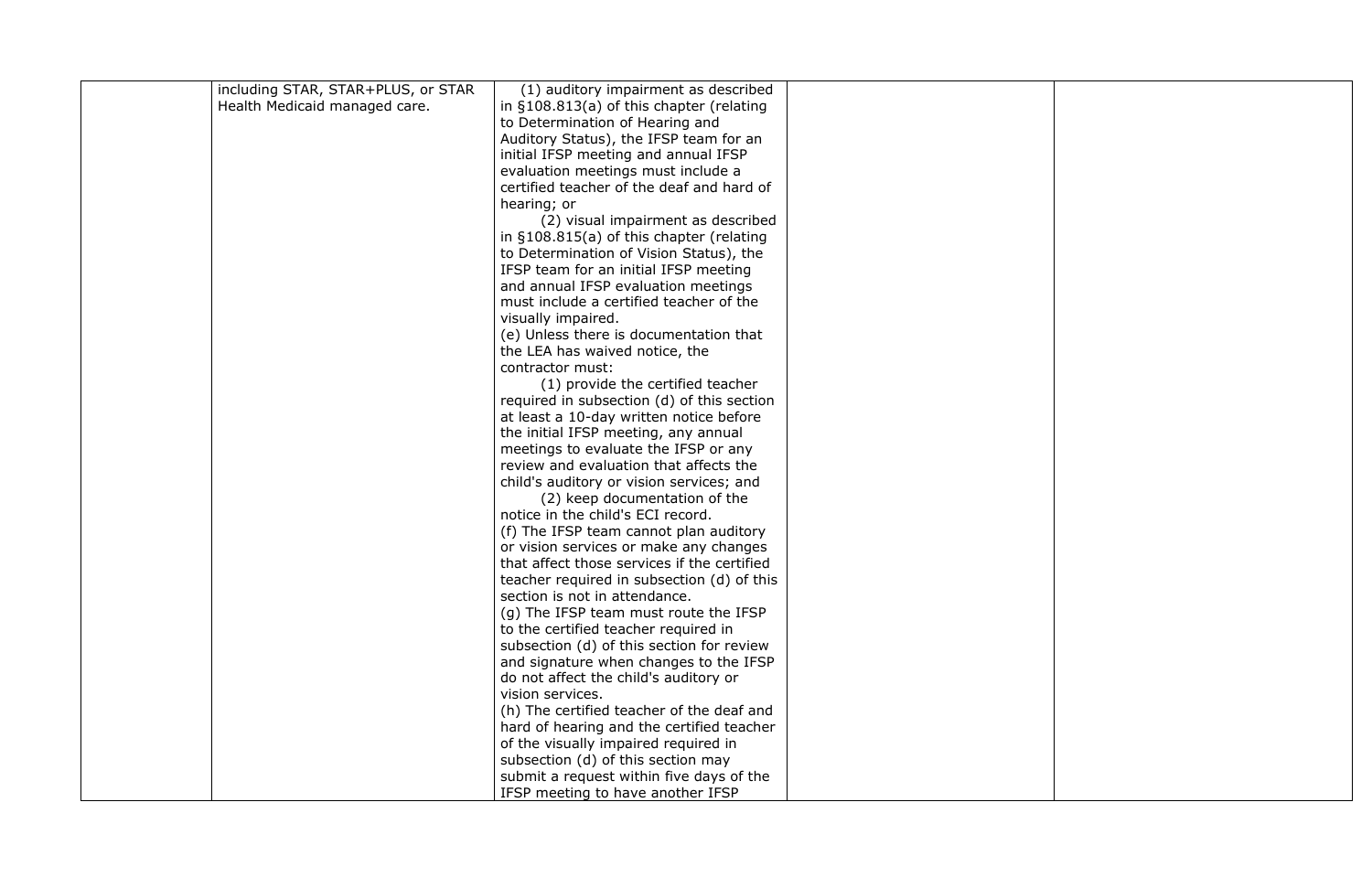|           |                                                                                                                                                                                                                                                                                                                                                                                                                                                                                                                                                                                                                                                                                                                                                                                                                                                                                                                                                                                                                                                                                                                                                                                                                                                                                                                                                                                                              | meeting if the teacher disagrees with<br>any portion of the IFSP.<br>(i) The certified teacher required in<br>subsection (d) of this section is not<br>required to attend an IFSP review when<br>changes do not affect the child's auditory<br>or vision services, but the contractor |                  |     |
|-----------|--------------------------------------------------------------------------------------------------------------------------------------------------------------------------------------------------------------------------------------------------------------------------------------------------------------------------------------------------------------------------------------------------------------------------------------------------------------------------------------------------------------------------------------------------------------------------------------------------------------------------------------------------------------------------------------------------------------------------------------------------------------------------------------------------------------------------------------------------------------------------------------------------------------------------------------------------------------------------------------------------------------------------------------------------------------------------------------------------------------------------------------------------------------------------------------------------------------------------------------------------------------------------------------------------------------------------------------------------------------------------------------------------------------|---------------------------------------------------------------------------------------------------------------------------------------------------------------------------------------------------------------------------------------------------------------------------------------|------------------|-----|
| §108.1011 | (a) In addition to the requirements in<br>§108.1009 of this title (relating to<br>Participants in Initial and Annual<br>Meetings to Evaluate the IFSP), the<br>IFSP team for an initial IFSP meeting or<br>annual meetings to evaluate the IFSP<br>must include a certified teacher of the<br>deaf and hard of hearing or a certified<br>teacher of the visually impaired if the<br>child has a documented auditory or<br>visual impairment as described in 19<br>TAC §89.1040 (relating to Eligibility<br>Criteria).<br>(b) Unless there is documentation that<br>the LEA has waived notice, the<br>contractor must:<br>(1) provide the teacher at least a<br>10-day written notice before the initial<br>IFSP meeting, any annual meetings to<br>evaluate the IFSP or any review and<br>evaluation that affects the child's<br>auditory or vision services; and<br>(2) keep documentation of the<br>notice in the child's record.<br>(c) The IFSP team cannot plan auditory<br>or vision services or make any changes<br>that affect those services if the certified<br>teacher of the deaf and hard of hearing<br>or certified teacher of the visually<br>impaired is not in attendance.<br>(d) The IFSP team must route the IFSP<br>to the certified teacher of the deaf and<br>hard of hearing or certified teacher of<br>the visually impaired for review and<br>signature when changes to the IFSP do | must obtain the teacher's input.<br>§108.1011 was repealed, and content<br>added with amendments to §108.1009.                                                                                                                                                                        | Improve clarity. | N/A |
|           | not affect the child's auditory or vision                                                                                                                                                                                                                                                                                                                                                                                                                                                                                                                                                                                                                                                                                                                                                                                                                                                                                                                                                                                                                                                                                                                                                                                                                                                                                                                                                                    |                                                                                                                                                                                                                                                                                       |                  |     |

| N/A |
|-----|
|     |
|     |
|     |
|     |
|     |
|     |
|     |
|     |
|     |
|     |
|     |
|     |
|     |
|     |
|     |
|     |
|     |
|     |
|     |
|     |
|     |
|     |
|     |
|     |
|     |
|     |
|     |
|     |
|     |
|     |
|     |
|     |
|     |
|     |
|     |
|     |
|     |
|     |
|     |
|     |
|     |
|     |
|     |
|     |
|     |
|     |
|     |
|     |
|     |
|     |
|     |
|     |
|     |
|     |
|     |
|     |
|     |
|     |
|     |
|     |
|     |
|     |
|     |
|     |
|     |
|     |
|     |
|     |
|     |
|     |
|     |
|     |
|     |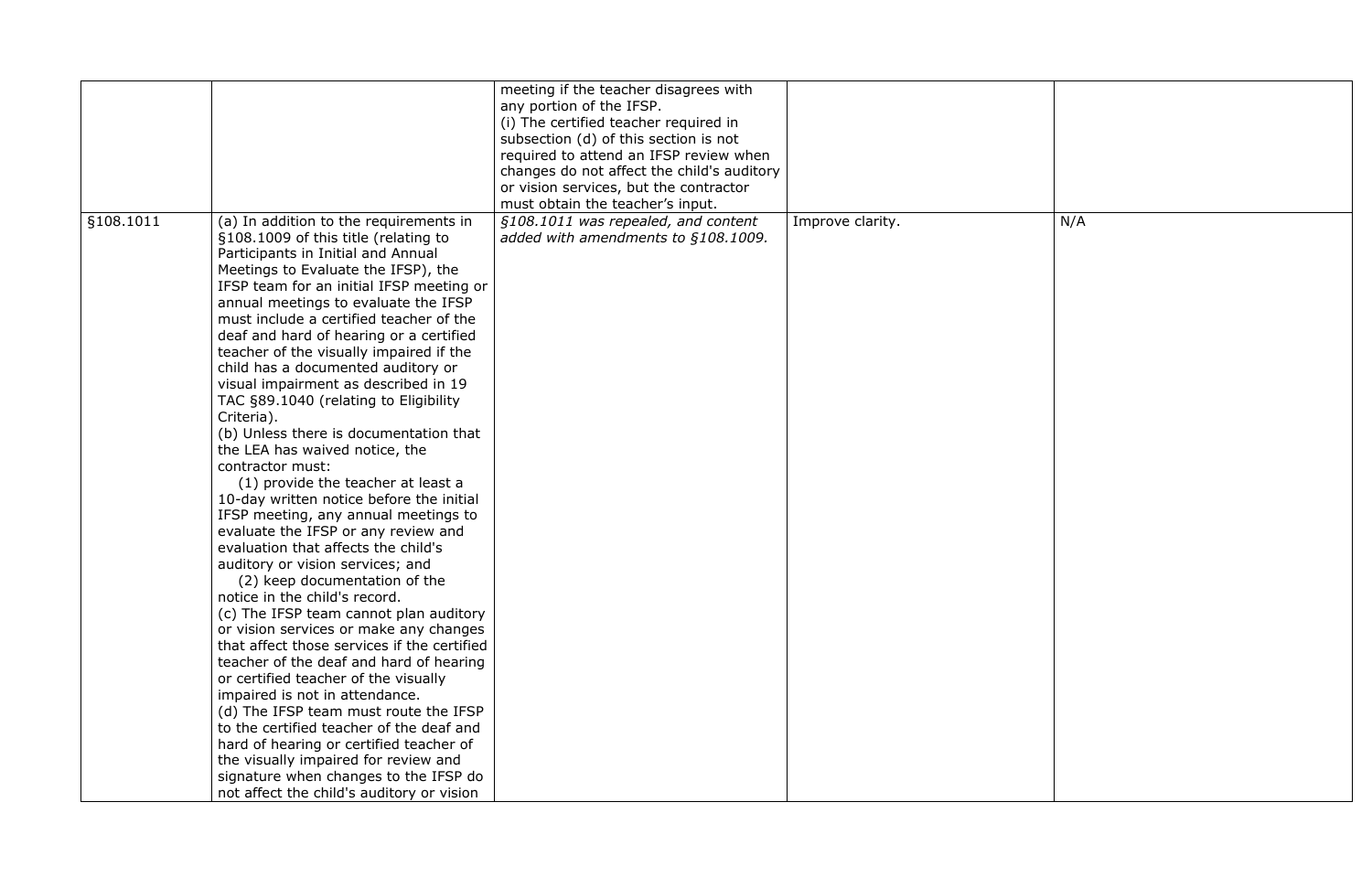| §108.1015(a)(3)         | services.<br>(e) The certified teacher of the deaf<br>and hard of hearing and the certified<br>teacher of the visually impaired may<br>submit a request within five days of the<br>IFSP meeting to have another IFSP<br>meeting if the teacher disagrees with<br>any portion of the IFSP.<br>(f) The certified teacher of the deaf and<br>hard of hearing or certified teacher of<br>the visually impaired are not required<br>to attend the review when changes do<br>not affect the child's auditory or vision<br>services, but the contractor must<br>obtain their input.<br>measurable outcomes that:<br>(A) address the child's and<br>family's needs which were identified<br>during pre-enrollment, evaluation, and<br>assessment; and<br>(B) address the child's<br>functional developmental skills by<br>describing targeted participation in<br>everyday family and community<br>routines and activities; | measurable goals that address:<br>(A) the child's and family's needs<br>which were identified during pre-<br>enrollment, evaluation, and assessment;<br>(B) the child's functional<br>developmental skills by describing<br>targeted participation in everyday family<br>and community routines and activities;<br>and<br>(C) when the IFSP target is<br>achieved and the action or skill is<br>generalized. | Improve clarity related to<br>requirement for measurable go |
|-------------------------|---------------------------------------------------------------------------------------------------------------------------------------------------------------------------------------------------------------------------------------------------------------------------------------------------------------------------------------------------------------------------------------------------------------------------------------------------------------------------------------------------------------------------------------------------------------------------------------------------------------------------------------------------------------------------------------------------------------------------------------------------------------------------------------------------------------------------------------------------------------------------------------------------------------------|--------------------------------------------------------------------------------------------------------------------------------------------------------------------------------------------------------------------------------------------------------------------------------------------------------------------------------------------------------------------------------------------------------------|-------------------------------------------------------------|
| \$108.1015(a)(4)<br>(A) | address the outcomes in the IFSP;                                                                                                                                                                                                                                                                                                                                                                                                                                                                                                                                                                                                                                                                                                                                                                                                                                                                                   | address the goals in the IFSP;                                                                                                                                                                                                                                                                                                                                                                               |                                                             |
| \$108.1015(b)           | IFSP services must be monitored to<br>assess child progress by the<br>interdisciplinary team as described in<br>§108.1017 of this chapter (relating to<br>Periodic Reviews). If the team<br>determines that Specialized Skills<br>Training (SST) is necessary, the team<br>must ensure interdisciplinary<br>monitoring of the SST and of child<br>progress in accordance with §108.501<br>of this chapter (relating to Specialized<br><b>Skills Training (Developmental</b><br>Services)) by planning in the IFSP:<br>(1) regularly occurring service by<br>the LPHA; or                                                                                                                                                                                                                                                                                                                                            | IFSP services must be monitored to<br>assess child progress by the<br>interdisciplinary team as described in<br>§108.1017 of this chapter (relating to<br>Periodic Reviews).                                                                                                                                                                                                                                 | Increase efficiency.                                        |

| Improve clarity related to<br>requirement for measurable goals. | Providers may need training on<br>identifying a target date, and programs<br>may wish to include this in internal QA<br>activities.                                                                                                                                                                                              |
|-----------------------------------------------------------------|----------------------------------------------------------------------------------------------------------------------------------------------------------------------------------------------------------------------------------------------------------------------------------------------------------------------------------|
| Increase efficiency.                                            | Re-Assessment by an LPHA no longer<br>needs to be documented on the IFSP for<br>children receiving SST only. The team will<br>still need to monitor the IFSP at least<br>once every six months, and an LPHA<br>must assess a child who is not receiving<br>an ongoing service by an LPHA within 45<br>days of a periodic review. |
|                                                                 |                                                                                                                                                                                                                                                                                                                                  |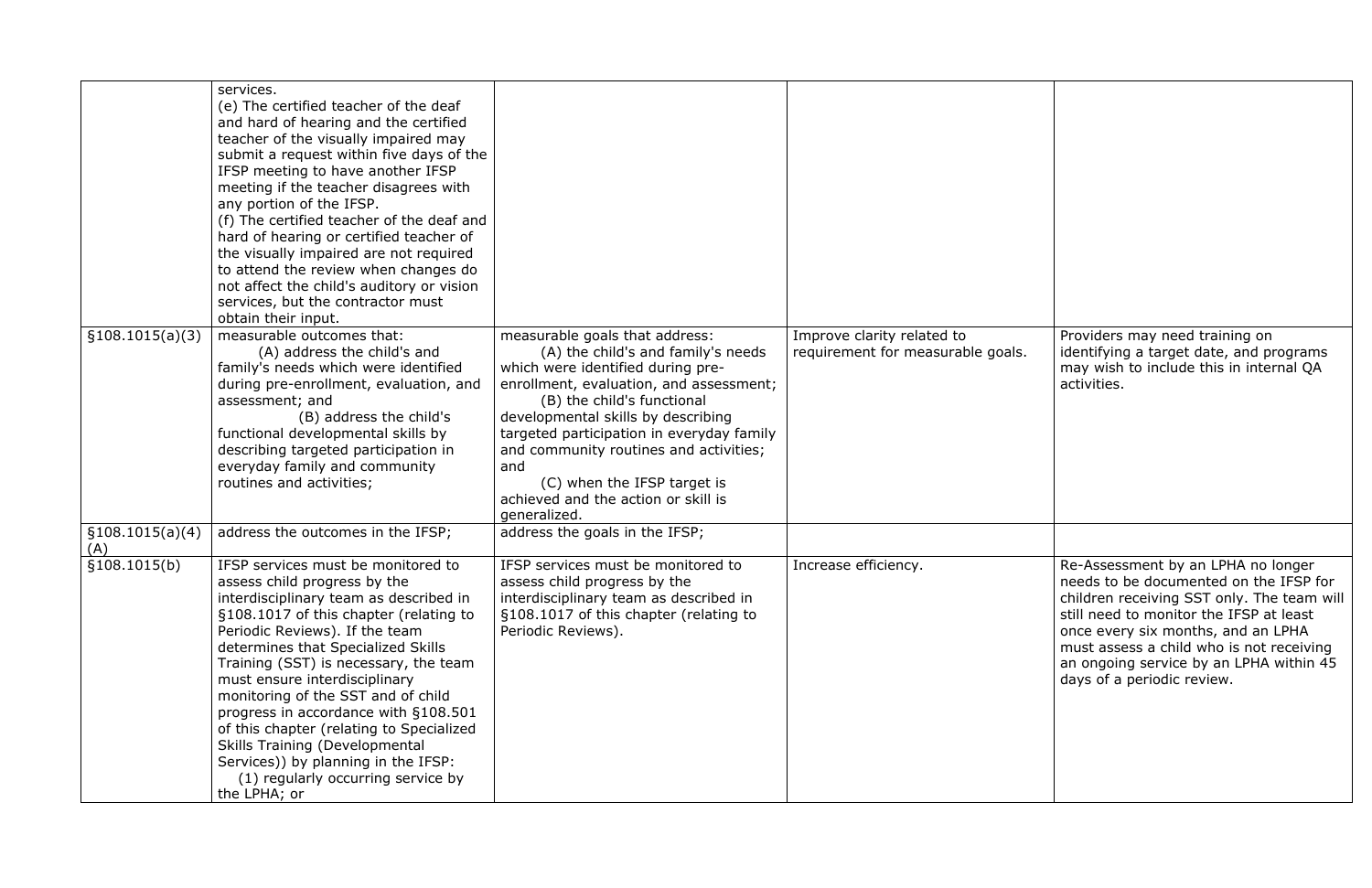| Improve clarity.                                                      | No changes in program practices.                                                                                                        |
|-----------------------------------------------------------------------|-----------------------------------------------------------------------------------------------------------------------------------------|
| Unnecessary language.                                                 | N/A                                                                                                                                     |
| Increase efficiency. Moves language<br>from $§108.1106$ to this rule. | Documentation of justification for<br>providing services with a routine<br>caregiver is no longer required.                             |
| Increase efficiency.                                                  | In cases in which an LPHA is not<br>providing ongoing services, they must<br>now see them within 45 days prior to a<br>periodic review. |

|              | (2) re-assessment by the LPHA at<br>least every six months.                                                                                                                                                                                                                                                                                                                                                                                                                                                                                                                                                                                                                                                                                         |                                                                                                                                                                                                                                                                                                                                                                                                                                                                                                                                                                                                                                                                                                            |                                                                     |                                                                    |
|--------------|-----------------------------------------------------------------------------------------------------------------------------------------------------------------------------------------------------------------------------------------------------------------------------------------------------------------------------------------------------------------------------------------------------------------------------------------------------------------------------------------------------------------------------------------------------------------------------------------------------------------------------------------------------------------------------------------------------------------------------------------------------|------------------------------------------------------------------------------------------------------------------------------------------------------------------------------------------------------------------------------------------------------------------------------------------------------------------------------------------------------------------------------------------------------------------------------------------------------------------------------------------------------------------------------------------------------------------------------------------------------------------------------------------------------------------------------------------------------------|---------------------------------------------------------------------|--------------------------------------------------------------------|
| §108.1015(f) | If the IFSP team determines that an<br>IFSP outcome cannot be achieved<br>satisfactorily in a natural environment,<br>the IFSP must contain a justification as<br>to why an early childhood intervention<br>service will be provided in a setting<br>other than a natural environment, as<br>determined appropriate by the parent<br>and the rest of the IFSP team.                                                                                                                                                                                                                                                                                                                                                                                 | If the IFSP team determines that an<br>IFSP goal cannot be achieved<br>satisfactorily in a natural environment,<br>the IFSP must contain a justification as<br>to why an early childhood intervention<br>service will be provided in a setting other<br>than a natural environment, as<br>determined appropriate by the parent<br>and the rest of the IFSP team.                                                                                                                                                                                                                                                                                                                                           | Improve clarity.                                                    | No changes in                                                      |
| §108.1015(i) | The contractor must obtain, on the<br>IFSP services page, the dated<br>signatures of every member of the<br>IFSP team as defined in §108.103(24)<br>of this chapter (relating to Definitions).<br>The IFSP must be signed by the LPHA<br>on the team to acknowledge the<br>planned services are reasonable and<br>necessary.                                                                                                                                                                                                                                                                                                                                                                                                                        | The contractor must obtain, on the IFSP<br>services page, the dated signatures of<br>every member of the IFSP team. The<br>IFSP must be signed by the LPHA on the<br>team to acknowledge the planned<br>services are reasonable and necessary.                                                                                                                                                                                                                                                                                                                                                                                                                                                             | Unnecessary language.                                               | N/A                                                                |
| §108.1016    | If delivering services with the<br>participation of the routine caregiver in<br>the absence of the parent is necessary,<br>the IFSP team must:<br>(1) document in the IFSP a<br>justification of how the child will benefit<br>from delivering the specified services<br>with the routine caregiver as required<br>in $§108.1015(d)$ of this title (relating to<br>Content of the IFSP);<br>(2) document the names of the<br>routine caregivers in the child's record;<br>(3) obtain written parental consent<br>before releasing personally identifiable<br>information to the routine caregiver;<br>and<br>(4) obtain written authorization from<br>the parent to provide early childhood<br>intervention services with the routine<br>caregiver. | (a) If delivering services with the<br>participation of the routine caregiver in<br>the absence of the parent is necessary,<br>the IFSP team must:<br>(1) document the names of the<br>routine caregivers in the child's record;<br>(2) obtain written parental consent<br>before releasing personally identifiable<br>information to the routine caregiver; and<br>(3) obtain written authorization from<br>the parent to provide early childhood<br>intervention services with the routine<br>caregiver.<br>(b) A member of the IFSP team must<br>contact the parent face-to-face or by<br>telephone at least once every month to<br>provide an update on services provided<br>with a routine caregiver. | Increase efficiency. Moves language<br>from §108.1106 to this rule. | Documentatio<br>providing serv<br>caregiver is no                  |
| §108.1017(b) | Additionally, the child's record must<br>contain documentation of all IFSP team<br>members' participation in the periodic<br>review. Participation in the periodic                                                                                                                                                                                                                                                                                                                                                                                                                                                                                                                                                                                  | Additionally, the child's record must<br>contain documentation of all IFSP team<br>members' participation in the periodic<br>review. Participation in the periodic                                                                                                                                                                                                                                                                                                                                                                                                                                                                                                                                         | Increase efficiency.                                                | In cases in wh<br>providing ong<br>now see them<br>periodic review |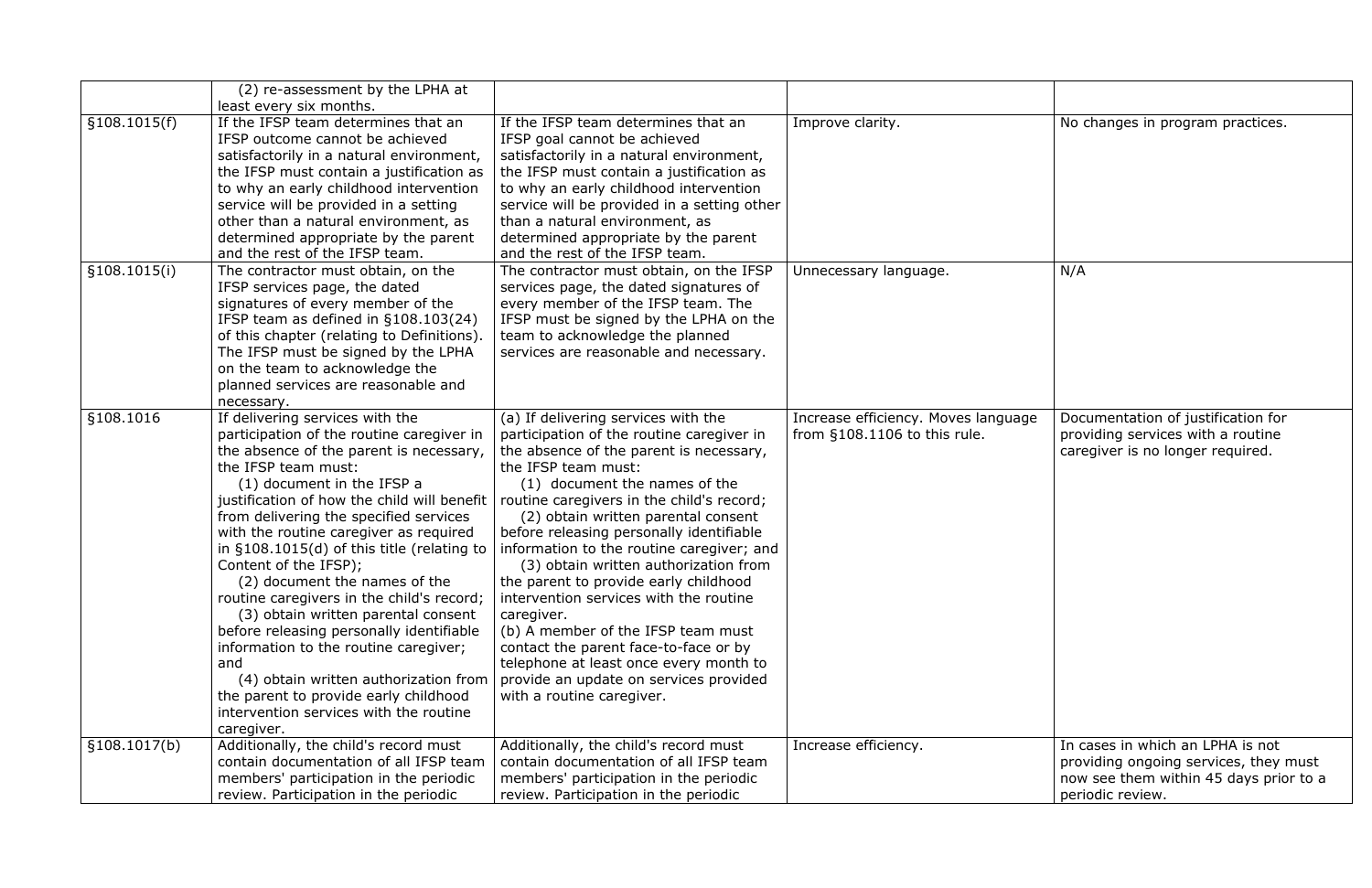|                  | review may be accomplished by a team<br>member attending the meeting face-to-<br>face or by telephone or by providing<br>input and information in advance of the<br>meeting. If a team member<br>participates by means other than a<br>face-to-face meeting, the team<br>member must give the service<br>coordinator his or her most recent<br>observations and conclusions about the<br>child. The team member must<br>document in the child's record how this<br>information was communicated to the<br>service coordinator. If the team<br>member is an LPHA who is not<br>providing ongoing services to the child,<br>he or she must have assessed the child | review may be accomplished by a team<br>member attending the meeting face-to-<br>face or by telephone or by providing<br>input and information in advance of the<br>meeting. If a team member participates<br>by means other than a face-to-face<br>meeting, the team member must give<br>the service coordinator his or her most<br>recent observations and conclusions<br>about the child. The team member must<br>document in the child's record how this<br>information was communicated to the<br>service coordinator. If the team member<br>is an LPHA who is not providing ongoing<br>services to the child, he or she must<br>have assessed the child face-to-face<br>within the previous 45 days. |                  |
|------------------|------------------------------------------------------------------------------------------------------------------------------------------------------------------------------------------------------------------------------------------------------------------------------------------------------------------------------------------------------------------------------------------------------------------------------------------------------------------------------------------------------------------------------------------------------------------------------------------------------------------------------------------------------------------|------------------------------------------------------------------------------------------------------------------------------------------------------------------------------------------------------------------------------------------------------------------------------------------------------------------------------------------------------------------------------------------------------------------------------------------------------------------------------------------------------------------------------------------------------------------------------------------------------------------------------------------------------------------------------------------------------------|------------------|
|                  | within the previous 30 days.                                                                                                                                                                                                                                                                                                                                                                                                                                                                                                                                                                                                                                     |                                                                                                                                                                                                                                                                                                                                                                                                                                                                                                                                                                                                                                                                                                            |                  |
| §108.1017(e)(1)  | a review of the child's progress toward<br>meeting each outcome on the IFSP and<br>the child's functional abilities related to<br>the outcome;                                                                                                                                                                                                                                                                                                                                                                                                                                                                                                                   | a review of the child's progress toward<br>meeting each goal on the IFSP and the<br>child's functional abilities related to the<br>qoal;                                                                                                                                                                                                                                                                                                                                                                                                                                                                                                                                                                   | Improve clarity. |
| \$108.1017(e)(4) | the development of new outcomes or<br>the modification of existing outcomes,<br>as appropriate, that must be dated and<br>attached to the IFSP; and                                                                                                                                                                                                                                                                                                                                                                                                                                                                                                              | the development of new goals or the<br>modification of existing goals, as<br>appropriate, that must be dated and<br>attached to the IFSP; and                                                                                                                                                                                                                                                                                                                                                                                                                                                                                                                                                              | Improve clarity. |
| §108.1017(i)     | If new outcomes are developed, the<br>documentation must be provided to the<br>parent.                                                                                                                                                                                                                                                                                                                                                                                                                                                                                                                                                                           | If new goals are developed, the<br>documentation must be provided to the<br>parent.                                                                                                                                                                                                                                                                                                                                                                                                                                                                                                                                                                                                                        | Improve clarity. |
| §108.1019(a)(2)  | progress toward achieving the IFSP<br>outcomes; and                                                                                                                                                                                                                                                                                                                                                                                                                                                                                                                                                                                                              | progress toward achieving the IFSP<br>goals; and                                                                                                                                                                                                                                                                                                                                                                                                                                                                                                                                                                                                                                                           |                  |
| §108.1019(a)(3)  | any needed modification of the<br>outcomes and early childhood<br>intervention services.                                                                                                                                                                                                                                                                                                                                                                                                                                                                                                                                                                         | any needed modification of the goals and<br>early childhood intervention services.                                                                                                                                                                                                                                                                                                                                                                                                                                                                                                                                                                                                                         | Improve clarity. |

# **Subchapter K Service Delivery**

| <b>Rule number</b> | <b>Previous language</b>               | <b>New language</b>       | <b>Rationale</b>      | Implementation |
|--------------------|----------------------------------------|---------------------------|-----------------------|----------------|
| §108.1102          | The following statutes and regulations | $$108.1102$ was repealed. | Unnecessary language. | N/A            |
|                    | authorize or require the rules in this |                           |                       |                |
|                    | subchapter:                            |                           |                       |                |
|                    | (1) Texas Human Resources Code,        |                           |                       |                |
|                    | Chapter 73;                            |                           |                       |                |

| Improve clarity. | No changes in program practices. |
|------------------|----------------------------------|
| Improve clarity. | No changes in program practices. |
| Improve clarity. | No changes in program practices. |
| Improve clarity. | No changes in program practices. |

| <b>Implementation</b> |
|-----------------------|
| N/A                   |
|                       |
|                       |
|                       |
|                       |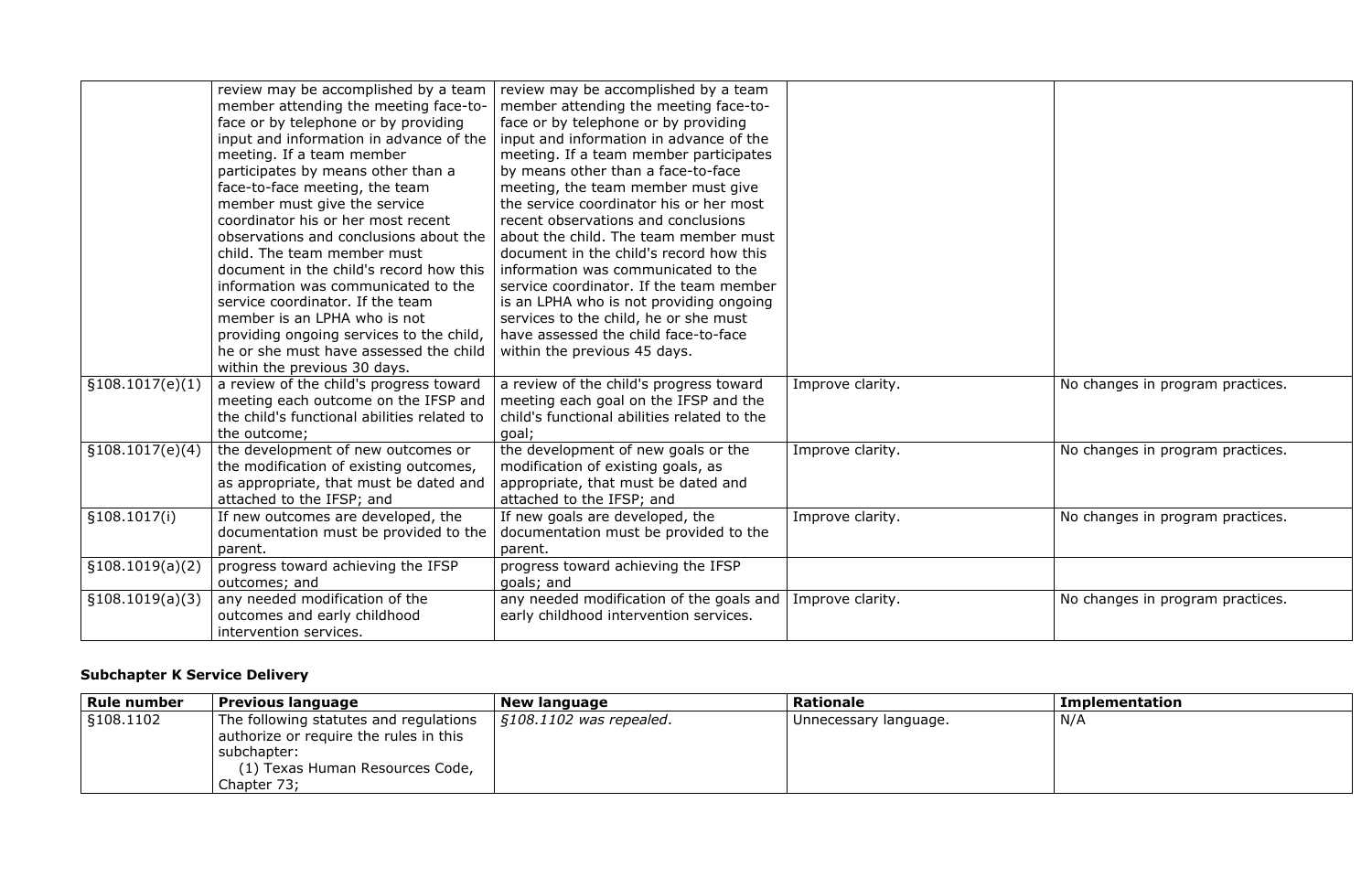|                  | (2) Texas Human Resources Code,                                                                                                                                                                                                                                                                                                                                                                                                                                                                                                                                                                                                                                                                 |                                                                                                                                                                                                                                                                                                                                                                                                                                                                                                                                                                                                                                                                                                                                                                                                                                                                                                                                            |                                                                                                                     |                                                                                                                                                                                                                                                                                                               |
|------------------|-------------------------------------------------------------------------------------------------------------------------------------------------------------------------------------------------------------------------------------------------------------------------------------------------------------------------------------------------------------------------------------------------------------------------------------------------------------------------------------------------------------------------------------------------------------------------------------------------------------------------------------------------------------------------------------------------|--------------------------------------------------------------------------------------------------------------------------------------------------------------------------------------------------------------------------------------------------------------------------------------------------------------------------------------------------------------------------------------------------------------------------------------------------------------------------------------------------------------------------------------------------------------------------------------------------------------------------------------------------------------------------------------------------------------------------------------------------------------------------------------------------------------------------------------------------------------------------------------------------------------------------------------------|---------------------------------------------------------------------------------------------------------------------|---------------------------------------------------------------------------------------------------------------------------------------------------------------------------------------------------------------------------------------------------------------------------------------------------------------|
|                  | Chapter 117;                                                                                                                                                                                                                                                                                                                                                                                                                                                                                                                                                                                                                                                                                    |                                                                                                                                                                                                                                                                                                                                                                                                                                                                                                                                                                                                                                                                                                                                                                                                                                                                                                                                            |                                                                                                                     |                                                                                                                                                                                                                                                                                                               |
|                  | (3) the Individuals with Disabilities                                                                                                                                                                                                                                                                                                                                                                                                                                                                                                                                                                                                                                                           |                                                                                                                                                                                                                                                                                                                                                                                                                                                                                                                                                                                                                                                                                                                                                                                                                                                                                                                                            |                                                                                                                     |                                                                                                                                                                                                                                                                                                               |
|                  | Education Act, Part C (20 USC §§1431                                                                                                                                                                                                                                                                                                                                                                                                                                                                                                                                                                                                                                                            |                                                                                                                                                                                                                                                                                                                                                                                                                                                                                                                                                                                                                                                                                                                                                                                                                                                                                                                                            |                                                                                                                     |                                                                                                                                                                                                                                                                                                               |
|                  | $-1444$ ; and                                                                                                                                                                                                                                                                                                                                                                                                                                                                                                                                                                                                                                                                                   |                                                                                                                                                                                                                                                                                                                                                                                                                                                                                                                                                                                                                                                                                                                                                                                                                                                                                                                                            |                                                                                                                     |                                                                                                                                                                                                                                                                                                               |
|                  | (4) implementing federal regulations                                                                                                                                                                                                                                                                                                                                                                                                                                                                                                                                                                                                                                                            |                                                                                                                                                                                                                                                                                                                                                                                                                                                                                                                                                                                                                                                                                                                                                                                                                                                                                                                                            |                                                                                                                     |                                                                                                                                                                                                                                                                                                               |
|                  | 34 CFR Part 303.                                                                                                                                                                                                                                                                                                                                                                                                                                                                                                                                                                                                                                                                                |                                                                                                                                                                                                                                                                                                                                                                                                                                                                                                                                                                                                                                                                                                                                                                                                                                                                                                                                            |                                                                                                                     |                                                                                                                                                                                                                                                                                                               |
| \$108.1104(b)    | (b) The contractor must ensure that<br>early childhood intervention services<br>are appropriate, as determined by the<br>IFSP team, and based on scientifically<br>based research, to the extent<br>practicable. In addition to the<br>requirements in 34 CFR §303.13, early<br>childhood intervention services must be<br>provided:<br>(1) according to a plan and with a<br>frequency that is individualized to the<br>parent and child to effectively address<br>the outcomes established in the IFSP;<br>and<br>(2) in the presence of the parent or<br>other routine caregiver, with an<br>emphasis on enhancing the family's<br>capacity to meet the developmental<br>needs of the child. | (b) The contractor must ensure that<br>early childhood intervention services are<br>appropriate, as determined by the IFSP<br>team, and based on scientifically based<br>research, to the extent practicable. In<br>addition to the requirements in 34 CFR<br>§303.13, early childhood intervention<br>services must be provided:<br>(1) according to a plan and with a<br>frequency that is individualized to the<br>parent and child to effectively address<br>the goals established in the IFSP;<br>(2) in the presence of the parent or<br>other routine caregiver, with an<br>emphasis on enhancing the family's<br>capacity to meet the developmental<br>needs of the child; and<br>(3) in the child's natural environment,<br>as defined in 34 CFR Part 303.26, unless<br>the criteria listed in 34 CFR §303.126<br>are met and documented in the case<br>record, and may be provided via<br>telehealth with the written consent of | Adds the requirement for provision of<br>services in the natural environment<br>and allows for telehealth services. | Providers may provide services via<br>telehealth, as long as the parent consents<br>to the service and telehealth delivery is<br>allowed by the provider's practice<br>requirements. This does not guarantee<br>that telehealth services will be<br>reimbursed by TMHP, Medicaid MCOs or<br>private insurers. |
|                  |                                                                                                                                                                                                                                                                                                                                                                                                                                                                                                                                                                                                                                                                                                 | the parent. If the parent declines to<br>consent to telehealth for some or all                                                                                                                                                                                                                                                                                                                                                                                                                                                                                                                                                                                                                                                                                                                                                                                                                                                             |                                                                                                                     |                                                                                                                                                                                                                                                                                                               |
|                  |                                                                                                                                                                                                                                                                                                                                                                                                                                                                                                                                                                                                                                                                                                 | services, those services must be                                                                                                                                                                                                                                                                                                                                                                                                                                                                                                                                                                                                                                                                                                                                                                                                                                                                                                           |                                                                                                                     |                                                                                                                                                                                                                                                                                                               |
|                  |                                                                                                                                                                                                                                                                                                                                                                                                                                                                                                                                                                                                                                                                                                 | provided in person.                                                                                                                                                                                                                                                                                                                                                                                                                                                                                                                                                                                                                                                                                                                                                                                                                                                                                                                        |                                                                                                                     |                                                                                                                                                                                                                                                                                                               |
| \$108.1104(g)(1) | what progress is being made toward                                                                                                                                                                                                                                                                                                                                                                                                                                                                                                                                                                                                                                                              | what progress is being made toward                                                                                                                                                                                                                                                                                                                                                                                                                                                                                                                                                                                                                                                                                                                                                                                                                                                                                                         | Improve clarity.                                                                                                    | No changes in program practices                                                                                                                                                                                                                                                                               |
|                  | achieving outcomes;                                                                                                                                                                                                                                                                                                                                                                                                                                                                                                                                                                                                                                                                             | achieving goals;                                                                                                                                                                                                                                                                                                                                                                                                                                                                                                                                                                                                                                                                                                                                                                                                                                                                                                                           |                                                                                                                     |                                                                                                                                                                                                                                                                                                               |
| \$108.1105(5)    | Family Education and Training--As                                                                                                                                                                                                                                                                                                                                                                                                                                                                                                                                                                                                                                                               | Family Education and Training--As family                                                                                                                                                                                                                                                                                                                                                                                                                                                                                                                                                                                                                                                                                                                                                                                                                                                                                                   | Improve clarity.                                                                                                    | This change allows programs to provide                                                                                                                                                                                                                                                                        |
|                  | family training, counseling, and home                                                                                                                                                                                                                                                                                                                                                                                                                                                                                                                                                                                                                                                           | training, counseling, and home visits are                                                                                                                                                                                                                                                                                                                                                                                                                                                                                                                                                                                                                                                                                                                                                                                                                                                                                                  |                                                                                                                     | Family Education and Training in classes                                                                                                                                                                                                                                                                      |
|                  | visits are defined in 34 CFR                                                                                                                                                                                                                                                                                                                                                                                                                                                                                                                                                                                                                                                                    | defined in 34 CFR §303.13(b)(3). Family                                                                                                                                                                                                                                                                                                                                                                                                                                                                                                                                                                                                                                                                                                                                                                                                                                                                                                    |                                                                                                                     | without children present.                                                                                                                                                                                                                                                                                     |
|                  | §303.13(b)(3). Family education and                                                                                                                                                                                                                                                                                                                                                                                                                                                                                                                                                                                                                                                             | education and training is provided when                                                                                                                                                                                                                                                                                                                                                                                                                                                                                                                                                                                                                                                                                                                                                                                                                                                                                                    |                                                                                                                     |                                                                                                                                                                                                                                                                                                               |
|                  | training is provided when the family                                                                                                                                                                                                                                                                                                                                                                                                                                                                                                                                                                                                                                                            | the family needs information about                                                                                                                                                                                                                                                                                                                                                                                                                                                                                                                                                                                                                                                                                                                                                                                                                                                                                                         |                                                                                                                     |                                                                                                                                                                                                                                                                                                               |
|                  | needs information about general                                                                                                                                                                                                                                                                                                                                                                                                                                                                                                                                                                                                                                                                 | general parenting techniques and/or                                                                                                                                                                                                                                                                                                                                                                                                                                                                                                                                                                                                                                                                                                                                                                                                                                                                                                        |                                                                                                                     |                                                                                                                                                                                                                                                                                                               |
|                  | parenting techniques and/or                                                                                                                                                                                                                                                                                                                                                                                                                                                                                                                                                                                                                                                                     | environmental concerns. Information                                                                                                                                                                                                                                                                                                                                                                                                                                                                                                                                                                                                                                                                                                                                                                                                                                                                                                        |                                                                                                                     |                                                                                                                                                                                                                                                                                                               |
|                  | environmental concerns. Information                                                                                                                                                                                                                                                                                                                                                                                                                                                                                                                                                                                                                                                             | provided follows a specific scope and                                                                                                                                                                                                                                                                                                                                                                                                                                                                                                                                                                                                                                                                                                                                                                                                                                                                                                      |                                                                                                                     |                                                                                                                                                                                                                                                                                                               |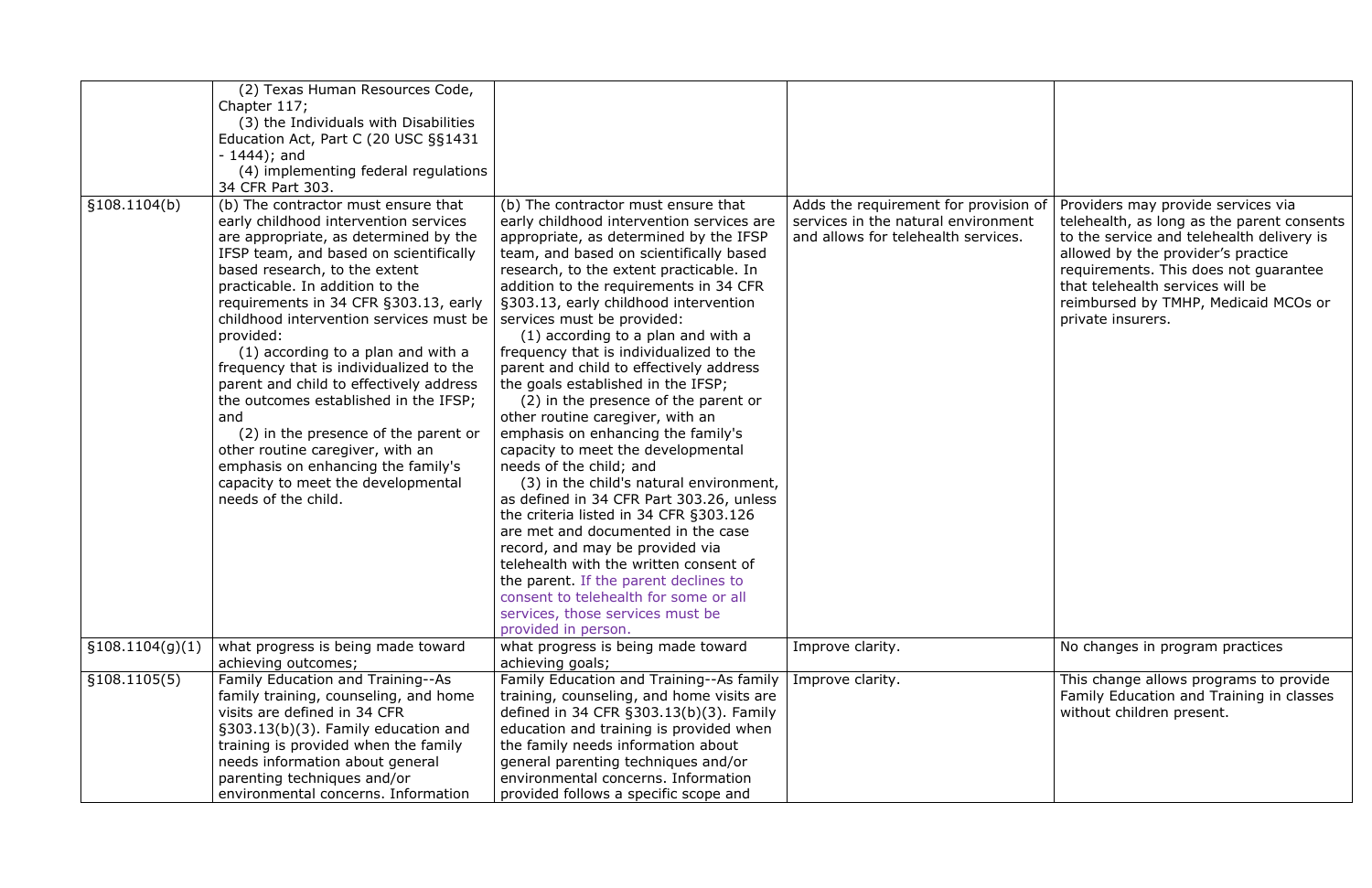|                                                                            | provided follows a specific scope and<br>sequence. Information may be based<br>on general child care, developmental<br>education, or other specific curriculum.                                                                                                                                                                                                                                                                                                                                                                                                                                                                                                                                                                                                            | sequence. Information may be based on<br>general child care, developmental<br>education, or other specific curriculum.<br>Family Education and Training can be<br>provided to parents in group settings<br>without the children present. |                                                     |                                                                                                                                                                                                                                                                                   |
|----------------------------------------------------------------------------|----------------------------------------------------------------------------------------------------------------------------------------------------------------------------------------------------------------------------------------------------------------------------------------------------------------------------------------------------------------------------------------------------------------------------------------------------------------------------------------------------------------------------------------------------------------------------------------------------------------------------------------------------------------------------------------------------------------------------------------------------------------------------|------------------------------------------------------------------------------------------------------------------------------------------------------------------------------------------------------------------------------------------|-----------------------------------------------------|-----------------------------------------------------------------------------------------------------------------------------------------------------------------------------------------------------------------------------------------------------------------------------------|
| §108.1105(13)                                                              | Re-assessment--A specific type of<br>assessment $(S108.103(1)$ of this title<br>(relating to Definitions)) service,<br>planned on the IFSP, in which a team<br>member gathers and documents<br>information regarding the child's<br>functional progress on IFSP outcomes,<br>and considers whether any<br>modifications to the IFSP should be<br>recommended.                                                                                                                                                                                                                                                                                                                                                                                                              | §108.1105(13) was repealed.                                                                                                                                                                                                              | Increase efficiency.                                | Re-Assessment is no longer conside<br>an ECI service and is not required to<br>documented on the IFSP Services Pa<br>Providers may still reassess a child i<br>context of service delivery visits, an<br>assessment by an LPHA is required<br>45 days prior to a periodic review. |
| \$108.1105(15)                                                             | §108.1105(15) was added.                                                                                                                                                                                                                                                                                                                                                                                                                                                                                                                                                                                                                                                                                                                                                   | Sign Language and Cued Language--As<br>defined in 34 CFR §303.13(b)(12).                                                                                                                                                                 | This language was moved from<br>Subchapter A.       | No changes in program practices.                                                                                                                                                                                                                                                  |
| §108.1106                                                                  | (a) When necessary to benefit the<br>child, the IFSP team may provide early<br>childhood intervention services with a<br>routine caregiver in the absence of the<br>parent. The team must:<br>(1) document in the IFSP a<br>justification of how the child will benefit<br>from delivering the specified services<br>with the routine caregiver as required<br>in $§108.1015(d)$ of this chapter<br>(relating to Content of the IFSP); and<br>(2) plan for services to be delivered<br>with the routine caregiver as required<br>in §108.1016 of this chapter (relating<br>to Planning for Services to be Delivered<br>with the Routine Caregiver).<br>(b) A member of the IFSP team must<br>contact the parent face-to-face or by<br>telephone at least once every month. | §108.1106 was repealed.                                                                                                                                                                                                                  | Increase efficiency. (b) was moved<br>to §108.1016. | Programs are no longer required to<br>document justification in the IFSP fo<br>providing services with someone oth<br>than the parent.                                                                                                                                            |
| §108.1107 Group<br>Services is<br>proposed to<br>become<br>§108.1107 Group | recommended by the interdisciplinary<br>team and documented on the IFSP only<br>when participating in the group will<br>assist the child to reach the outcomes<br>in the IFSP;                                                                                                                                                                                                                                                                                                                                                                                                                                                                                                                                                                                             | recommended by the interdisciplinary<br>team and documented on the IFSP only<br>when participating in the group will<br>assist the child to reach the goals in the<br>IFSP;                                                              | Improve clarity.                                    | No change in program practices.                                                                                                                                                                                                                                                   |

| Increase efficiency.                                | Re-Assessment is no longer considered<br>an ECI service and is not required to be<br>documented on the IFSP Services Page.<br>Providers may still reassess a child in the<br>context of service delivery visits, and an<br>assessment by an LPHA is required within<br>45 days prior to a periodic review. |
|-----------------------------------------------------|------------------------------------------------------------------------------------------------------------------------------------------------------------------------------------------------------------------------------------------------------------------------------------------------------------|
| This language was moved from<br>Subchapter A.       | No changes in program practices.                                                                                                                                                                                                                                                                           |
| Increase efficiency. (b) was moved<br>to §108.1016. | Programs are no longer required to<br>document justification in the IFSP for<br>providing services with someone other<br>than the parent.                                                                                                                                                                  |
| Improve clarity.                                    | No change in program practices.                                                                                                                                                                                                                                                                            |
|                                                     |                                                                                                                                                                                                                                                                                                            |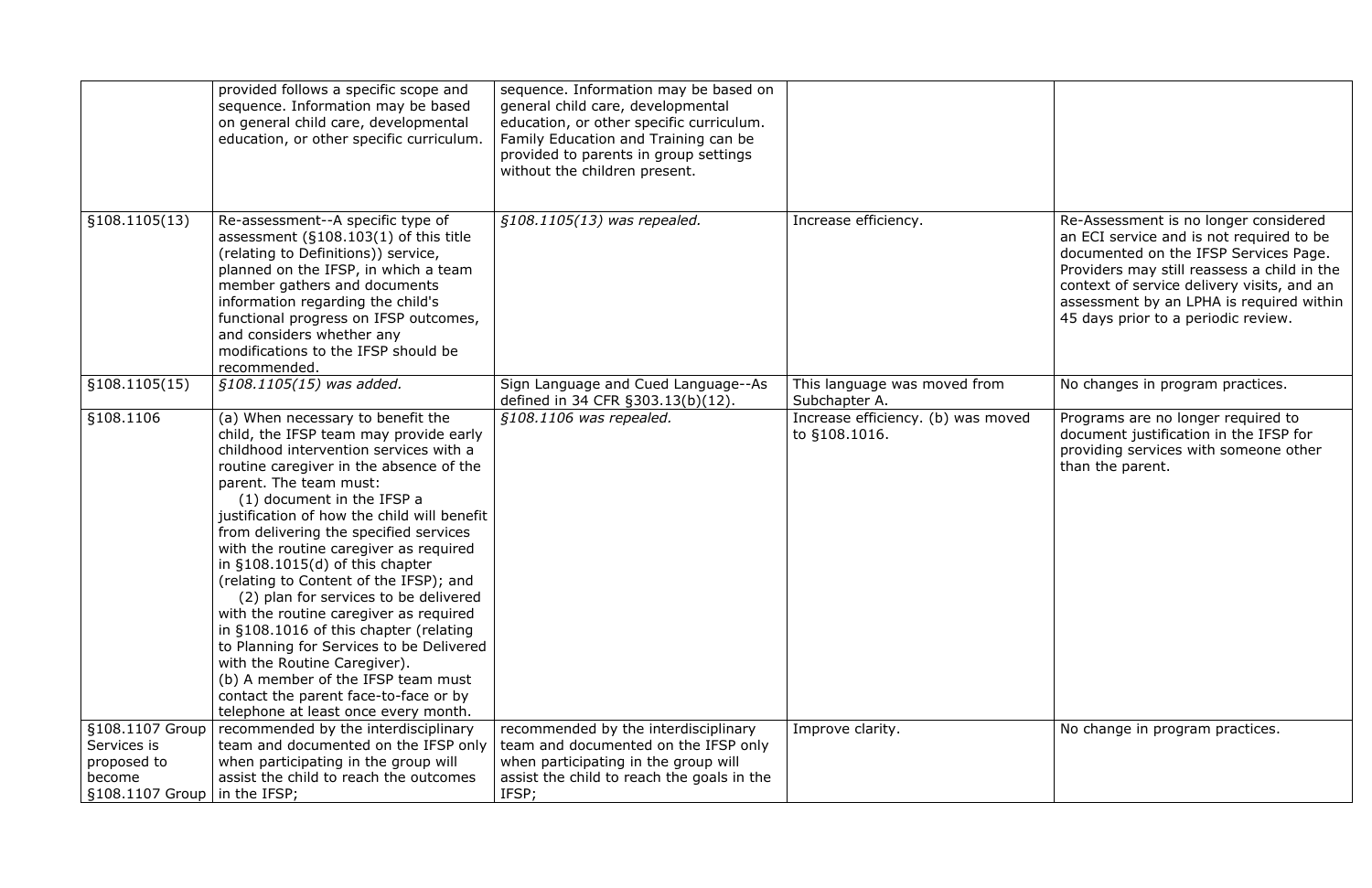| Services for<br>Children, with a<br>proposed<br>amendment to<br>$\S 108.1107(a)(1)$ . |                                                                                                                                                                               |                                                                                                                                                                            |                  |
|---------------------------------------------------------------------------------------|-------------------------------------------------------------------------------------------------------------------------------------------------------------------------------|----------------------------------------------------------------------------------------------------------------------------------------------------------------------------|------------------|
| \$108.1108(a)                                                                         | The Texas General Appropriations Act<br>authorizes reimbursement to the<br>enrolled child's family for respite<br>services that are not directly related to<br>IFSP outcomes. | The Texas General Appropriations Act<br>authorizes reimbursement to the<br>enrolled child's family for respite services<br>that are not directly related to IFSP<br>goals. | Improve clarity. |
| \$108.1111(6)                                                                         | the IFSP outcome that was the focus of<br>the intervention;                                                                                                                   | the IFSP goal that was the focus of the<br>intervention;                                                                                                                   | Improve clarity. |
| \$108.1111(7)                                                                         | the child's progress related to the<br>outcomes in the IFSP;                                                                                                                  | the child's progress related to the goals<br>in the IFSP;                                                                                                                  | Improve clarity. |

# **Subchapter L Transition**

| <b>Rule number</b> | <b>Previous language</b>               | <b>New language</b>                             | <b>Rationale</b>      | <b>Implementation</b>            |
|--------------------|----------------------------------------|-------------------------------------------------|-----------------------|----------------------------------|
| §108.1202          | The following statutes and             | §108.1202 was repealed.                         | Unnecessary language. | N/A                              |
|                    | regulations authorize or require the   |                                                 |                       |                                  |
|                    | rules in this subchapter:              |                                                 |                       |                                  |
|                    | (1) Texas Human Resources Code,        |                                                 |                       |                                  |
|                    | Chapter 73;                            |                                                 |                       |                                  |
|                    | (2) the Individuals with               |                                                 |                       |                                  |
|                    | Disabilities Education Act, Part C (20 |                                                 |                       |                                  |
|                    | $USC$ §§1431-1444);                    |                                                 |                       |                                  |
|                    | (3) implementing federal               |                                                 |                       |                                  |
|                    | regulations 34 CFR Part 303; and       |                                                 |                       |                                  |
|                    | (4) Code of Federal Regulations,       |                                                 |                       |                                  |
|                    | Title 34, Part 99, Family Educational  |                                                 |                       |                                  |
|                    | Rights and Privacy.                    |                                                 |                       |                                  |
| \$108.1207(d)(1)   | Except as provided in subsections (f)  | Except as provided in subsections $(f) - (g)$   | Improve clarity.      | No changes in program practices. |
|                    | - (h) of this section, the meeting to  | of this section, the meeting to plan and        |                       |                                  |
|                    | plan and document appropriate steps    | document appropriate steps and transition       |                       |                                  |
|                    | and transition services in the IFSP    | services in the IFSP must be conducted not      |                       |                                  |
|                    | must be conducted not fewer than 90    | fewer than 90 days, and at the discretion       |                       |                                  |
|                    | days, and at the discretion of all     | of all parties, not more than nine months       |                       |                                  |
|                    | parties, not more than nine months     | before the child's third birthday. If the child |                       |                                  |
|                    | before the child's third birthday.     | is referred and determined to be eligible       |                       |                                  |
|                    |                                        | more than 45 but less than 90 days before       |                       |                                  |
|                    |                                        | the child's third birthday, appropriate steps   |                       |                                  |

| Improve clarity. | No change in program practices. |
|------------------|---------------------------------|
| Improve clarity. | No change in program practices. |
| Improve clarity. | No change in program practices. |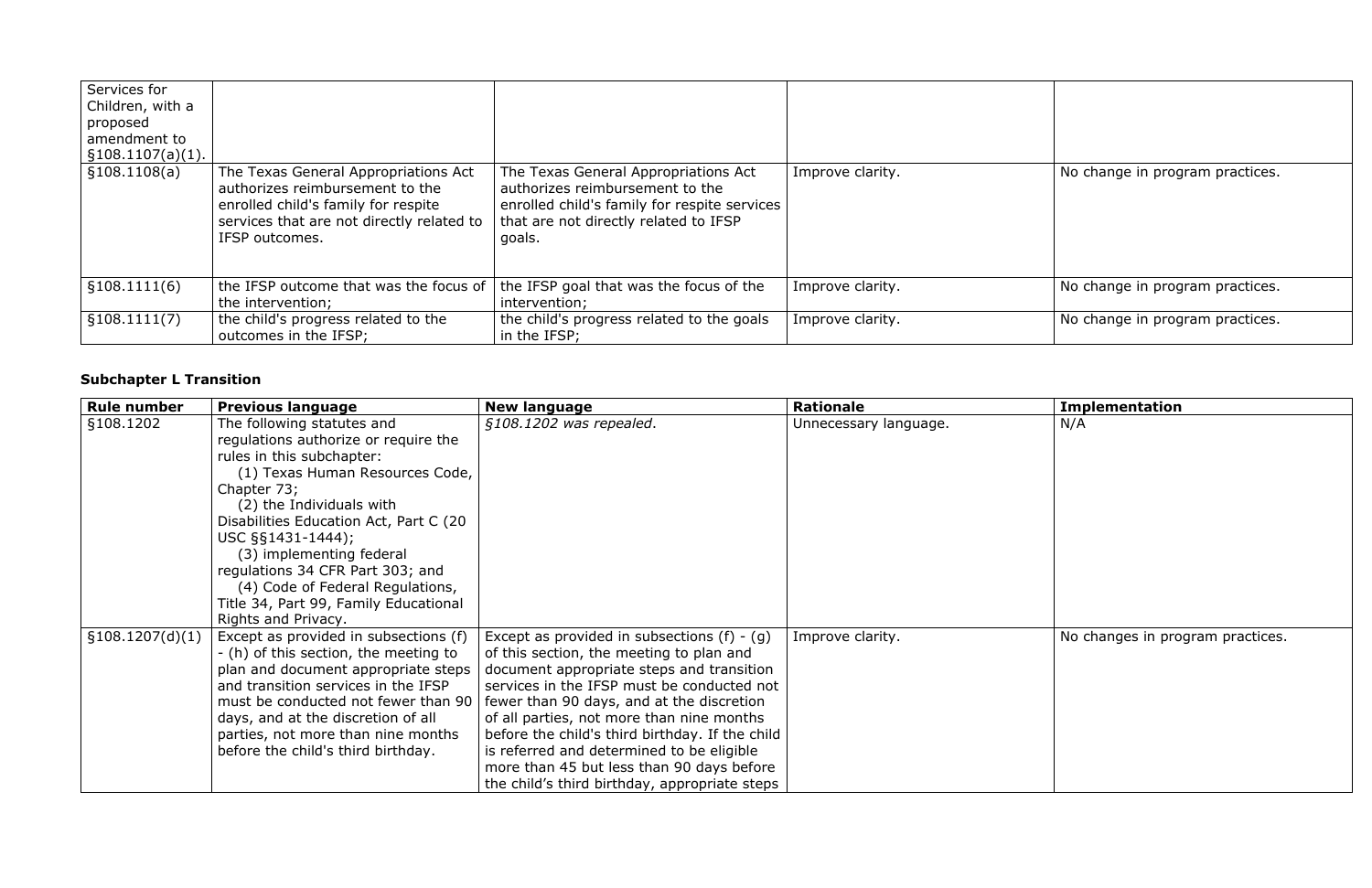|               |                                                                                                                                                                                                                                                                                                                                                                                                                                                                                                                                                                                                                                                                                                                                                                    | and transitions services must be included<br>in the child's initial IFSP.                                                                                                                                                                                                                                                                                                                                                                                                                                                                                                                                                                                                                                                                                                                                    |                                                                                         |                                  |
|---------------|--------------------------------------------------------------------------------------------------------------------------------------------------------------------------------------------------------------------------------------------------------------------------------------------------------------------------------------------------------------------------------------------------------------------------------------------------------------------------------------------------------------------------------------------------------------------------------------------------------------------------------------------------------------------------------------------------------------------------------------------------------------------|--------------------------------------------------------------------------------------------------------------------------------------------------------------------------------------------------------------------------------------------------------------------------------------------------------------------------------------------------------------------------------------------------------------------------------------------------------------------------------------------------------------------------------------------------------------------------------------------------------------------------------------------------------------------------------------------------------------------------------------------------------------------------------------------------------------|-----------------------------------------------------------------------------------------|----------------------------------|
| \$108.1207(g) | If the child is referred 45 days to six<br>months before the child's third<br>birthday, the IFSP team must plan<br>and document appropriate steps and<br>transition services as a part of the<br>initial IFSP development.                                                                                                                                                                                                                                                                                                                                                                                                                                                                                                                                         | We propose repealing $§108.1207(g)$ .                                                                                                                                                                                                                                                                                                                                                                                                                                                                                                                                                                                                                                                                                                                                                                        | Improve clarity. The content has<br>been incorporated into other parts of<br>this rule. | No changes in program practices. |
| §108.1209     | DARS coordinates the State<br>Education Agency's (SEA) notification<br>of children potentially eligible for<br>special education services, in<br>compliance with 34 CFR<br>§303.209(b). DARS will send<br>notification of children potentially<br>eligible for special education services<br>to the SEA at least 90 days before<br>each child's third birthday, or as<br>soon as possible for children referred<br>between 90 and 45 days before the<br>child's third birthday. If a referral is<br>received for a child fewer than 45<br>days before the child's third birthday<br>and the child may be potentially<br>eligible for preschool special<br>education services, DARS will, with<br>written parental consent, refer the<br>child directly to the SEA. | HHSC coordinates the State Education<br>Agency's (SEA) notification of children<br>potentially eligible for special education<br>services, in compliance with 34 CFR<br>§303.209(b). HHSC will send notification of<br>children potentially eligible for special<br>education services to the SEA at least 90<br>days before each child's third birthday, or<br>as soon as possible for children who are<br>determined eligible for ECI services more<br>than 45 but less than 90 days before the<br>child's third birthday. If a referral is<br>received for a child fewer than 45 days<br>before the child's third birthday and the<br>child may be potentially eligible for<br>preschool special education services, HHSC<br>will, with written parental consent, refer<br>the child directly to the SEA. | Improve clarity.                                                                        | No changes in program practices. |
| \$108.1213(f) | If the contractor receives the child's<br>referral between 90 and 45 days<br>before the child's third birthday and<br>the IFSP team determines the child is<br>potentially eligible for special<br>education services, the contractor<br>must:                                                                                                                                                                                                                                                                                                                                                                                                                                                                                                                     | If the contractor determines a child is<br>eligible more than 45 days but less than 90<br>days before the child's third birthday and<br>the IFSP team determines the child is<br>potentially eligible for special education<br>services, the contractor must:                                                                                                                                                                                                                                                                                                                                                                                                                                                                                                                                                | Improve clarity.                                                                        | No changes in program practices. |
| \$108.1217(e) | The 14-day timeline for inviting the<br>LEA representative may be changed<br>by written local agreement between<br>the LEA and the contractor. If the<br>contractor becomes aware of a<br>consistent pattern of the LEA<br>representative not attending<br>transition conferences, the contractor<br>must make efforts to meet with the                                                                                                                                                                                                                                                                                                                                                                                                                            | The 14-day timeline for inviting the LEA<br>representative may be changed by written<br>local agreement between the LEA and the<br>contractor. If the contractor becomes<br>aware of a consistent pattern of the LEA<br>representative not attending transition<br>conferences, the contractor must make<br>efforts to meet with the LEA to reach a<br>cooperative agreement to maximize LEA                                                                                                                                                                                                                                                                                                                                                                                                                 | Improve clarity.                                                                        | No changes in program practices. |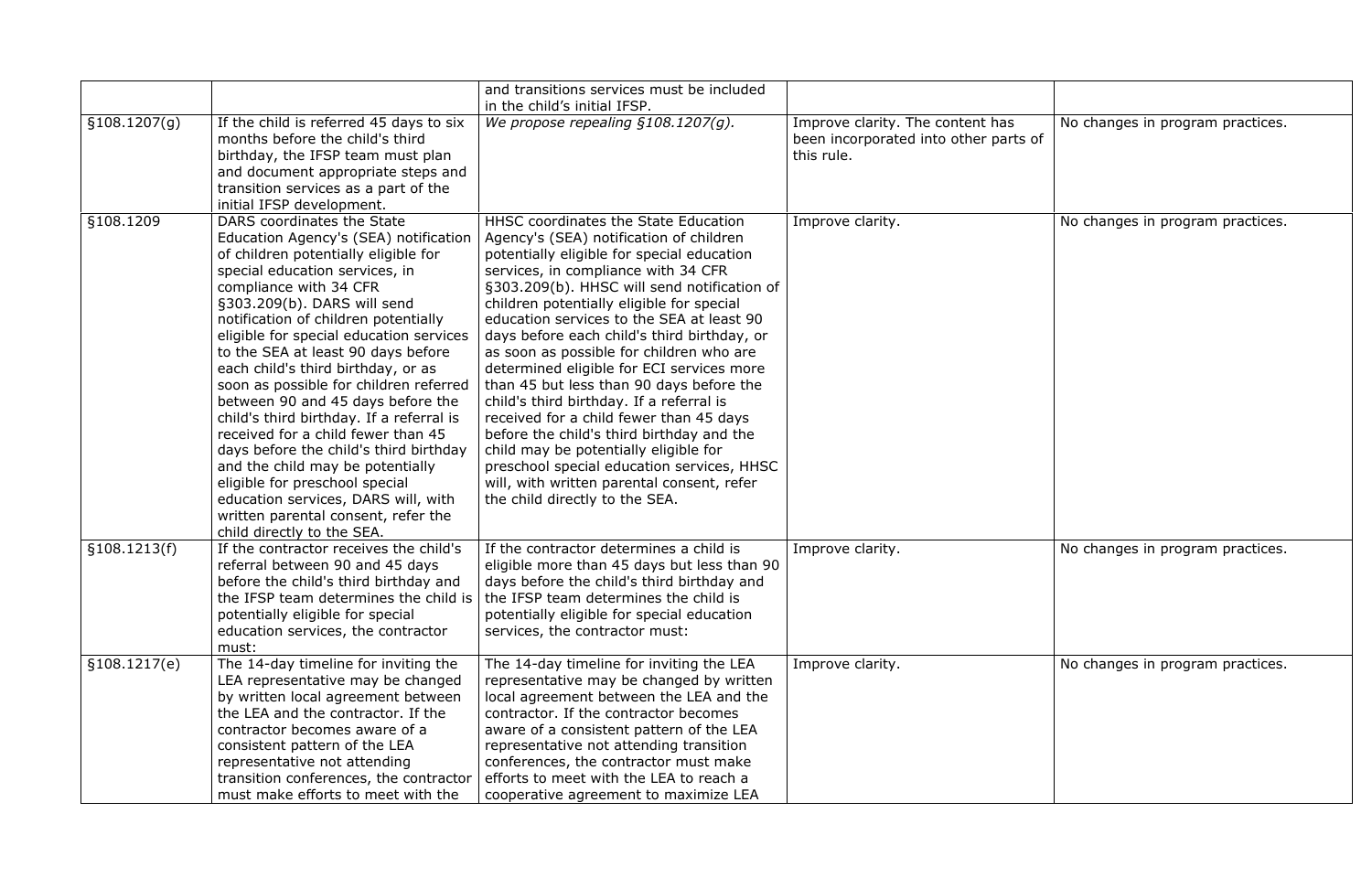| LEA to reach a cooperative | participation. One option is to encourage    |  |
|----------------------------|----------------------------------------------|--|
| agreement to maximize LEA  | the LEA representative to participate in the |  |
| participation.             | meeting by phone if unable to attend the     |  |
|                            | meeting in person.                           |  |

### **Subchapter M Child and Family Outcomes**

| <b>Rule number</b> | <b>Previous language</b>               | <b>New language</b>     | <b>Rationale</b>     | <b>Implementation</b> |
|--------------------|----------------------------------------|-------------------------|----------------------|-----------------------|
| §108.1303          | The following statutes and             | §108.1303 was repealed. | Unnecessary language | N/A                   |
|                    | regulations authorize or require the   |                         |                      |                       |
|                    | rules in this subchapter:              |                         |                      |                       |
|                    | (1) Texas Human Resources              |                         |                      |                       |
|                    | Code, Chapter 73;                      |                         |                      |                       |
|                    | (2) Texas Human Resources              |                         |                      |                       |
|                    | Code, Chapter 117;                     |                         |                      |                       |
|                    | (3) the Individuals with               |                         |                      |                       |
|                    | Disabilities Education Act, Part C (20 |                         |                      |                       |
|                    | $USC$ §§1431-1444); and                |                         |                      |                       |
|                    | (4) implementing federal               |                         |                      |                       |
|                    | regulations 34 CFR Part 303.           |                         |                      |                       |

# **Subchapter N Family Cost Share System**

| <b>Rule number</b> | <b>Current language</b>                | <b>Proposed language</b>                      | <b>Rationale</b>      | <b>Implementation</b> |
|--------------------|----------------------------------------|-----------------------------------------------|-----------------------|-----------------------|
| §108.1403          | The following statutes and             | §108.1403 was repealed.                       | Unnecessary language  | N/A                   |
|                    | regulations authorize or require the   |                                               |                       |                       |
|                    | rules in this subchapter:              |                                               |                       |                       |
|                    | (1) Texas Human Resources              |                                               |                       |                       |
|                    | Code, Chapter 73;                      |                                               |                       |                       |
|                    | (2) the Individuals with               |                                               |                       |                       |
|                    | Disabilities Education Act, Part C (20 |                                               |                       |                       |
|                    | $USC$ §§1431-1444);                    |                                               |                       |                       |
|                    | (3) Code of Federal Regulations,       |                                               |                       |                       |
|                    | Title 34, Part 303, Early              |                                               |                       |                       |
|                    | Intervention Program for Infants       |                                               |                       |                       |
|                    | and Toddlers with Disabilities; and    |                                               |                       |                       |
|                    | (4) Code of Federal Regulations,       |                                               |                       |                       |
|                    | Title 34, Part 99, Family Educational  |                                               |                       |                       |
|                    | Rights and Privacy.                    |                                               |                       |                       |
| §108.1407(b)       | In compliance with 34 CFR              | In compliance with 34 CFR $\S 303.510(a)$     | Unnecessary language. | N/A                   |
|                    | $$303.510(a)$ and (b) and              | and (b) and $\S 303.203(b)(1)$ , IDEA Part C  |                       |                       |
|                    | §303.203(b)(1), IDEA Part C            | funding is the payor of last resort for early |                       |                       |
|                    | funding is the payor of last resort    | childhood intervention services. The          |                       |                       |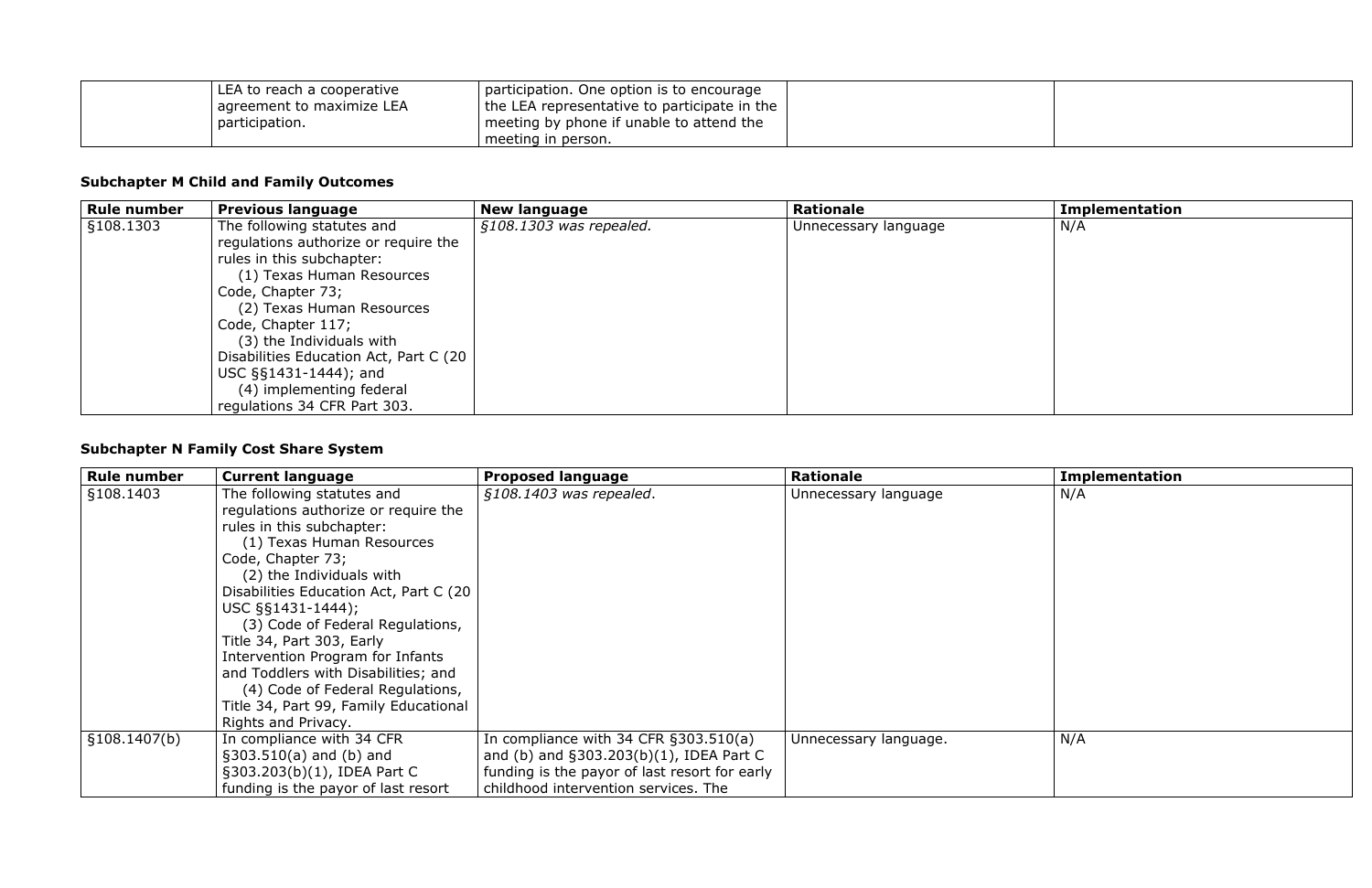|                   | for early childhood intervention<br>services. The contractor must<br>comply with the requirements in<br>§108.1621 of this title (relating to<br>Financial Management and<br>Recordkeeping Requirements). The<br>contractor must:                                                          | contractor must:                                                                                                                                                                                                                                                                                                                                                                                                      |                                                                 |                                                                                                                                                                                                                                                                  |
|-------------------|-------------------------------------------------------------------------------------------------------------------------------------------------------------------------------------------------------------------------------------------------------------------------------------------|-----------------------------------------------------------------------------------------------------------------------------------------------------------------------------------------------------------------------------------------------------------------------------------------------------------------------------------------------------------------------------------------------------------------------|-----------------------------------------------------------------|------------------------------------------------------------------------------------------------------------------------------------------------------------------------------------------------------------------------------------------------------------------|
| \$108.1409(a)(1)  | receive certain early childhood<br>intervention services at no cost;                                                                                                                                                                                                                      | receive certain early childhood intervention<br>services at no cost in accordance with 34<br>CFR §303.521(b);                                                                                                                                                                                                                                                                                                         | Improve clarity.                                                | No change in program practices.                                                                                                                                                                                                                                  |
| \$108.1413(a)(13) | specialized skills training (previously<br>known as developmental services);                                                                                                                                                                                                              | specialized skills training;                                                                                                                                                                                                                                                                                                                                                                                          | Unnecessary language                                            | N/A                                                                                                                                                                                                                                                              |
| \$108.1413(a)(14) | §108.1413(a)(14) was added.                                                                                                                                                                                                                                                               | family education and training; and                                                                                                                                                                                                                                                                                                                                                                                    | Improve clarity.                                                | No change in program practices.                                                                                                                                                                                                                                  |
| \$108.1425(d)     | If the child is not already receiving<br>public insurance, the contractor<br>must obtain written parental<br>consent before billing. The<br>contractor may waive the maximum<br>charge while eligibility is being<br>determined, not to exceed 90 days.                                   | If the child is not already receiving public<br>insurance, the contractor must obtain<br>written parental consent before billing. The<br>contractor must waive the maximum<br>charge while eligibility is being determined,<br>not to exceed 90 days.                                                                                                                                                                 | Improve clarity.                                                | The contractor must not charge<br>family for services for up to 90 c<br>they have applied for Medicaid fo<br>child, but Medicaid eligibility has<br>been determined.                                                                                             |
| \$108.1425(h)     | If the child has private insurance in<br>addition to Medicaid, the private<br>insurance is the primary payor. The<br>contractor must bill the private<br>insurance before filing a claim with<br>Medicaid for all services other than<br>targeted case management.                        | If the child has private insurance in<br>addition to Medicaid, the private insurance<br>is the primary payor. The contractor must<br>bill the private insurance before filing a<br>claim with Medicaid for all services other<br>than targeted case management or<br>specialized skills training.                                                                                                                     | Increase efficiency.                                            | Contractors are not required to b<br>private insurance before billing N<br>for SST.                                                                                                                                                                              |
| \$108.1425(m)     | $$108.1425(m)$ was added.                                                                                                                                                                                                                                                                 | If a child is covered by private insurance<br>only, once the contractor has verified that<br>the private insurance plan will not pay for<br>certain ECI services for a child, the<br>contractor is not required to continue to<br>bill the private insurance plan for those<br>services for that child. The contractor must<br>verify coverage for ECI services with the<br>private insurance plan at least annually. | Increase efficiency.                                            | For children covered by private i<br>only, the contractor does not hat<br>continue billing insurance for ser<br>they have verified are not cover<br>child's plan. The contractor must<br>coverage of ECI services at least<br>for children with private insurand |
| \$108.1431(b)     | The DARS ECI sliding fee scale<br>assigns a set dollar amount as the<br>maximum charge for adjusted<br>income ranges less than or equal to<br>1000 percent of the federal poverty<br>level. DARS calculates the maximum<br>charge for each income range by<br>applying a fixed percentage | The HHSC ECI sliding fee scale assigns a<br>set dollar amount as the maximum charge<br>for adjusted income ranges less than or<br>equal to 1000 percent of the federal<br>poverty level. HHSC calculates the<br>maximum charge for each income range<br>by applying a fixed percentage (ranging<br>from 0.25 to 5 percent) to the mid-point                                                                           | Unnecessary language. Changes<br>related to HHSC transformation | N/A                                                                                                                                                                                                                                                              |

| Improve clarity.                                                | No change in program practices.                                                                                                                                                                                                                                                                              |
|-----------------------------------------------------------------|--------------------------------------------------------------------------------------------------------------------------------------------------------------------------------------------------------------------------------------------------------------------------------------------------------------|
| Unnecessary language                                            | N/A                                                                                                                                                                                                                                                                                                          |
| Improve clarity.<br>Improve clarity.                            | No change in program practices.<br>The contractor must not charge the<br>family for services for up to 90 days if<br>they have applied for Medicaid for the ECI<br>child, but Medicaid eligibility has not yet                                                                                               |
| Increase efficiency.                                            | been determined.<br>Contractors are not required to bill<br>private insurance before billing Medicaid<br>for SST.                                                                                                                                                                                            |
|                                                                 |                                                                                                                                                                                                                                                                                                              |
| Increase efficiency.                                            | For children covered by private insurance<br>only, the contractor does not have to<br>continue billing insurance for services<br>they have verified are not covered by the<br>child's plan. The contractor must verify<br>coverage of ECI services at least annually<br>for children with private insurance. |
| Unnecessary language. Changes<br>related to HHSC transformation | N/A                                                                                                                                                                                                                                                                                                          |